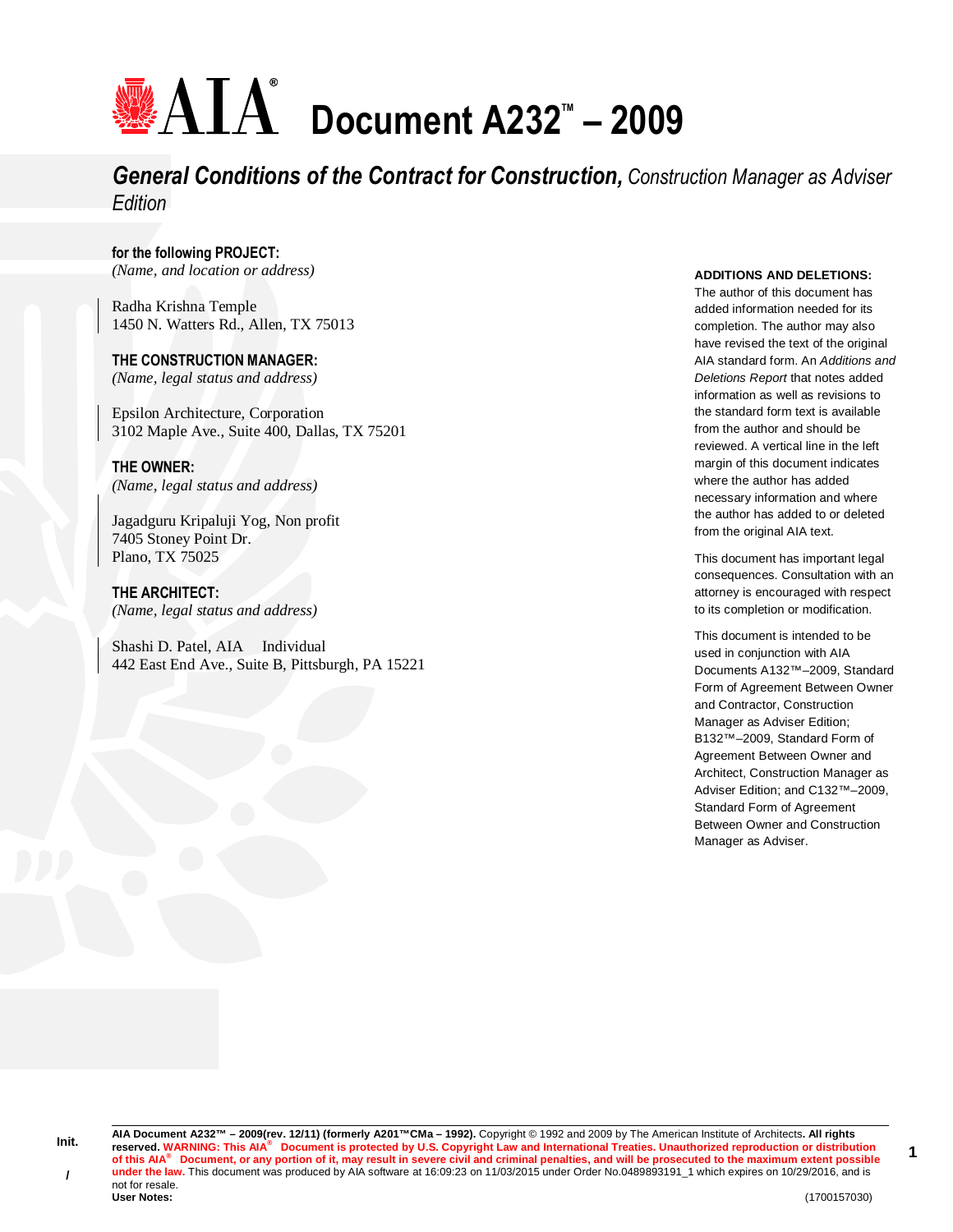# **TABLE OF ARTICLES**

- **GENERAL PROVISIONS**
- **OWNER**
- **CONTRACTOR**
- **ARCHITECT AND CONSTRUCTION MANAGER**
- **SUBCONTRACTORS**
- **CONSTRUCTION BY OWNER OR BY OTHER CONTRACTORS**
- **CHANGES IN THE WORK**
- **TIME**
- **PAYMENTS AND COMPLETION**
- **PROTECTION OF PERSONS AND PROPERTY**
- **INSURANCE AND BONDS**
- **UNCOVERING AND CORRECTION OF WORK**
- **MISCELLANEOUS PROVISIONS**
- **TERMINATION OR SUSPENSION OF THE CONTRACT**
- **CLAIMS AND DISPUTES**

**/**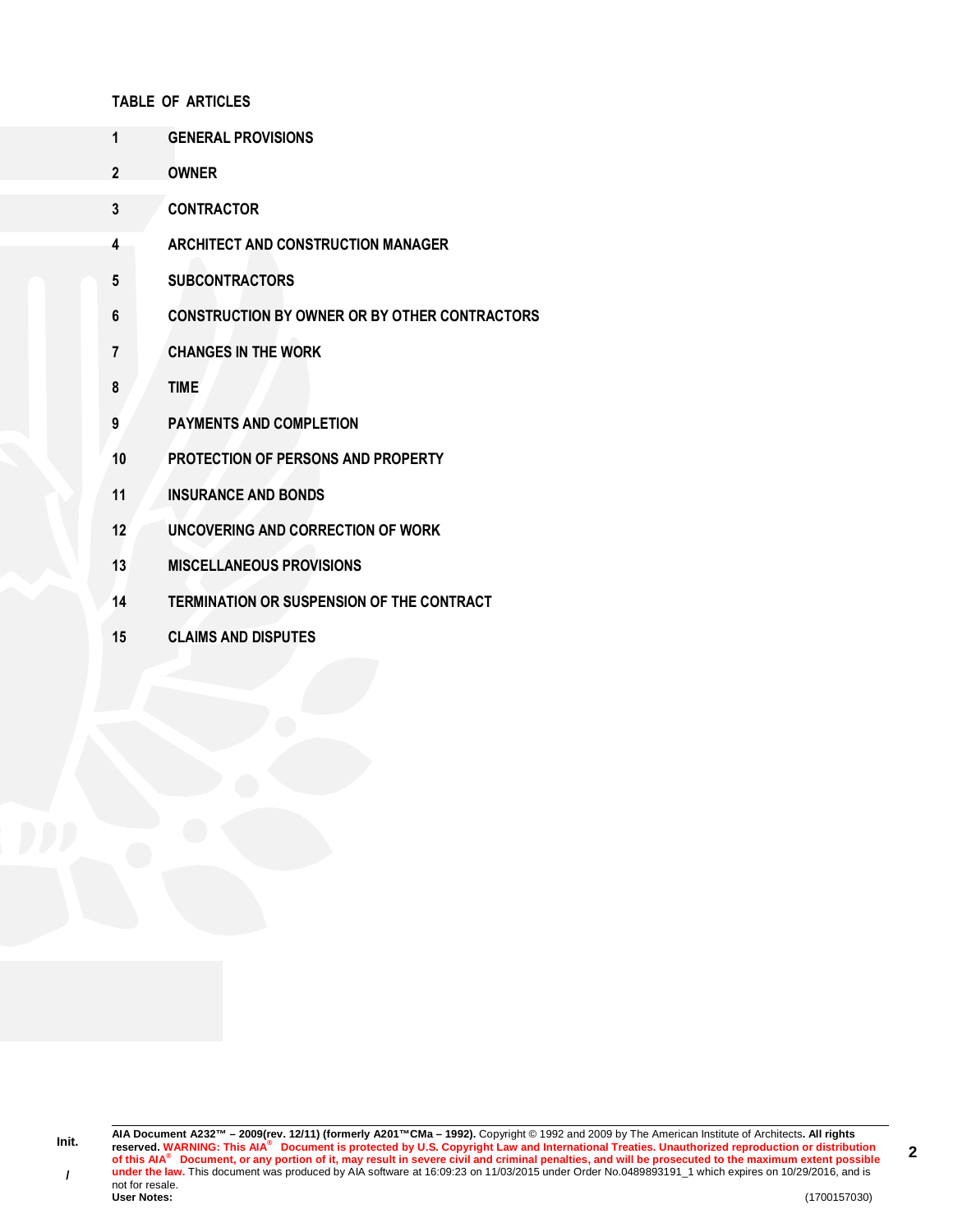#### **INDEX**

(Topics and numbers in bold are section headings.)

**Acceptance of Nonconforming Work** 9.6.6, 9.9.3, **12.3** Acceptance of Work 9.6.6, 9.8.2, 9.9.3, 9.10.1, 9.10.3, 12.3 **Access to Work 3.16**, 6.2.1, 12.1 Accident Prevention 10 Acts and Omissions 3.2.1, 3.2.2, 3.3.2, 3.12.8, 3.18, 8.3.1, 9.5.1, 10.1, 10.2.5, 13.4.2, 13.7 Addenda 1.1.1, 3.11, 4.2.14 Additional Costs, Claims for 3.2.4, 3.7.4, 3.7.5, 6.1.1, 7.3, 9.10.3, 9.10.4, 10.3, 10.4, 15.1.4 Additional Inspections and Testing 4.2.8, 12.2.1, 13.5 Additional Insured 11.1.4 Additional Time, Claims for 3.7.4, 3.7.5, 6.1.1, 7.3, 8.3, 10.3 **Administration of the Contract** 3.10, **4.2** Advertisement or Invitation to Bid 1.1.1 Aesthetic Effect 4.2.19 **Allowances 3.8**, 7.3.8 All-risk Insurance 11.3.1, 11.3.1.1 **Applications for Payment** 4.2.7, 4.2.15, 7.3.9, 9.2, **9.3,** 9.4, 9.5.1, 9.7, 9.8.3, 9.10.1, 9.10.3, 9.10.5, 11.1.3, 14.2.4 Approvals 2.1.1, 2.2.2, 2.4, 3.1.4, 3.10.1, 3.10.2, 3.12.4 through 3.12.10, 3.13.2, 3.15.2, 4.2.9, 9.3.2, 13.4.2, 13.5 **Arbitration** 8.3.1, 11.3.10, 13.1, 15.3.2, **15.4 ARCHITECT 4** Architect, Certificates for Payment 9.4 Architect, Definition of 4.1.1 Architect, Extent of Authority 5.2, 7.1.2, 7.3.7, 7.4, 9.3.1, 9.4, 9.5, 9.8.3, 9.8.4, 9.10.1, 9.10.3, 12.1, 12.2.1, 13.5.1, 13.5.2, 15.1.3, 15.2.1

Architect, Limitations of Authority and Responsibility 2.1.1, 3.12.8, 4.2.1, 4.2.2, 4.2.8, 4.2.13, 5.2.1, 9.6.4, 15.2 Architect's Additional Services and Expenses 2.4, 11.3.1.1, 12.2.1, 12.2.4, 13.5.2 Architect's Administration of the Contract 4.2, 9.4, 9.5, 15.2 Architect's Approvals 3.12.8 Architect's Authority to Reject Work 4.2.8, 12.1.2, 12.2.1 Architect's Copyright 1.5 Architect's Decisions 4.2.8, 7.3.9, 7.4, 8.1.3, 8.3.1, 9.2, 9.4, 9.5, 9.8.3, 9.9.2, 13.5.2, 14.2.2, 14.2.4, 15.2 Architect's Inspections 3.7.4, 4.2, 9.8.3, 9.9.2, 9.10.1, 13.5 Architect's Instructions 3.2.4, 7.4, 9.4 Architect's Interpretations 4.2.8, 4.2.17, 4.2.18 Architect's On-Site Observations 4.2.2, 9.4, 9.5.1, 9.10.1, 12.1.1, 12.1.2, 13.5 Architect's Project Representative 4.2.16 Architect's Relationship with Contractor 1.1.2, 1.5, 3.2.2, 3.2.3, 3.2.4, 3.3.1, 3.4.2, 3.5, 3.7.4, 3.9.2, 3.9.3, 3.10, 3.11, 3.12.8, 3.16, 3.18, 4.2, 5.2, 6.2.2, 8.2, 11.3.7, 12.1, 13.5 Architect's Relationship with Construction Manager 1.1.2, 9.3 through 9.10, 10.3, 13.5.1, 10.3, 11.3.7, 13.4.2, 13.5.4 Architect's Relationship with Subcontractors 1.1.2, 4.2.8, 5.3, 9.6.3, 9.6.4 Architect's Representations 9.4, 9.5, 9.10.1 Architect's Site Visits 4.2.2, 9.4, 9.5.1, 9.8.3, 9.9.2, 9.10.1, 13.5 Asbestos 10.3.1 Attorneys' Fees 3.18.1, 9.10.2, 10.3.3 Award of Other Contracts 6.1.1, 6.1.2 **Award of Subcontracts and Other Contracts for Portions of the Work 5.2 Basic Definitions 1.1** Bidding Requirements 1.1.1, 5.2.1, 11.4.1

**Init.**

**/**

**AIA Document A232™ – 2009(rev. 12/11) (formerly A201™CMa – 1992).** Copyright © 1992 and 2009 by The American Institute of Architects**. All rights reserved. WARNING: This AIA® Document is protected by U.S. Copyright Law and International Treaties. Unauthorized reproduction or distribution of this AIA® Document, or any portion of it, may result in severe civil and criminal penalties, and will be prosecuted to the maximum extent possible under the law.** This document was produced by AIA software at 16:09:23 on 11/03/2015 under Order No.0489893191\_1 which expires on 10/29/2016, and is not for resale.<br>User Notes: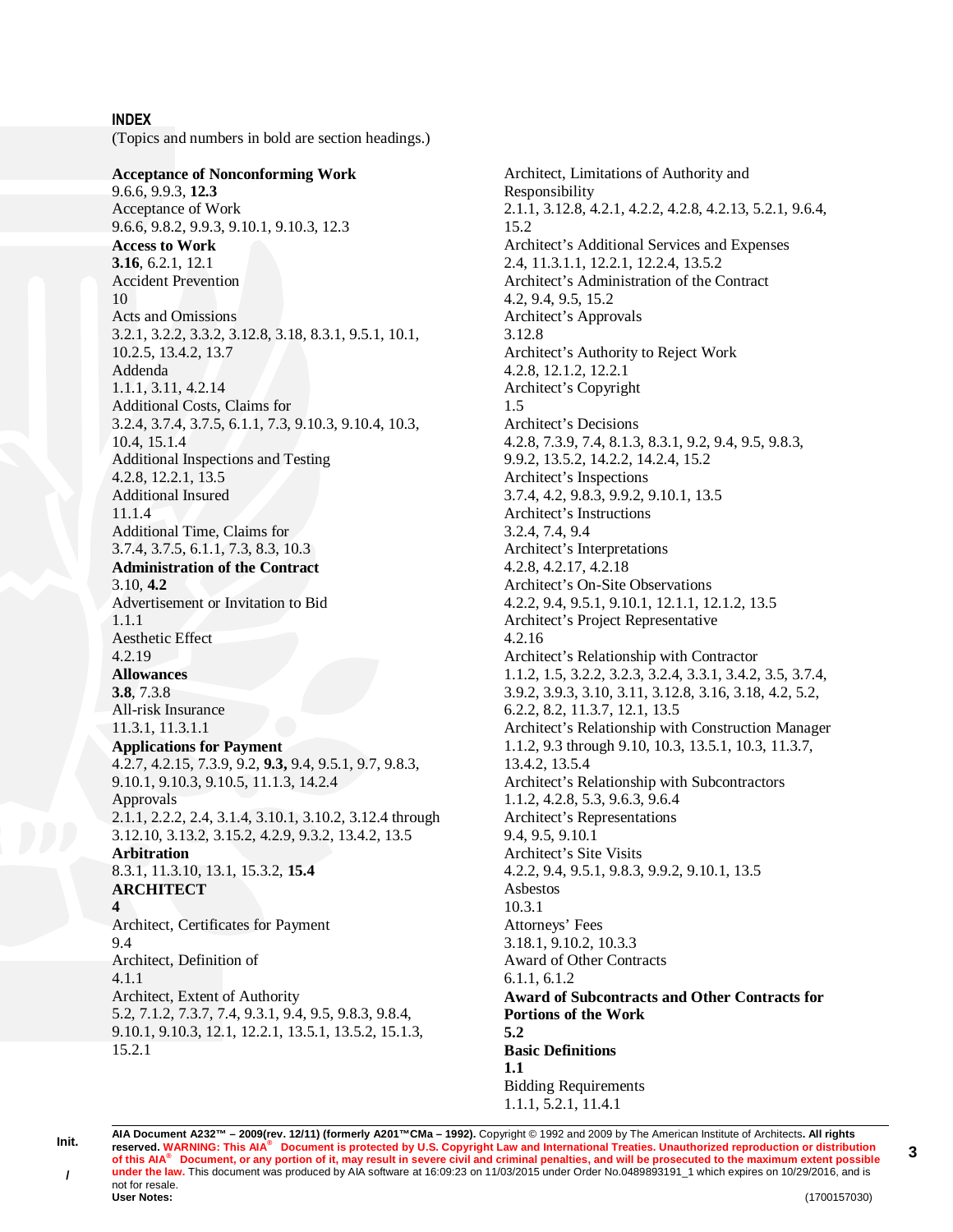Binding Dispute Resolution 9.7, 11.3.9, 11.3.10, 13.1, 15.2.5, 15.2.6.1, 15.3.1, 15.3.2, 15.4.1 **Boiler and Machinery Insurance 11.3.2 BONDS, INSURANCE AND 11**  Bonds, Lien 7.3.7.4, 9.10.3 Bonds, Performance and Payment 7.3.7.4, 9.6.7, 9.10.3, 11.3.9, 11.4 Building Permit 2.2.2, 3.7.1 **Capitalization 1.3** Certificate of Substantial Completion 9.8.3, 9.8.4, 9.8.5 **Certificates for Payment** 4.2.2, 9.3.3, **9.4**, 9.5, 9.6.1, 9.6.6, 9.7, 9.10.1, 9.10.3, 15.1.3 Certificates of Inspection, Testing or Approval 13.5.4 Certificates of Insurance 9.3.2, 9.10.2, 11.1.3 **Change Orders**  1.1.1, 2.4, 3.4.2, 3.7.4, 3.8.2, 3.11, 3.12.8, 4.2.12, 4.2.13, 4.2.14, 5.2.3, 7.1.1, 7.1.2, **7.2**, 7.3.2, 7.3.4, 7.3.6, 7.3.9, 7.3.10, 8.3.1, 9.3.1.1, 9.10.3, 10.3.2, 11.3.1.2, 11.3.4, 11.3.9, 12.1.2, 15.1.3 Change Orders, Definition of 7.2 Changes 7.1 **CHANGES IN THE WORK** 2.2.1, 3.4.2, 3.11, 3.12.8, 4.2.13, 4.2.14, **7**, 8.3.1, 9.3.1.1 **Claims,** Definition of **15.1.1 CLAIMS AND DISPUTES** 1.1.8, 3.2.4, 3.7.5, 6.1.1, 7.3.9, 8.3.2, 9.3.3, 9.10.3, 9.10.4, 10.3.3, **15**, 15.4 **Claims for Additional Cost** 3.2.4, 3.7.5, 6.1.1, 7.3.9, 9.10.3, 9.10.4, 10.3.2, 10.4, **15.1.4 Claims for Additional Time** 3.2.4, 3.7.5, 7, 8.3.2, 10.4, **15.1.5** Concealed or Unknown Conditions, Claims for 3.7 Claims for Damages 3.2.4, 3.18, 6.1.1, 6.2.5, 8.3.2, 9.3.3, 9.5.1.2, 9.10.2, 9.10.5, 10.3.3, 11.1.1, 11.3.5, 11.3.7, 15.1.6 **Cleaning Up 3.15**, 6.3 Commencement of Statutory Limitation Period 13.7 Commencement of the Work, Definition of 8.1.2

2.2.6 Communications, Owner to Construction Manager 2.2.6 Communications, Owner to Contractor 2.2.6 **Communications Facilitating Contract Administration** 3.9.1, **4.2.6 COMPLETION, PAYMENTS AND 9 Completion, Substantial**  4.2.15, 8.1.1, 8.1.3, 8.2.3, 9.4.3.3, **9.8**, 9.9.1, 9.10.3, 12.2.1, 12.2.2, 13.7 **Concealed or Unknown Conditions 3.7.4**, 4.2.8, 8.3.1, 10.3 Conditions of the Contract 1.1.1 **Consolidation or Joinder 15.4.4 CONSTRUCTION BY OWNER OR BY OTHER CONTRACTORS** 1.1.4, **6** Construction Change Directive, Definition of 7.3.1 **Construction Change Directives** 1.1.1, 3.4.2, 3.12.8, 4.2.12, 4.2.13, 7.1.1, 7.1.2, 7.1.3, **7.3**, 9.3.1.1 Construction Manager, Building Permits 2.2.2 Construction Manager, Communications through 4.2.6 Construction Manager, Construction Schedule 3.10.1, 3.10.3 **CONSTRUCTION MANAGER 4** Construction Manager, Definition of 4.1.2 Construction Manager, Documents and Samples at the Site 3.11 Construction Manager, Extent of Authority 3.12.7, 3.12.8, 4.1.3, 4.2.1, 4.2.4, 4.2.5, 4.2.9, 7.1.2, 7.2, 7.3.1, 8.3, 9.3.1, 9.4.1, 9.4.2, 9.4.3, 9.8.2, 9.8.3, 9.8.4, 9.9.1, 12.1, 12.2.1, 14.2.2, 14.2.4 Construction Manager, Limitations of Authority and Responsibility 4.2.5, 4.2.8, 13.4.2 Construction Manager, Submittals 4.2.9 Construction Manager's Additional Services and Expenses 12.2.1 Construction Manager's Administration of the **Contract** 4.2, 9.4, 9.5

Communications, Owner to Architect

**Init. /**

**AIA Document A232™ – 2009(rev. 12/11) (formerly A201™CMa – 1992).** Copyright © 1992 and 2009 by The American Institute of Architects**. All rights reserved. WARNING: This AIA® Document is protected by U.S. Copyright Law and International Treaties. Unauthorized reproduction or distribution of this AIA® Document, or any portion of it, may result in severe civil and criminal penalties, and will be prosecuted to the maximum extent possible under the law.** This document was produced by AIA software at 16:09:23 on 11/03/2015 under Order No.0489893191\_1 which expires on 10/29/2016, and is not for resale.<br>User Notes: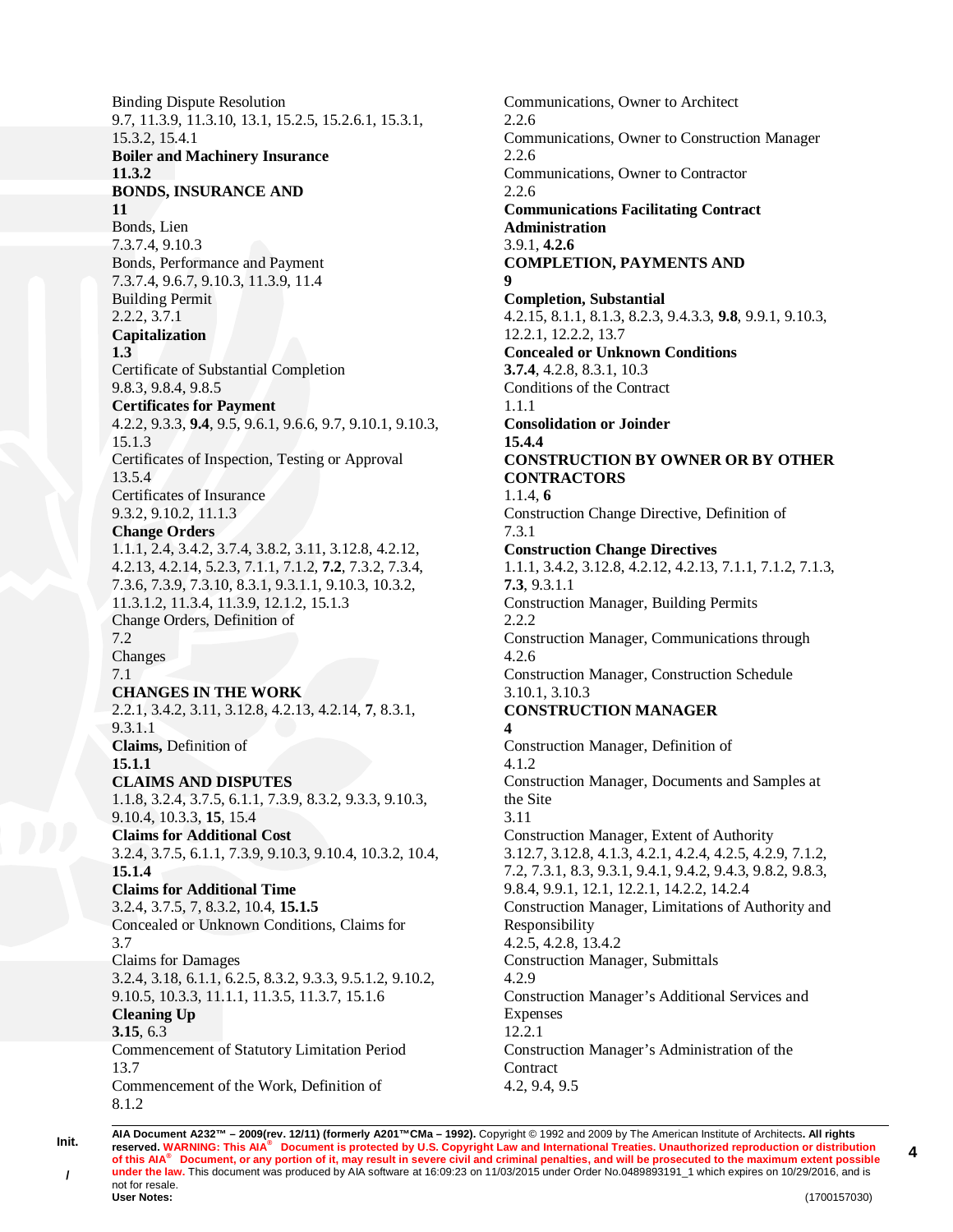Construction Manager's Approval 2.4, 3.10.1, 3.10.2 Construction Manager's Authority to Reject Work 4.2.8, 12.2.1 Construction Manager's Decisions 7.3.7, 7.3.9, 9.4.1, 9.5.1 Construction Manager's Inspections 4.2.8, 9.8.3, 9.9.2 Construction Manager's On-Site Observations 9.5.1 Construction Manager's Relationship with Architect 1.1.2, 4.2.1, 4.2.7, 4.2.8, 4.2.9, 4.2.13, 4.2.15, 4.2.16, 4.2.20, 9.2.1, 9.4.2, 9.5, 9.6.1, 9.6.3, 9.8.2, 9.8.3, 9.8.4, 9.9.1, 9.10.1, 9.10.2, 9.10.3, 11.1.3, 12.2.4, 13.5.1, 13.5.2, 13.5.4, 14.2.2, 14.2.4 Construction Manager's Relationship with Contractor 3.2.2, 3.2.3, 3.3.1, 3.5, 3.10.1, 3.10.2, 3.10.3, 3.11, 3.12.5, 3.12.6, 3.12.7, 3.12.8, 3.12.9, 3.12.10, 3.13.2, 3.14.2, 3.15.2, 3.16, 3.17, 3.18.1, 4.2.4, 4.2.5, 4.2.6, 4.2.9, 4.2.14, 4.2.17, 4.2.20, 5.2, 6.2.1, 6.2.2, 7.1.2, 7.2, 7.3.5, 7.3.7, 7.3.10, 8.3.1, 9.2, 9.3.1, 9.4.1, 9.4.2, 9.7, 9.8.2, 9.8.3, 9.8.4, 9.9.1, 9.10.1, 9.10.2, 9.10.3, 10.1, 10.3, 11.3.7, 12.1, 13.5.1, 13.5.2, 13.5.3, 13.5.4 Construction Manager's Relationship with Owner 2.2.2, 4.2.1, 10.3.2 Construction Manager's Relationship with Other Contractors and Owner's Own Forces 4.2.4 Construction Manager's Relationship with **Subcontractors** 4.2.8, 5.3, 9.6.3, 9.6.4 Construction Manager's Site Visits 9.5.1 Construction Schedules, Contractor's 3.10, 3.12.1, 3.12.2, 6.1.2, 15.1.5.2 **Contingent Assignment of Subcontracts 5.4**, 14.2.2.2 **Continuing Contract Performance 15.1.3 Contract,** Definition of **1.1.2 CONTRACT, TERMINATION OR SUSPENSION OF THE**  5.4.1.1, 11.3.9, **14** Contract Administration 3.1.3, 4.2, 9.4, 9.5 Contract Award and Execution, Conditions Relating to 3.7.1, 3.10, 5.2, 6.1, 11.1.3, 11.3.6, 11.4.1 Contract Documents, Copies Furnished and Use of 1.5.2, 2.2.5, 5.3 **Contract Documents,** Definition of **1.1.1** Contract Performance During Arbitration 15.1.3

#### **Contract Sum**

3.7.4, 3.7.5, 3.8, 3.10.2, 5.2.3, 7.2, 7.3, 7.4, **9.1,** 9.2, 9.5.1.4, 9.6.7, 9.7, 10.3.2, 11.3.1.1, 12.3, 14.2.4, 14.3.2, 15.1.4, 15.2.5 Contract Time 3.7.4, 3.7.5, 4, 3.10.2, 5.2.3, 7.2.3, 7.3.1, 7.3.5, 7.3.10, 7.4, 8.1.1, 8.2.1, 8.2.3, 8.3.1, 9.5.1, 9.7, 10.3.2, 12.1.1, 14.3.2, 15.1.5.1, 15.2.5 Contract Time, Definition of 8.1.1 **CONTRACTOR 3** Contractor, Definition of 3.1.1 **Contractor's Construction Schedules 3.10**, 3.12.1, 3.12.2, 6.1.3, 15.1.5.2 Contractor's Employees 3.3.2, 3.4.3, 3.8.1, 3.9, 3.18.2, 4.2.3, 4.2.6, 10.2, 10.3, 11.1.1, 11.3.7, 14.1, 14.2.1.1 **Contractor's Liability Insurance 11.1** Contractor's Relationship with Other Contractors and Owner's Own Forces 3.12.5, 3.14.2, 4.2.6, 6, 11.3, 12.1.2, 12.2.4 Contractor's Relationship with Subcontractors 1.2.2, 3.3.2, 3.18, 5, 9.6.2, 9.6.7, 9.10.2, 11.3.1.2, 11.3.7, 11.3.8, 14.2.1.2 Contractor's Relationship with the Architect 1.1.2, 1.5, 3.2.2, 3.2.3, 3.2.4, 3.4.2, 3.5, 3.7.4, 3.10.1, 3.11, 3.12, 3.16, 3.18, 5.2, 6.2.2, 7, 8.3.1, 9.2, 9.3, 9.4, 9.5, 9.7, 9.8, 9.9, 10.2.6, 10.3, 11.3.7, 12, 13.5, 15.1.2, 15.2.1 Contractor's Relationship with the Construction Manager 1.1.2, 3.2.2, 3.2.3, 3.3.1, 3.5, 3.10.1, 3.10.2, 3.10.3, 3.11, 3.12.5, 3.12.7, 3.12.9, 3.12.10, 3.13.2, 3.14.2, 3.15.1, 3.16, 3.17, 3.18.1, 4.2.4, 4.2.5, 5.2, 6.2.1, 6.2.2, 7.1.2, 7.3.5, 7.3.7, 7.3.10, 8.3.1, 9.2, 9.3.1, 9.4.1, 9.4.2, 9.8.2, 9.9.1, 9.10.1, 9.10.2, 9.10.3, 10.1, 10.2.6, 10.3, 11.3.7, 12.1, 13.5.1, 13.5.2, 13.5.3, 13.5.4 Contractor's Representations 3.2.1, 3.2.2, 3.5, 3.12.6, 6.2.2, 8.2.1, 9.3.3, 9.8.2 Contractor's Responsibility for Those Performing the Work 3.3.2, 3.18, 5.3, 6.1.3, 6.2, 9.5.1, 10.2.8 Contractor's Review of Contract Documents 3.2 Contractor's Right to Stop the Work 9.7 Contractor's Right to Terminate the Contract 14.1 Contractor's Submittals 3.10.2, 3.11, 3.12, 4.2.9, 9.2, 9.3, 9.8.2, 9.9.1, 9.10.2, 9.10.3, 11.1.3, 11.4.2 Contractor's Superintendent 3.9, 10.2.6

**Init. /**

**AIA Document A232™ – 2009(rev. 12/11) (formerly A201™CMa – 1992).** Copyright © 1992 and 2009 by The American Institute of Architects**. All rights reserved. WARNING: This AIA® Document is protected by U.S. Copyright Law and International Treaties. Unauthorized reproduction or distribution of this AIA® Document, or any portion of it, may result in severe civil and criminal penalties, and will be prosecuted to the maximum extent possible under the law.** This document was produced by AIA software at 16:09:23 on 11/03/2015 under Order No.0489893191\_1 which expires on 10/29/2016, and is not for resale.<br>User Notes: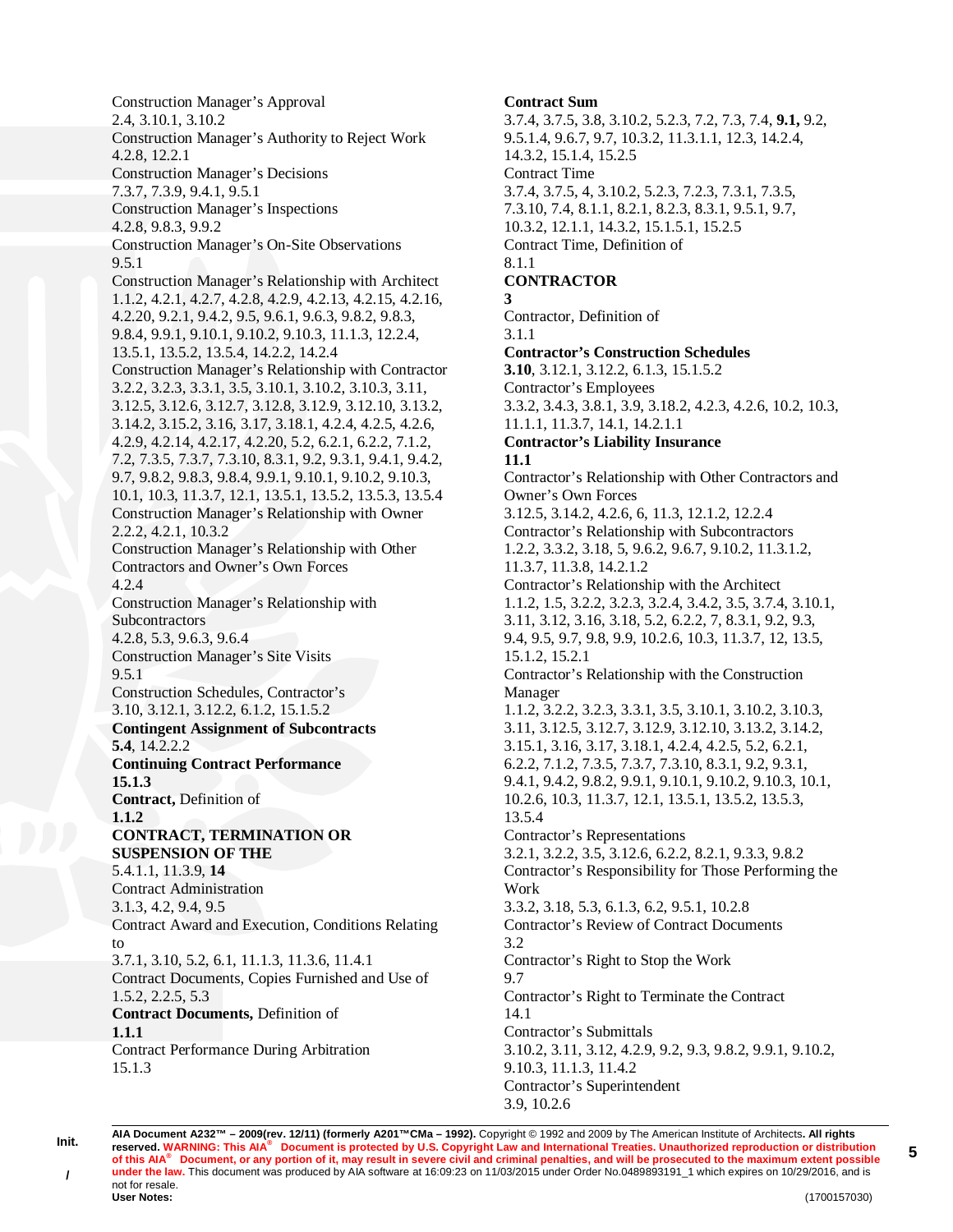Contractor's Supervision and Construction Procedures 1.2.2, 3.3, 3.4, 4.2.5, 4.2.7, 6.1, 6.2.4, 7.1.3, 7.3.5, 7.3.7, 8.2, 10, 12, 14, 15.1.3 Contractual Liability Insurance 11.1.1.8, 11.2, 11.3.1.5 Coordination and Correlation 1.2, 3.2, 3.3.1, 3.10, 3.12.6, 6.1.2, 6.2.1 Copies Furnished of Drawings and Specifications 1.5, 2.2.5, 3.11 Copyrights 1.5, 3.17 **Correction of Work**  2.3, 2.4, 9.4.1, 9.4.2, 9.8.2, 9.8.3, 9.9.1, 12.1.2, **12.2 Correlation and Intent of the Contract Documents 1.2 Costs** 2.4, 3.2.4, 3.7.3, 3.8.2, 3.15.2, 5.4.2, 6.1.1, 6.2.3, 7.3.3.3, 7.3.6, 7.3.7, 7.3.8, 7.3.9, 11.3.1.2, 11.3.1.3, 11.3.4, 11.3.9, 12.1, 12.2.1, 13.5, 14 **Cutting and Patching 3.14**, 6.2.5 Damage to Construction of Owner or Other **Contractors** 3.14.2, 6.2.4, 9.5.1.5, 10.2.1.2, 10.2.5, 10.4, 11.1.1, 11.3, 12.2.4 Damage to the Work 3.14.2, 9.9.1, 10.2.1.2, 10.2.5, 10.4, 11.3.1, 12.2.4 Damages, Claims for 3.2.4, 3.18, 6.1.1, 8.3.2, 10.3.3, 11.1.1, 11.3.5, 11.3.7, 14.2.4, 15.1.6 Damages for Delay 6.1.1, 8.3.3, 9.5.1.6, 9.7, 10.3.2, 15.1.5 Date of Commencement of the Work, Definition of 8.1.2 Date of Substantial Completion, Definition of 8.1.3 Day, Definition of 8.1.4 Decisions of the Architect 3.7.4, 4.2.7, 4.2.8, 4.2.10, 4.2.11, 4.2.13, 4.2.15, 4.2.16, 4.2.17, 4.2.18, 4.2.19, 4.2.20, 7.3.9, 8.1.3, 8.3.1, 9.2, 9.4, 9.5, 9.8.3, 9.8.4, 9.9.1, 10.1.2, 13.5.2, 14.2.2, 14.2.4, 15.1, 15.2 Decisions of the Construction Manager 7.3.7, 7.3.8, 7.3.9, 15.1, 15.2 **Decisions to Withhold Certification** 9.4.1, **9.5,** 9.7, 14.1.1.3 Defective or Nonconforming Work, Acceptance, Rejection and Correction of 2.3, 2.4, 3.5, 4.2.8, 6.2.5, 9.5.1, 9.6.6, 9.8.2, 9.9.3, 9.10.4, 12.2.1, 12.2.2 Definitions 1.1, 2.1.1, 3.1.1, 3.12.1, 3.12.2, 3.12.3, 4.1.1, 4.1.2, 7.2, 7.3.1, 8.1, 9.1, 9.8.1, 15.1.1

**Delays and Extensions of Time**  3.2, 3.7.4, 5.2.3, 7.2, 7.3.1, 7.4, **8.3**, 9.5.1, 9.7, 10.3.2, 10.4, 14.3.2, 15.1.5, 15.2.5 **Disputes** 7.3.8, 7.3.9, 9.3, 15.1, 15.2 **DISPUTES, CLAIMS AND** 3.2.4, 6.1.1, 6.3, 7.3.9, 9.3.3, **15**, 15.4 **Documents and Samples at the Site 3.11 Drawings,** Definition of **1.1.5 Drawings and Specifications, Ownership and Use** 1.1.1, **1.5,** 2.2.5, 3.11, 5.3 Duty to Review Contract Documents and Field Conditions 3.2 Effective Date of Insurance 8.2.2, 11.1.2 **Emergencies 10.4**, 14.1.1.2, 15.1.4 Employees, Contractor's 3.3.2, 3.4.3, 3.8.1, 3.9, 3.18.1, 3.18.2, 4.2.3, 4.2.6, 10.2, 10.3.3, 11.1.1, 11.3.7, 14.1, 14.2.1.1 Equipment, Labor, Materials and or 1.1.3, 1.1.6, 3.4, 3.5, 3.8.2, 3.8.3, 3.12.2, 3.12.3, 3.13.1, 3.15.1, 4.2.8, 4.2.7, 5.2.1, 6.2.1, 7.3.7, 9.3.2, 9.3.3, 9.5.1.3, 9.10.2, 10.2.1, 10.2.4, 14.2.2 Execution and Progress of the Work 1.1.3, 1.2.1, 1.2.2, 2.2.3, 2.2.5, 3.1, 3.3.1, 3.4.1, 3.5, 3.7.1, 3.10.1, 3.12, 3.14, 4.2, 6.2.2, 7.1.3, 7.3.5, 8.2, 9.5.1, 9.9.1, 10.2, 10.3, 12.2, 14.2, 14.3.1, 15.1.3 Extensions of Time 3.2.4, 3.7.4, 5.2.3, 7.2.3, 7.4, 8.3, 9.5.1, 9.7, 10.3.2, 10.4, 14.3, 15.1.5, 15.2.5 **Failure of Payment**  9.5.1.3, **9.7**, 13.6, 14.1.1.3, 14.1.3, 14.2.1.2, 15.1.4 Faulty Work (See Defective or Nonconforming Work) **Final Completion and Final Payment**  4.2.1, 4.2.15, 9.8.2, **9.10**, 11.1.2, 11.1.3, 11.3.1, 11.3.5, 12.3, 15.2.1 Financial Arrangements, Owner's 2.2.1 **GENERAL PROVISIONS 1 Governing Law 13.1** Guarantees (See Warranty and Warranties) **Hazardous Materials** 10.2.4, **10.3** Identification of Contract Documents 1.2.1 Identification of Subcontractors and Suppliers 5.2.1 **Indemnification 3.18**, 9.10.2, 10.3.3, 10.3.5, 10.3.6, 11.3.1.2, 11.3.7

**Init.**

**/**

**AIA Document A232™ – 2009(rev. 12/11) (formerly A201™CMa – 1992).** Copyright © 1992 and 2009 by The American Institute of Architects**. All rights reserved. WARNING: This AIA® Document is protected by U.S. Copyright Law and International Treaties. Unauthorized reproduction or distribution of this AIA® Document, or any portion of it, may result in severe civil and criminal penalties, and will be prosecuted to the maximum extent possible under the law.** This document was produced by AIA software at 16:09:23 on 11/03/2015 under Order No.0489893191\_1 which expires on 10/29/2016, and is not for resale.<br>User Notes: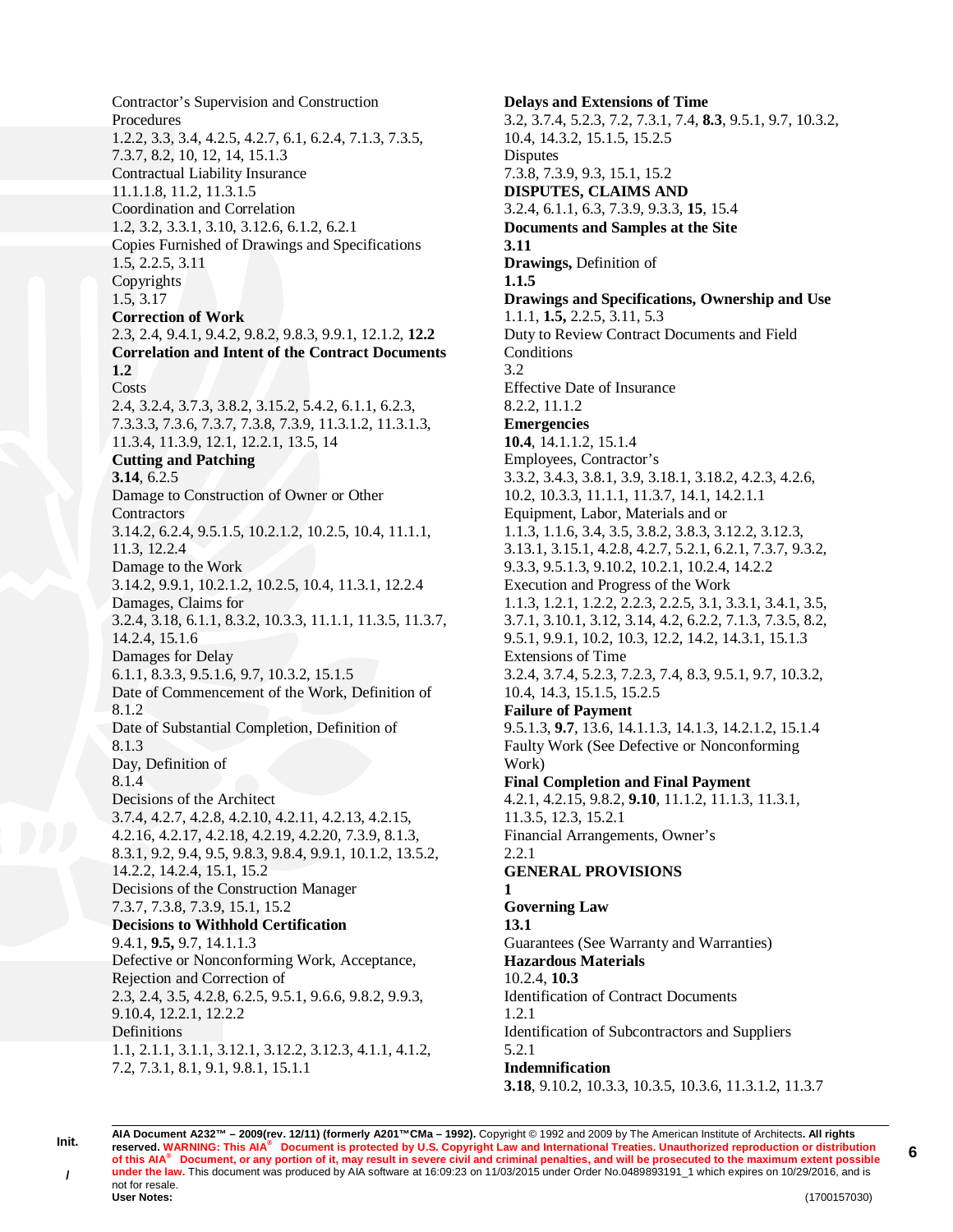**Information and Services Required of the Owner** 2.1.2, **2.2**, 4.2.6, 6.1.2, 6.2.5, 9.6.1, 9.6.4, 9.8, 9.9.1, 9.10.3, 10.3.2, 10.3.3, 11.2, 11.3.4, 13.5.1, 13.5.2, 14.1.1.4, 14.1.3, 15.1.2 **Initial Decision 15.2 Initial Decision Maker**, Definition of **1.1.8** Initial Decision Maker, Extent of Authority 14.2.2, 14.2.4, 15.1.3, 15.2.2, 15.2.3, 15.2.4, 15.2.5 **Injury or Damage to Person or Property** 3.18.1, 10.2.1, 10.2.2, **10.2.8**, 10.3, 10.3.3, 10.4, 11.1.1 Inspections 3.1.3, 3.7.1, 4.2.2, 9.8.2, 9.9.2, 9.10.1, 13.5 Instructions to Bidders 1.1.1 Instructions to the Contractor 3.1.4, 3.3.3, 3.7.1, 4.2.4, 5.2.1, 7, 8.2.2, 12.1, 13.5.2 **Instruments of Service**, Definition of **1.1.7**, 1.5, 1.6 **Insurance**  6.1.1, 7.3.7, 8.2.2, 9.3.2, 9.8.4, 9.9.1, 9.10.2, 10.2.5, 11 **Insurance, Boiler and Machinery 11.3.2 Insurance, Contractor's Liability 11.1** Insurance, Effective Date of 8.2.2, 11.1.2 **Insurance, Loss of Use 11.3.3 Insurance, Owner's Liability 11.2 Insurance, Property** 10.2.5, **11.3** Insurance, Stored Materials 9.3.2, 11.3.1 **INSURANCE AND BONDS 11** Insurance Companies, Consent to Partial Occupancy 9.9.1, 11.3.1.5 Insurance Companies, Settlement with 11.3.10 Intent of the Contract Documents **1.2**, 4.2.18, 4.2.19, 7.4 **Interest**  9.7, **13.6 Interpretation 1.4**, 4.2.8, 4.2.17, 4.2.18 Interpretations, Written 4.2.17, 4.2.18, 4.2.20 Joinder and Consolidation of Claims Required 15.4.4 Judgment on Final Award 15.4.2

**Labor and Materials, Equipment**  1.1.3, 1.1.6, 3.4, 3.8.2, 3.8.3, 3.12.2, 3.12.3, 3.12.6, 3.12.10, 3.13.1, 3.15.1, 5.2.1, 6.2.1, 7.3.7, 9.3.2, 9.3.3, 9.5.1.3, 9.6, 9.10.2, 10.2.1.2, 11.3.1, 14.2.1, 14.2.2 Labor Disputes 8.3.1 Laws and Regulations 3.2.3, 3.2.4, 3.7, 3.13.1, 10.2.2, 10.2.3, 13.5.1, 14.2.1 Liens 2.1.2, 9.3.3, 9.10.2, 9.10.4, 15.2.8 Limitation on Consolidation or Joinder 15.4.4 Limitations, Statutes of 15.4.1 Limitations of Authority 3.12.4, 4.1.3, 4.2.16 Limitations of Liability 9.6.7, 11.1.1, 12.2 Limitations of Time 3.10.1, 4.2.17, 4.2.20, 8.2.1, 9.3.3, 9.6.1, 9.8.4, 9.10.2, 10.2, 11.1.3, 12.1.1, 12.2.2.2, 12.2.5, 13.7, 14.1.1, 15.2.6.1 **Loss of Use Insurance 11.3.3**  Material Suppliers 1.5.1, 1.5.2, 3.12, 4.2.6, 4.2.8, 9.3.1, 9.3.1.2, 9.3.3, 9.5.3, 9.6.4, 9.6.5, 9.6.7, 9.10.5, 11.3.1 **Materials, Hazardous** 10.2.4, **10.3** Materials, Labor, Equipment and 1.1.3, 1.1.6, 1.5.1, 1.5.2, 3.4, 3.5, 3.8.2, 3.8.3, 3.12.2, 3.12.3, 3.12.6, 3.12.10, 3.13.1, 5.2.1, 6.2.1, 9.3.1, 9.3.2, 9.3.3, 9.5.1, 9.5.3, 9.6.4, 9.6.5, 9.6.7, 9.10.2, 9.10.5, 10.2.1, 10.2.4, 10.3 Means, Methods, Techniques, Sequences and Procedures of Construction 3.3.1, 3.12.10, 4.2.5, 4.2.11 Mechanic's Lien 2.1.2, 15.2.8 **Mediation** 8.3.1, 10.3.5, 15.2.1, 15.2.5, 15.2.6, **15.3**, 15.4.1 **Minor Changes in the Work** 1.1.1, 3.12.8, 4.2.13, 7.1, **7.4 MISCELLANEOUS PROVISIONS 13** Modifications, Definition of 1.1.1 Modifications to the Contract 1.1.1, 1.1.2, 3.11, 4.1.3, 4.2.14, 5.2.3, 7, 11.3.1 **Mutual Responsibility 6.2 Nonconforming Work, Acceptance of**  9.4.3, 9.8.3, **12.3** Nonconforming Work, Rejection and Correction of 2.3, 2.4, 3.2.3, 3.7.3, 9.4.3.3, 9.8.2, 9.8.3, 9.9.1, 11.1.1, 12.2.2.1, 12.2.3, 12.2.4, 12.2.5

**Init. /**

**AIA Document A232™ – 2009(rev. 12/11) (formerly A201™CMa – 1992).** Copyright © 1992 and 2009 by The American Institute of Architects**. All rights reserved. WARNING: This AIA® Document is protected by U.S. Copyright Law and International Treaties. Unauthorized reproduction or distribution of this AIA® Document, or any portion of it, may result in severe civil and criminal penalties, and will be prosecuted to the maximum extent possible under the law.** This document was produced by AIA software at 16:09:23 on 11/03/2015 under Order No.0489893191\_1 which expires on 10/29/2016, and is not for resale.<br>User Notes: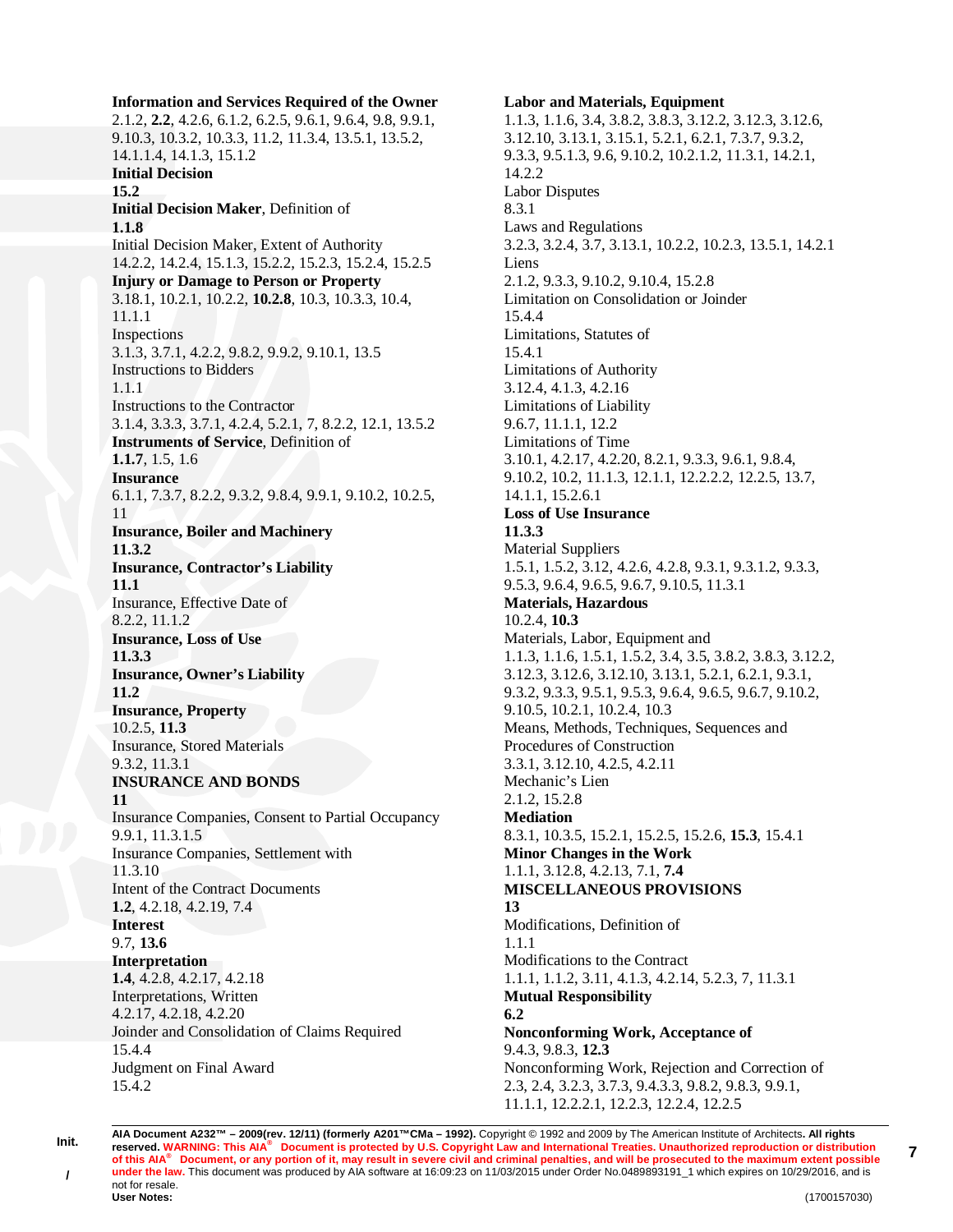#### **Notice**

1.5, 2.1.2, 2.2.1, 2.4, 3.2.4, 3.3.1, 3.7.1, 3.7.2, 3.7.5, 3.9.2, 3.12.9, 5.2.1, 6.3, 9.4.1, 9.7, 9.10.1, 9.10.2, 10.2.2, 10.2.6, 10.2.8, 10.3.2, 11.3.6, 12.2.2.1, 13.3, 13.5.1, 13.5.2, 14.1.2, 14.2.2, 14.4.2, 15.1.2, 15.1.4, 15.1.5.1, 15.2, 15.4.1 **Notice of Claims** 3.7.2, 10.2.8, **15.1.2**, 15.4.1 Notice of Testing and Inspections 13.5.1, 13.5.2 Notices, Permits, Fees and 3.7, 7.3.7, 10.2.2 Observations, On-Site 3.2.1, 9.5.1, 12.1.1 **Occupancy** 2.2.2, 9.6.6, 9.9, 11.3.1.5 On-Site Inspections 4.2.2, 9.10.1, 9.4.4, 9.5.1 Orders, Written 4.2.7, 4.2.18, 4.2.20 Other Contracts and Contractors 1.1.4, 3.14.2, 4.2.9, 6, 11.3.7, 12.1.2 **OWNER**  $\lambda$ Owner, Definition of 2.1.1 **Owner, Information and Services Required of the** 2.1.2, **2.2**, 4.2, 6.1.2, 6.1.3, 6.2.5, 9.3.2, 9.6.1, 9.6.4, 9.9.2, 9.10.2, 10.3.3, 11.2, 11.3, 13.5.1, 13.5.2, 14.1.1, 14.1.3, 15.1.3 Owner's Authority 1.5, 2.1.1, 2.3, 2.4, 3.4.2, 3.12.10, 3.14.2, 4.1.2, 4.1.3, 4.2.8, 4.2.9, 5.2.1, 5.2.4, 5.4.1, 6.1, 6.3, 7.2, 7.3.1, 8.2.2, 9.3.1, 9.3.2, 9.5.1, 9.6.4, 9.9.1, 9.10.2, 10.3.2, 11.3.3, 11.3.10, 12.2.2.1, 12.3, 13.5.2, 14.2, 14.3.1, 14.4, 15.2.7 Owner's Financial Capability 2.2.1, 13.2.2, 14.1.1 **Owner's Liability Insurance 11.2** Owner's Relationship with Subcontractors 1.1.2, 5.2.1, 5.3, 5.4.1, 9.6.4, 9.10.2, 14.2.2 **Owner's Right to Carry Out the Work 2.4**, 12.2.4, 14.2.2 **Owner's Right to Clean Up 6.3 Owner's Right to Perform Construction with Own Forces and to Award Other Contracts 6.1 Owner's Right to Stop the Work 2.3** Owner's Right to Suspend the Work 14.3 Owner's Right to Terminate the Contract 14.2

**Ownership and Use of Drawings, Specifications and Other Instruments of Service** 1.1.1, 1.1.5, **1.5**, 1.6, 3.11, 3.12.10, 3.17, 4.2.14, 4.2.18, 4.2.20 **Partial Occupancy or Use 9.9**, 11.3.1.5 **Patching, Cutting and 3.14**, 6.2.5 Patents and Copyrights, Royalties **3.17 Payment, Applications for** 4.2.1, 4.2.7, 4.2.15, 7.3.9, 9.2, **9.3**, 9.4, 9.5, 9.7, 9.10.1, 9.10.3, 9.10.5, 11.1.3 **Payment, Certificates for** 4.2.15, 7.3.9, 9.3, **9.4**, 9.5, 9.6.1, 9.6.6, 9.7, 9.10.1, 9.10.3, 14.1.1.3, 15.1.3 **Payment, Failure of** 9.4.1, 9.5, **9.7**, 14.1.1.3 Payment, Final 4.2.1, 9.8.2, **9.10**, 11.1.2, 11.3.1, 11.3.5, 12.3, 15.2.1 **Payment Bond, Performance Bond and** 5.4.1, 7.3.7, 9.6.7, 9.10.2, 9.10.3, 11, **11.4 Payments, Progress** 9.3.1, 9.4.2, **9.6 PAYMENTS AND COMPLETION 9**, 14 Payments to Subcontractors 5.4.2, 9.3, 9.5.1.3, 9.5.3, 9.6.2, 9.6.3, 9.6.4, 9.6.7, 9.10.5, 14.2.1.2 PCB 10.3.1 **Performance Bond and Payment Bond** 5.4.1, 7.3.7, 9.6.7, 9.10.2, 9.10.3, 11, **11.4 Permits, Fees, Notices and Compliance with Laws** 2.2.2, **3.7**, 7.3.7.4, 10.2.2 **PERSONS AND PROPERTY, PROTECTION OF 10** Polychlorinated Biphenyl 10.3.1 Product Data, Definition of 3.12.2 **Product Data and Samples, Shop Drawings** 3.11, **3.12**, 4.2.9, 4.2.10, 4.2.14 **Progress and Completion 8.2**, 9.3.1, 9.4.2, 9.6, 9.8, 9.10, 14.2.4, 15.1.6 **Progress Payments** 9.3.1, 9.4.2, **9.6 Project**, Definition of **1.1.4** Project Representatives 4.2.16 **Property Insurance** 10.2.5, **11.3** Project Schedule 3.10.1, 3.10.3, 3.10.4, 4.2.2, 4.2.3, 4.2.4

**Init.**

**/**

**AIA Document A232™ – 2009(rev. 12/11) (formerly A201™CMa – 1992).** Copyright © 1992 and 2009 by The American Institute of Architects**. All rights reserved. WARNING: This AIA® Document is protected by U.S. Copyright Law and International Treaties. Unauthorized reproduction or distribution of this AIA® Document, or any portion of it, may result in severe civil and criminal penalties, and will be prosecuted to the maximum extent possible under the law.** This document was produced by AIA software at 16:09:23 on 11/03/2015 under Order No.0489893191\_1 which expires on 10/29/2016, and is not for resale.<br>User Notes: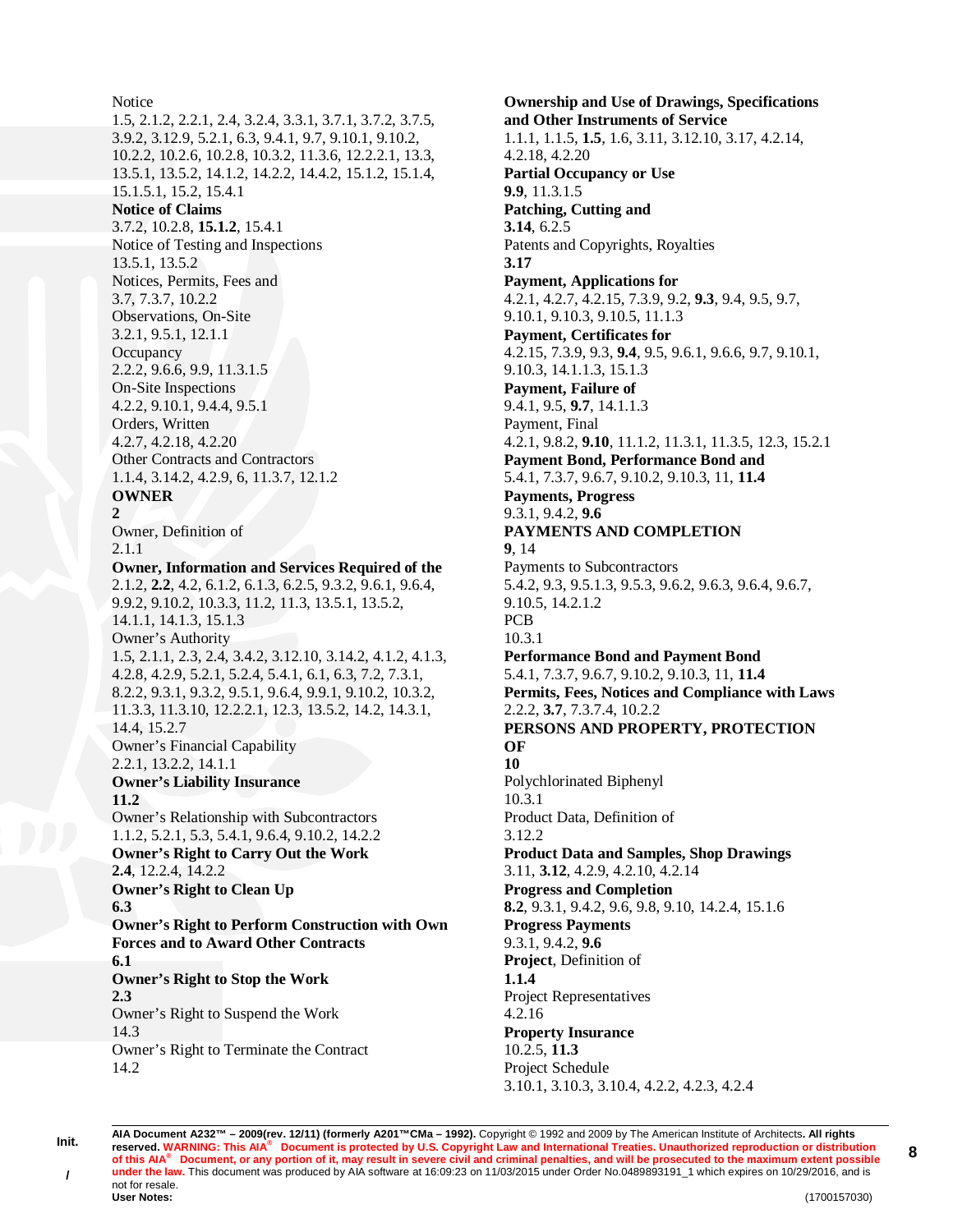#### **PROTECTION OF PERSONS AND PROPERTY 10**

Regulations and Laws 1.5, 3.2.3, 3.6, 3.7, 3.12.10, 3.13, 4.1.1, 9.6.4, 9.9.1, 10.2.2, 11.1, 11.4, 13.1, 13.4, 13.5.1, 13.5.2, 13.6, 14.1.1, 14.2.1, 15.2.8, 15.4 Rejection of Work 3.5, 4.2.8, 12.2.1 Releases of and Waivers and of Liens 9.10.2 Representations 1.3, 2.2.1, 3.5, 3.12, 6.2.2, 8.2.1, 9.3.3, 9.4.3, 9.5.1, 9.8.2, 9.10.1 Representatives 2.1.1, 3.1.1, 3.9, 4.1.1, 4.2.1, 4.2.2, 4.2.10, 5.1.1, 5.1.2, 13.2.1 Requests for Information 4.2.20 Resolution of Claims and Disputes 15 Responsibility for Those Performing the Work 3.3.2, 3.7.3, 3.12.8, 3.18, 4.2.2, 4.2.5, 4.2.8, 5.3, 6.1.2, 6.2, 6.3, 9.5.1, 9.8.2, 10 Retainage 9.3.1, 9.6.2, 9.8.5, 9.9.1, 9.10.2, 9.10.3 **Review of Contract Documents and Field Conditions by Contractor** 1.2.2, **3.2**, 3.7.3, 3.12.7 Review of Contractor's Submittals by Owner, Construction Manager and Architect 3.10.1, 3.10.2, 3.11, 3.12, 4.2, 5.2, 5.2, 9.2, 9.8.2 Review of Shop Drawings, Product Data and Samples by Contractor 3.12.5 **Rights and Remedies** 1.1.2, 2.3, 2.4, 3.7.4, 3.15.2, 4.2.8, 5.3, 5.4, 6.1, 6.3, 7.3.1, 8.3, 9.5.1, 9.7, 10.2.5, 10.3, 12.2.2, 12.2.4, **13.4**, 14, 15.4 **Royalties, Patents and Copyrights 3.17** Rules and Notices for Arbitration 15.4 **Safety of Persons and Property 10.2**, 10.3, 10.4 **Safety Precautions and Programs** 3.3.1, 3.12, 4.2.5, 5.3, **10.1**, 10.2, 10.3, 10.4 Samples, Definition of 3.12.3 **Samples, Shop Drawings, Product Data and** 3.11, **3.12**, 4.2.9, 4.2.10 **Samples at the Site, Documents and 3.11 Schedule of Values 9.2**, 9.3.1 Schedules, Construction 3.10, 3.12.1, 3.12.2, 6.1.2, 15.1.5.2

Separate Contracts and Contractors 1.1.4, 3.12.5, 3.14.2, 4.2.6, 4.2.11, 6, 8.3.1, 12.1.2 Shop Drawings, Definition of 3.12.1 **Shop Drawings, Product Data and Samples**  3.11, **3.12**, 4.2.9, 4.2.10, 4.2.14 **Site, Use of 3.13**, 6.1.1, 6.2.1 Site Inspections 3.2.2, 3.3.3, 3.7.1, 3.7.4, 4.2.2, 4.2.3, 4.2.15, 9.4.3.3, 9.8.3, 9.9.2, 9.10.1, 13.5 Site Visits, Architect's 3.7.4, 4.2.2, 4.2.15, 9.8.3, 9.9.2, 9.10.1, 13.5 Special Inspections and Testing 4.2.8, 12.2.1, 13.5 Specifications, Definition of 1.1.6 **Specifications** 1.1.1, **1.1.6**, 1.2.2, 1.5, 3.11, 3.12.10, 3.17, 4.2.14 Staffing Plan 4.2.3 Statute of Limitations 12.2.5, 13.7, 15.4.1.1 Stopping the Work 2.3, 9.7, 10.3, 14.1 Stored Materials 6.2.1, 9.3.2, 10.2.1.2, 10.2.4 Subcontractor, Definition of 5.1.1 **SUBCONTRACTORS 5**  Subcontractors, Work by 1.2.2, 3.3.2, 3.12.1, 4.2.5, 5.2.3, 5.3, 5.4, 9.3.1.2, 9.6.7 **Subcontractual Relations 5.3**, 5.4, 9.3.1.2, 9.6.2, 9.6.3, 9.10, 10.2.1, 14.1, 14.2 Submittals 3.2.3, 3.10, 3.11, 3.12, 4.2.9, 4.2.10, 4.2.11, 5.2.1, 5.2.3, 7.3.7, 9.2, 9.3, 9.8, 9.9.1, 9.10.2, 9.10.3, 11.1.3 Submittal Schedule 3.10.2, 3.12.5, 4.2.9, 4.2.10 **Subrogation, Waivers of** 6.1.1, **11.3.7 Substantial Completion** 8.1.1, 8.1.3, 8.2.3, 9.4.3.3, **9.8**, 9.9.1, 9.10.3, 12.2.1, 12.2.2, 13.7 Substantial Completion, Definition of 9.8.1 Substitution of Subcontractors 5.2.3, 5.2.4 Substitution of Architect 4.1.4 Substitution of Construction Manager 4.1.4 Substitutions of Materials 3.4.2, 3.5, 7.3.8

**Init. /**

**AIA Document A232™ – 2009(rev. 12/11) (formerly A201™CMa – 1992).** Copyright © 1992 and 2009 by The American Institute of Architects**. All rights reserved. WARNING: This AIA® Document is protected by U.S. Copyright Law and International Treaties. Unauthorized reproduction or distribution of this AIA® Document, or any portion of it, may result in severe civil and criminal penalties, and will be prosecuted to the maximum extent possible under the law.** This document was produced by AIA software at 16:09:23 on 11/03/2015 under Order No.0489893191\_1 which expires on 10/29/2016, and is not for resale.<br>User Notes: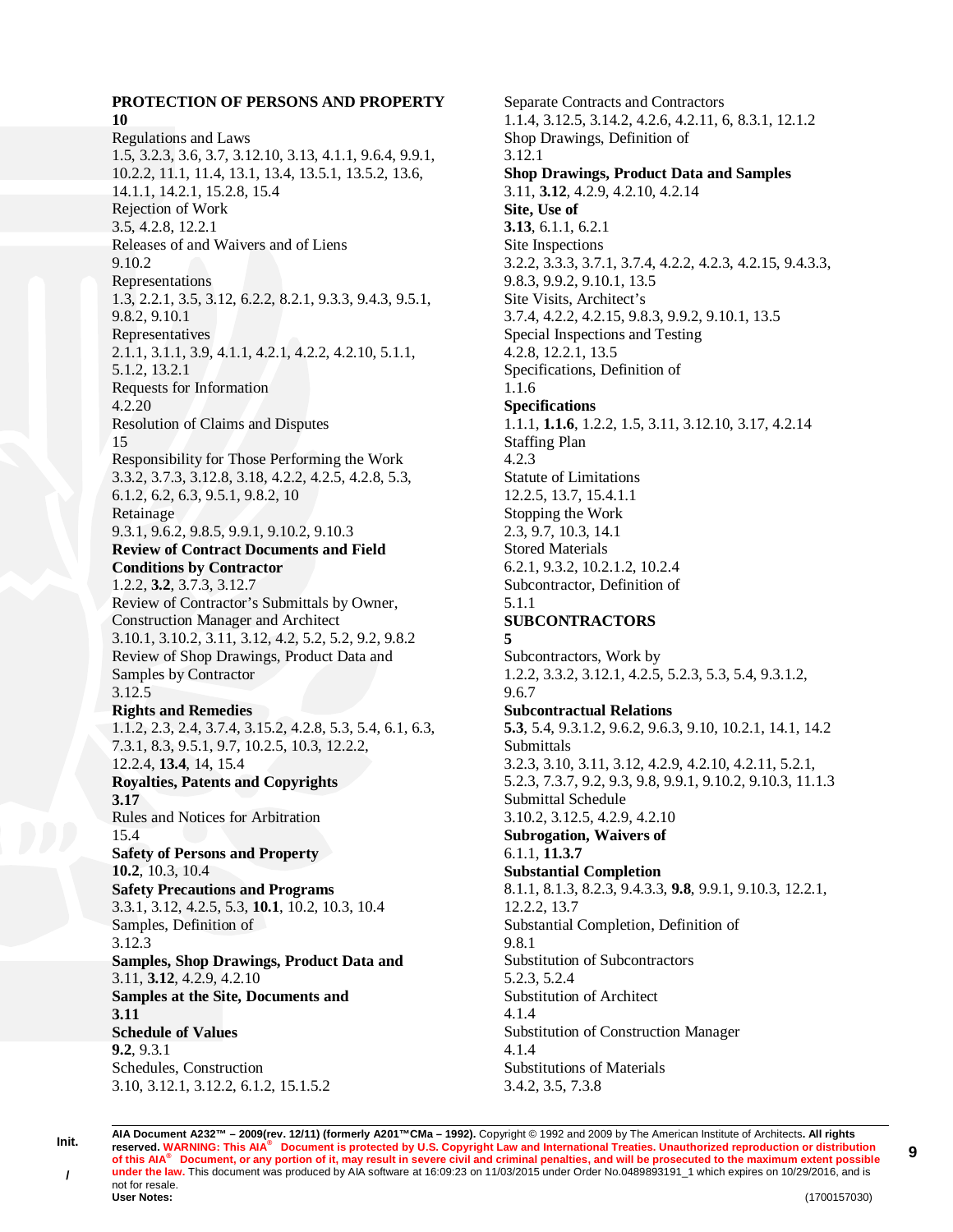Sub-subcontractor, Definition of 5.1.2 Subsurface Conditions 3.7.4 **Successors and Assigns 13.2 Superintendent 3.9**, 10.2.6 **Supervision and Construction Procedures** 1.2.2, **3.3**, 3.4, 3.12.10, 4.2.2, 4.2.3, 4.2.5, 4.2.8, 4.2.9, 4.2.10, 4.2.11, 6.1.3, 6.2.4, 7.1.3, 7.3.7, 8.2, 8.3.1, 9.4.3.3, 10, 12, 14, 15.1.3 Surety 5.4.1.2, 9.8.5, 9.10.2, 9.10.3, 14.2.2, 15.2.7 Surety, Consent of 9.10.2, 9.10.3 Surveys 1.1.7, 2.2.3 **Suspension by the Owner for Convenience 14.3** Suspension of the Work 5.4.2, 14.3 Suspension or Termination of the Contract 5.4.1.1, 14 **Taxes 3.6**, 3.8.2.1, 7.3.7.4 **Termination by the Contractor 14.1**, 15.1.6 **Termination by the Owner for Cause** 5.4.1.1, **14.2**, 15.1.6 **Termination by the Owner for Convenience 14.4** Termination of the Contractor  $14.2.2$ **TERMINATION OR SUSPENSION OF THE CONTRACT 14 Tests and Inspections** 3.1.4, 3.3.3, 4.2.2, 4.2.6, 4.2.8, 9.4.3.3, 9.8.3, 9.9.2, 9.10.1, 10.3.2, 12.2.1, **13.5 TIME 8 Time, Delays and Extensions of** 3.2.4, 3.7.4, 5.2.3, 7.2, 7.3.1, 7.4, **8.3**, 9.5.1, 10.3.2, 14.3.2, 15.1.5, 15.2.5 Time Limits 2.1.2, 2.2, 2.4, 3.2.2, 3.10, 3.11, 3.12.5, 3.15.1, 4.2.1, 5.2, 5.3, 5.4, 6.2.4, 7.3, 7.4, 8.2, 9.2, 9.3.1, 9.3.3, 9.4.1, 9.4.2, 9.5, 9.6, 9.7, 9.8, 9.9, 9.10, 11.1.3, 11.4, 12.2, 13.5, 13.7, 14, 15 **Time Limits on Claims** 3.7.4, 10.2.8, **13.7**, 15.1.2

Title to Work 9.3.2, 9.3.3 **Transmission of Data in Digital Form 1.6 UNCOVERING AND CORRECTION OF WORK 12 Uncovering of Work 12.1** Unforeseen Conditions, Concealed or Unknown 3.7.4, 8.3.1, 10.3 Unit Prices 7.3.3.2, 7.3.4 Use of Documents 1.1.1, 1.5, 2.2.5, 3.12.6, 5.3 **Use of Site 3.13**, 6.1.1, 6.2.1 **Values, Schedule of 9.2**, 9.3.1 Waiver of Claims by the Architect 13.4.2 Waiver of Claims by the Construction Manager 13.4.2 Waiver of Claims by the Contractor 9.10.5, 13.4.2, 15.1.6 Waiver of Claims by the Owner 9.9.3, 9.10.3, 9.10.4, 12.2.2.1, 13.4.2, 14.2.4, 15.1.6 Waiver of Consequential Damages 14.2.4, 15.1.6 Waiver of Liens 9.10.2, 9.10.4 **Waivers of Subrogation** 6.1.1, **11.3.7 Warranty 3.5**, 4.2.15, 9.3.3, 9.8.4, 9.9.1, 9.10.4, 12.2.2 Weather Delays 15.1.5.2 **Work,** Definition of **1.1.3** Written Consent 1.5.2, 3.4.2, 3.7.4, 3.12.8, 3.14.2, 4.1.3, 9.3.2, 9.8.5, 9.9.1, 9.10.2, 9.10.3, 10.3.2, 11.4.1, 13.2, 13.4.2, 15.4.4.2 Written Interpretations 4.2.17, 4.2.18 **Written Notice** 2.3, 2.4, 3.3.1, 3.9, 3.12.9, 3.12.10, 5.2.1, 5.3, 5.4.1.1, 8.2.2, 9.4, 9.5.1, 9.7, 9.10, 10.2.2, 10.3, 11.1.3, 12.2.2, 12.2.4, **13.3**, 13.5.2, 14, 15.4.1 Written Orders 1.1.1, 2.3, 3.9, 7, 8.2.2, 12.1, 12.2, 13.5.2, 14.3.1, 15.1.2

**Init.**

**/**

**AIA Document A232™ – 2009(rev. 12/11) (formerly A201™CMa – 1992).** Copyright © 1992 and 2009 by The American Institute of Architects**. All rights reserved. WARNING: This AIA® Document is protected by U.S. Copyright Law and International Treaties. Unauthorized reproduction or distribution of this AIA® Document, or any portion of it, may result in severe civil and criminal penalties, and will be prosecuted to the maximum extent possible under the law.** This document was produced by AIA software at 16:09:23 on 11/03/2015 under Order No.0489893191\_1 which expires on 10/29/2016, and is not for resale.<br>User Notes: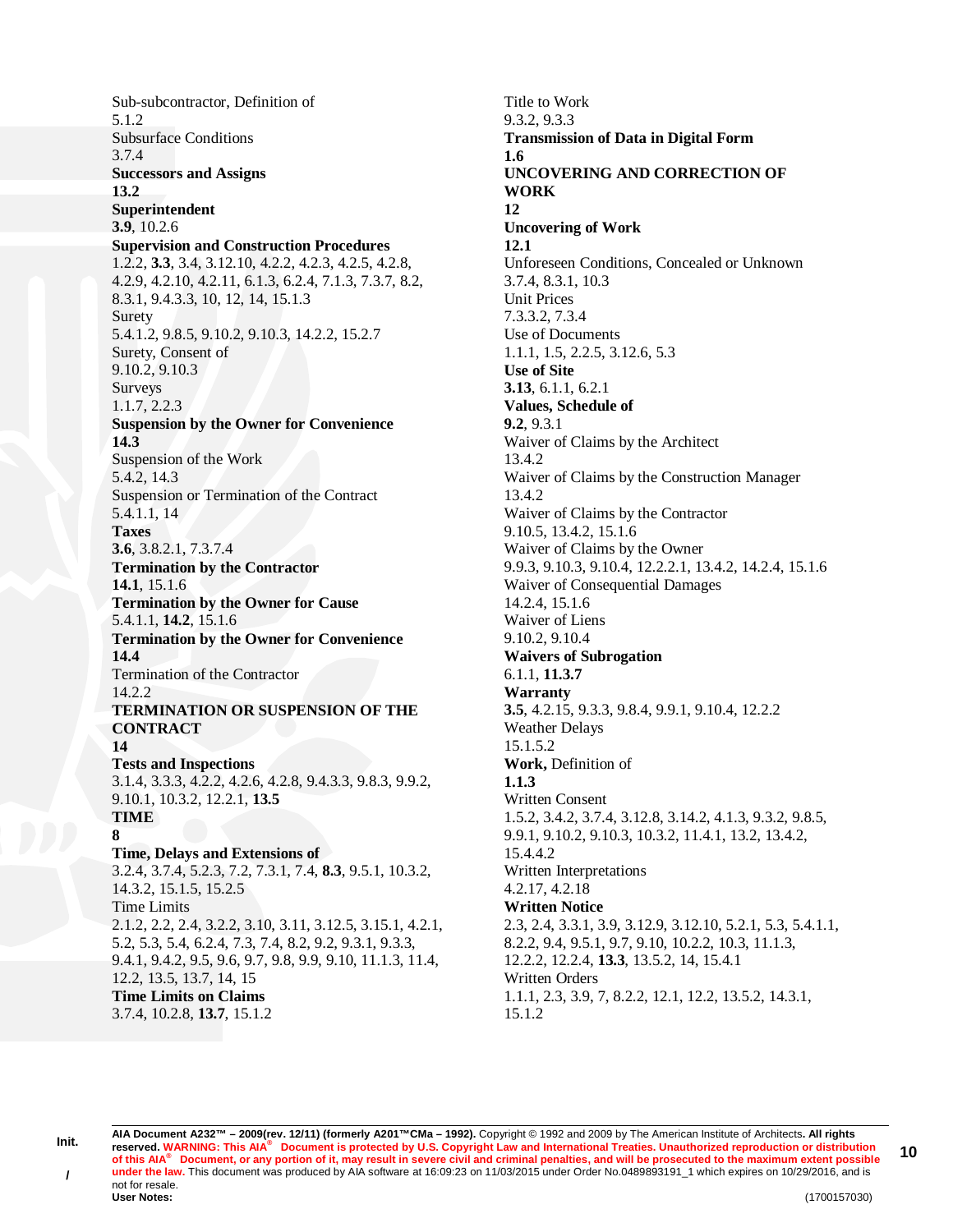# **ARTICLE 1 GENERAL PROVISIONS**

# **§ 1.1 Basic Definitions**

**§ 1.1.1 The Contract Documents.** The Contract Documents are enumerated in the Agreement between the Owner and Contractor (hereinafter the Agreement), and consist of the Agreement, Conditions of the Contract (General, Supplementary and other Conditions), Drawings, Specifications, Addenda issued prior to execution of the Contract, other documents listed in the Agreement and Modifications issued after execution of the Contract. A Modification is (1) a written amendment to the Contract signed by both parties, (2) a Change Order, (3) a Construction Change Directive or (4) a written order for a minor change in the Work issued by the Architect. Unless specifically enumerated in the Agreement, the Contract Documents do not include the advertisement or invitation to bid, Instructions to Bidders, sample forms, other information furnished by the Owner in anticipation of receiving bids or proposals, the Contractor's bid or proposal, or portions of addenda relating to bidding requirements).

**§ 1.1.2 The Contract.** The Contract Documents form the Contract for Construction. The Contract represents the entire and integrated agreement between the parties hereto and supersedes prior negotiations, representations or agreements, either written or oral. The Contract may be amended or modified only by a Modification. The Contract Documents shall not be construed to create a contractual relationship of any kind (1) between the Contractor and the Architect or the Architect's consultants, (2) between the Owner and the Construction Manager or the Construction Manager's consultants, (3) between the Owner and the Architect or the Architect's consultants, (4) between the Contractor and the Construction Manager or the Construction Manager's consultants, (5) between the Owner and a Subcontractor or Sub-subcontractor (6) between the Construction Manager and the Architect, or (7) between any persons or entities other than the Owner and Contractor. The Construction Manager and Architect shall, however, be entitled to performance and enforcement of obligations under the Contract intended to facilitate performance of their duties.

**§ 1.1.3 The Work.** The term "Work" means the construction and services required by the Contract Documents, whether completed or partially completed, and includes all other labor, materials, equipment and services provided or to be provided by the Contractor to fulfill the Contractor's obligations. The Work may constitute the whole or a part of the Project.

**§ 1.1.4 The Project.** The Project is the total construction of which the Work performed under the Contract Documents may be the whole or a part and which may include construction by other Multiple Prime Contractors and by the Owner's own forces, including persons or entities under separate contracts not administered by the Construction Manager.

**§ 1.1.5 The Drawings.** The Drawings are the graphic and pictorial portions of the Contract Documents showing the design, location and dimensions of the Work, generally including plans, elevations, sections, details, schedules and diagrams.

**§ 1.1.6 The Specifications.** The Specifications are that portion of the Contract Documents consisting of the written requirements for materials, equipment, systems, standards and workmanship for the Work, and performance of related services.

**§ 1.1.7 Instruments of Service.** Instruments of Service are representations, in any medium of expression now known or later developed, of the tangible and intangible creative work performed by the Architect and the Architect's consultants under their respective professional services agreements. Instruments of Service may include, without limitation, studies, surveys, models, sketches, drawings, specifications, and other similar materials.

**§ 1.1.8 Initial Decision Maker.** The Initial Decision Maker is the person identified in the Agreement to render initial decisions on Claims in accordance with Section 15.2 and certify termination of the Agreement under Section 14.2.2.

# **§ 1.2 Correlation and Intent of the Contract Documents**

**§ 1.2.1** The intent of the Contract Documents is to include all items necessary for the proper execution and completion of the Work by the Contractor. The Contract Documents are complementary, and what is required by one shall be as binding as if required by all; performance by the Contractor shall be required only to the extent consistent with the Contract Documents and reasonably inferable from them as being necessary to produce the indicated results.

**Init.**

**/**

**AIA Document A232™ – 2009(rev. 12/11) (formerly A201™CMa – 1992).** Copyright © 1992 and 2009 by The American Institute of Architects**. All rights reserved. WARNING: This AIA® Document is protected by U.S. Copyright Law and International Treaties. Unauthorized reproduction or distribution of this AIA® Document, or any portion of it, may result in severe civil and criminal penalties, and will be prosecuted to the maximum extent possible under the law.** This document was produced by AIA software at 16:09:23 on 11/03/2015 under Order No.0489893191\_1 which expires on 10/29/2016, and is not for resale.<br>User Notes: **User Notes:** (1700157030) **11**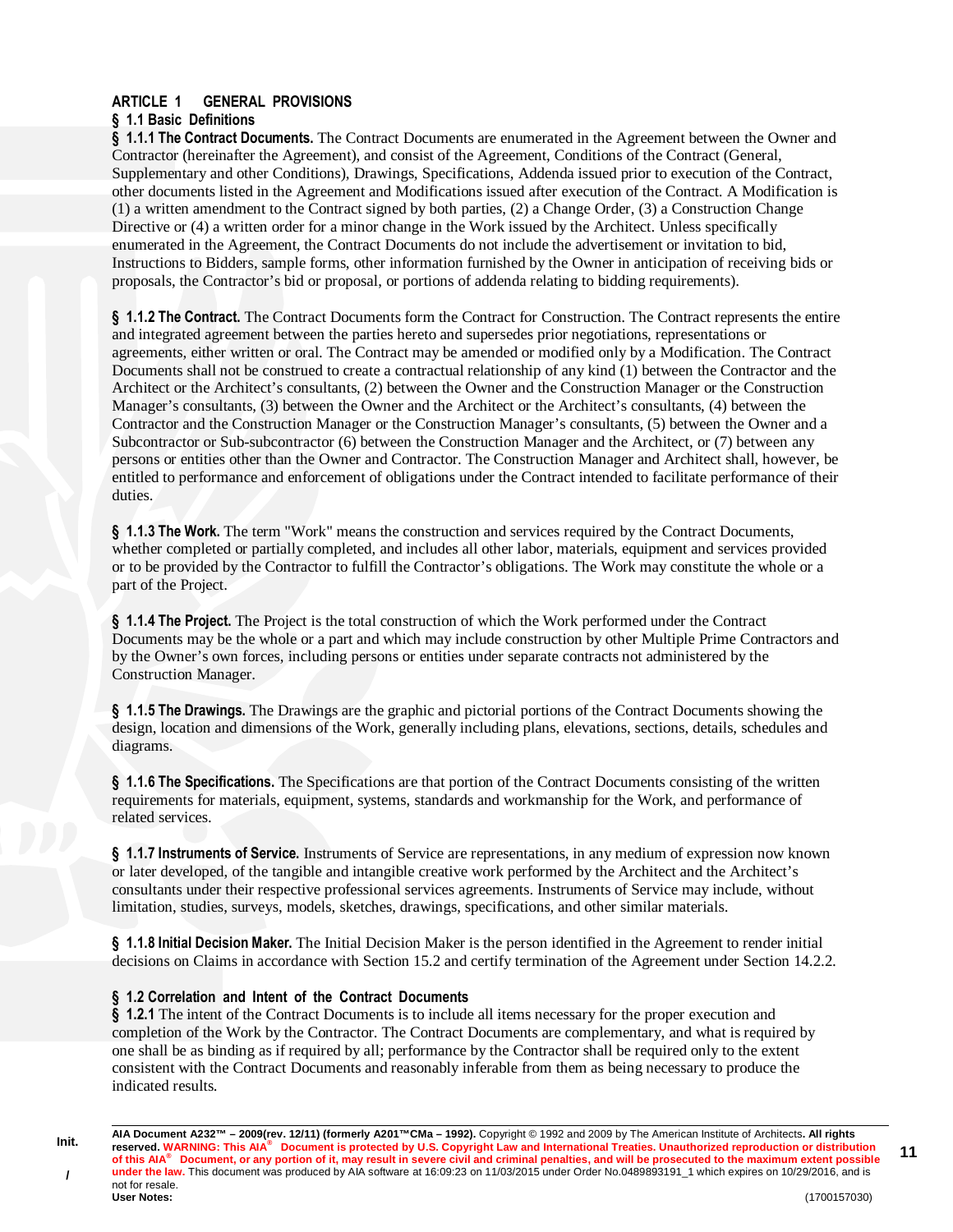**§ 1.2.2** Organization of the Specifications into divisions, sections and articles, and arrangement of Drawings shall not control the Contractor in dividing the Work among Subcontractors or in establishing the extent of Work to be performed by any trade.

**§ 1.2.3** Unless otherwise stated in the Contract Documents, words that have well-known technical or construction industry meanings are used in the Contract Documents in accordance with such recognized meanings.

# **§ 1.3 Capitalization**

Terms capitalized in these General Conditions include those that are (1) specifically defined, (2) the titles of numbered articles or (3) the titles of other documents published by the American Institute of Architects.

#### **§ 1.4 Interpretation**

In the interest of brevity the Contract Documents frequently omit modifying words such as "all" and "any" and articles such as "the" and "an," but the fact that a modifier or an article is absent from one statement and appears in another is not intended to affect the interpretation of either statement.

#### **§ 1.5 Ownership and Use of Drawings, Specifications and Other Instruments of Service**

**§ 1.5.1** The Architect and the Architect's consultants shall be deemed the authors and owners of their respective Instruments of Service, including the Drawings and Specifications, and will retain all common law, statutory and other reserved rights, including copyrights. The Contractor, Subcontractors, sub-subcontractors, and material or equipment suppliers shall not own or claim a copyright in the Instruments of Service. Submittal or distribution to meet official regulatory requirements or for other purposes in connection with this Project is not to be construed as publication in derogation of the Architect, or Architect's consultants' reserved rights.

**§ 1.5.2** The Contractor, Subcontractors, Sub-subcontractors, and material or equipment suppliers are authorized to use and reproduce the Instruments of Service provided to them solely and exclusively for execution of the Work. All copies made under this authorization shall bear the copyright notice, if any, shown on the Instruments of Service. The Contractor, Subcontractors, Sub-subcontractors, and material or equipment suppliers may not use the Instruments of Service on other projects or for additions to this Project outside the scope of the Work without the specific written consent of the Owner, Architect and the Architect's consultants.

#### **§ 1.6 Transmission of Data in Digital Form**

If the parties intend to transmit Instruments of Service or any other information or documentation in digital form, they shall endeavor to establish necessary protocols governing such transmissions, unless otherwise already provided in the Agreement or the Contract Documents.

# **ARTICLE 2 OWNER**

# **§ 2.1 General**

**§ 2.1.1** The Owner is the person or entity identified as such in the Agreement and is referred to throughout the Contract Documents as if singular in number. The Owner shall designate in writing a representative who shall have express authority to bind the Owner with respect to all matters requiring the Owner's approval or authorization. Except as otherwise provided in Article 4, the Construction Manager and the Architect do not have such authority. The term "Owner" means the Owner or the Owner's authorized representative.

**§ 2.1.2** The Owner shall furnish to the Contractor within fifteen days after receipt of a written request, information necessary and relevant for the Contractor to evaluate, give notice of or enforce mechanic's lien rights. Such information shall include a correct statement of the record legal title to the property on which the Project is located, usually referred to as the site, and the Owner's interest therein.

#### **§ 2.2 Information and Services Required of the Owner**

**§ 2.2.1** Prior to commencement of the Work, the Contractor may request in writing that the Owner provide reasonable evidence that the Owner has made financial arrangements to fulfill the Owner's obligations under the Contract. Thereafter, the Contractor may only request such evidence if (1) the Owner fails to make payments to the Contractor as the Contract Documents require; (2) a change in the Work materially changes the Contract Sum; or (3) the Contractor identifies in writing a reasonable concern regarding the Owner's ability to make payment when due. The Owner shall furnish such evidence as a condition precedent to commencement or continuation of the Work or

**/**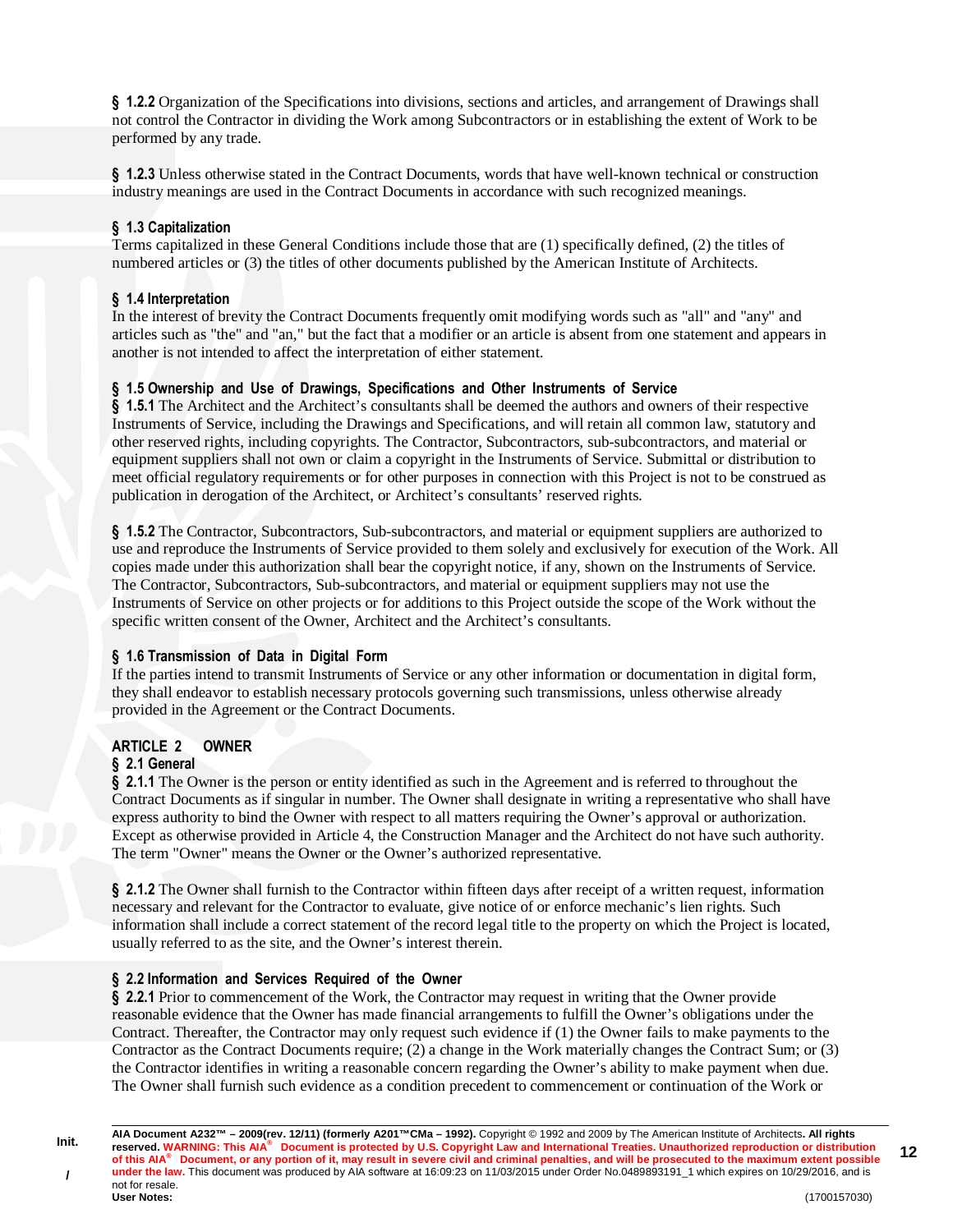the portion of the Work affected by a material change. After the Owner furnishes the evidence, the Owner shall not materially vary such financial arrangements without prior notice to the Contractor.

**§ 2.2.2** Except for permits and fees that are the responsibility of the Contractor under the Contract Documents, including those required under Section 3.7.1, the Owner shall secure and pay for necessary approvals, easements, assessments and charges required for construction, use or occupancy of permanent structures or for permanent changes in existing facilities. Unless otherwise provided under the Contract Documents, the Owner, through the Construction Manager, shall secure and pay for the building permit.

**§ 2.2.3** The Owner shall furnish surveys describing physical characteristics, legal limitations and utility locations for the site of the Project, and a legal description of the site. The Contractor shall be entitled to rely on the accuracy of information furnished by the Owner but shall exercise proper precautions relating to the safe performance of the Work.

**§ 2.2.4** The Owner shall furnish information or services required of the Owner by the Contract Documents with reasonable promptness. The Owner shall also furnish any other information or services under the Owner's control and relevant to the Contractor's performance of the Work with reasonable promptness after receiving the Contractor's written request for such information or services.

**§ 2.2.5** Unless otherwise provided in the Contract Documents, the Owner shall furnish to the Contractor one copy of the Contract Documents for purposes of making reproductions pursuant to Section 1.5.2.

**§ 2.2.6** The Owner shall endeavor to forward all communications to the Contractor through the Construction Manager and shall contemporaneously provide the same communications to the Architect about matters arising out of or relating to the Contract Documents.

#### **§ 2.3 Owner's Right to Stop the Work**

If the Contractor fails to correct Work that is not in accordance with the requirements of the Contract Documents as required by Section 12.2 or repeatedly fails to carry out Work in accordance with the Contract Documents, the Owner may issue a written order to the Contractor to stop the Work, or any portion thereof, until the cause for such order has been eliminated; however, the right of the Owner to stop the Work shall not give rise to a duty on the part of the Owner to exercise this right for the benefit of the Contractor or any other person or entity, except to the extent required by Section 6.1.3.

#### **§ 2.4 Owner's Right to Carry Out the Work**

If the Contractor defaults or neglects to carry out the Work in accordance with the Contract Documents and fails within a ten-day period after receipt of written notice from the Owner to commence and continue correction of such default or neglect with diligence and promptness, the Owner may, without prejudice to other remedies the Owner may have, correct such deficiencies. In such case an appropriate Change Order shall be issued deducting from payments then or thereafter due the Contractor the reasonable cost of correcting such deficiencies, including Owner's expenses and compensation for the Construction Manager's and Architect's and their respective consultants' additional services made necessary by such default, neglect or failure. Such action by the Owner and amounts charged to the Contractor are both subject to prior approval of the Architect, after consultation with the Construction Manager. If payments then or thereafter due the Contractor are not sufficient to cover such amounts, the Contractor shall pay the difference to the Owner.

#### **ARTICLE 3 CONTRACTOR**

#### **§ 3.1 General**

**§ 3.1.1** The Contractor is the person or entity identified as such in the Agreement and is referred to throughout the Contract Documents as if singular in number. The Contractor shall be lawfully licensed, if required in the jurisdiction where the Project is located. The Contractor shall designate in writing a representative who shall have express authority to bind the Contractor with respect to all matters under this Contract. The term "Contractor" means the Contractor or the Contractor's authorized representative.

**§ 3.1.2** The plural term "Multiple Prime Contractors" refers to persons or entities who perform construction under contracts with the Owner that are administered by the Construction Manager. The term does not include the Owner's own forces, including persons or entities under separate contracts not administered by the Construction Manager.

**AIA Document A232™ – 2009(rev. 12/11) (formerly A201™CMa – 1992).** Copyright © 1992 and 2009 by The American Institute of Architects**. All rights reserved. WARNING: This AIA® Document is protected by U.S. Copyright Law and International Treaties. Unauthorized reproduction or distribution of this AIA® Document, or any portion of it, may result in severe civil and criminal penalties, and will be prosecuted to the maximum extent possible under the law.** This document was produced by AIA software at 16:09:23 on 11/03/2015 under Order No.0489893191\_1 which expires on 10/29/2016, and is not for resale.<br>User Notes: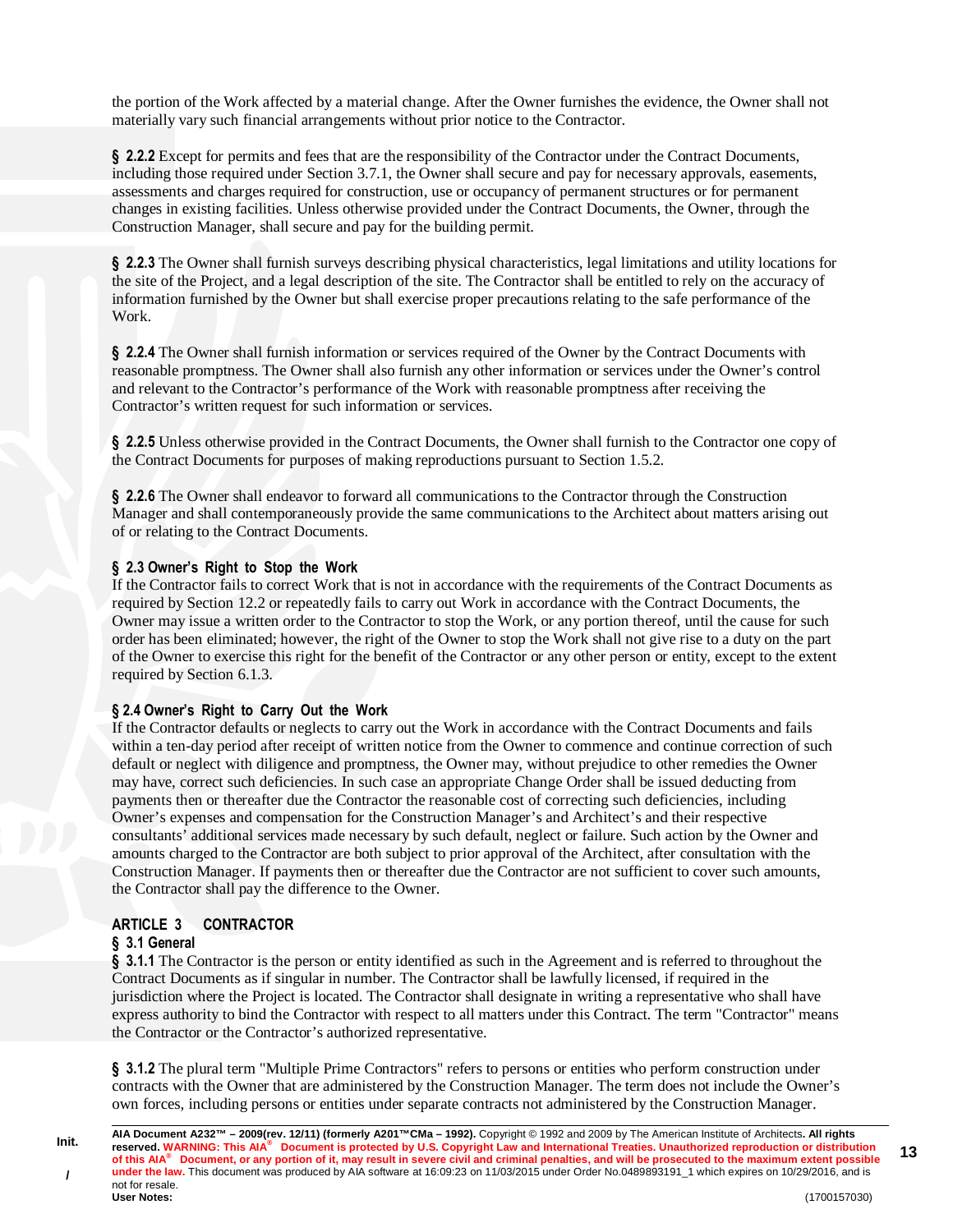**§ 3.1.3** The Contractor shall perform the Work in accordance with the Contract Documents.

**§ 3.1.4** The Contractor shall not be relieved of obligations to perform the Work in accordance with the Contract Documents either by activities or duties of the Construction Manager or Architect in their administration of the Contract, or by tests, inspections or approvals required or performed by persons or entities other than the Contractor.

#### **§ 3.2 Review of Contract Documents and Field Conditions by Contractor**

**§ 3.2.1** Execution of the Contract by the Contractor is a representation that the Contractor has visited the site, become generally familiar with local conditions under which the Work is to be performed and correlated personal observations with requirements of the Contract Documents.

**§ 3.2.2** Because the Contract Documents are complementary, the Contractor shall, before starting each portion of the Work, carefully study and compare the various Contract Documents relative to that portion of the Work, as well as the information furnished by the Owner pursuant to Section 2.2.3, shall take field measurements of any existing conditions related to that portion of the Work, and shall observe any conditions at the site affecting it. These obligations are for the purpose of facilitating coordination and construction by the Contractor and are not for the purpose of discovering errors, omissions, or inconsistencies in the Contract Documents; however, the Contractor shall promptly report to the Construction Manager and Architect any errors, inconsistencies or omissions discovered by or made known to the Contractor as a request for information submitted to the Construction Manager in such form as the Construction Manager and Architect may require. It is recognized that the Contractor's review is made in the Contractor's capacity as a contractor and not as a licensed design professional, unless otherwise specifically provided in the Contract Documents.

**§ 3.2.3** The Contractor is not required to ascertain that the Contract Documents are in accordance with applicable laws, statutes, ordinances, codes, rules and regulations, or lawful orders of public authorities, but the Contractor shall promptly report to the Construction Manager and Architect any nonconformity discovered by or made known to the Contractor as a request for information submitted to Construction Manager in such form as the Construction Manager and Architect may require.

**§ 3.2.4** If the Contractor believes that additional cost or time is involved because of clarifications or instructions the Architect issues in response to the Contractor's notices or requests for information pursuant to Sections 3.2.2 or 3.2.3, the Contractor shall make Claims as provided in Article 15. If the Contractor fails to perform the obligations of Sections 3.2.2 or 3.2.3, the Contractor shall pay such costs and damages to the Owner as would have been avoided if the Contractor had performed such obligations. If the Contractor performs those obligations, the Contractor shall not be liable to the Owner or Architect for damages resulting from errors, inconsistencies or omissions in the Contract Documents, for differences between field measurements or conditions and the Contract Documents, or for nonconformities of the Contract Documents to applicable laws, statutes, ordinances, codes, rules and regulations, and lawful orders of public authorities.

# **§ 3.3 Supervision and Construction Procedures**

**§ 3.3.1** The Contractor shall supervise and direct the Work, using the Contractor's best skill and attention. The Contractor shall be solely responsible for, and have control over, construction means, methods, techniques, sequences and procedures and for coordinating all portions of the Work under the Contract, unless the Contract Documents give other specific instruction concerning these matters. If the Contract Documents give specific instructions concerning construction means, methods, techniques, sequences or procedures, the Contractor shall evaluate the jobsite safety thereof and, except as stated below, shall be fully and solely responsible for the jobsite safety of such means, methods, techniques, sequences or procedures. If the Contractor determines that such means, methods, techniques, sequences or procedures may not be safe, the Contractor shall give timely written notice to the Owner, the Construction Manager, and the Architect and shall not proceed with that portion of the Work without further written instructions from the Architect, through the Construction Manager. If the Contractor is then instructed to proceed with the required means, methods, techniques, sequences or procedures without acceptance of changes proposed by the Contractor, the Owner shall be solely responsible for any loss or damage arising solely from those Owner-required means, methods, techniques, sequences or procedures.

**Init.**

**/**

**AIA Document A232™ – 2009(rev. 12/11) (formerly A201™CMa – 1992).** Copyright © 1992 and 2009 by The American Institute of Architects**. All rights reserved. WARNING: This AIA® Document is protected by U.S. Copyright Law and International Treaties. Unauthorized reproduction or distribution of this AIA® Document, or any portion of it, may result in severe civil and criminal penalties, and will be prosecuted to the maximum extent possible under the law.** This document was produced by AIA software at 16:09:23 on 11/03/2015 under Order No.0489893191\_1 which expires on 10/29/2016, and is not for resale.<br>User Notes: **User Notes:** (1700157030) **14**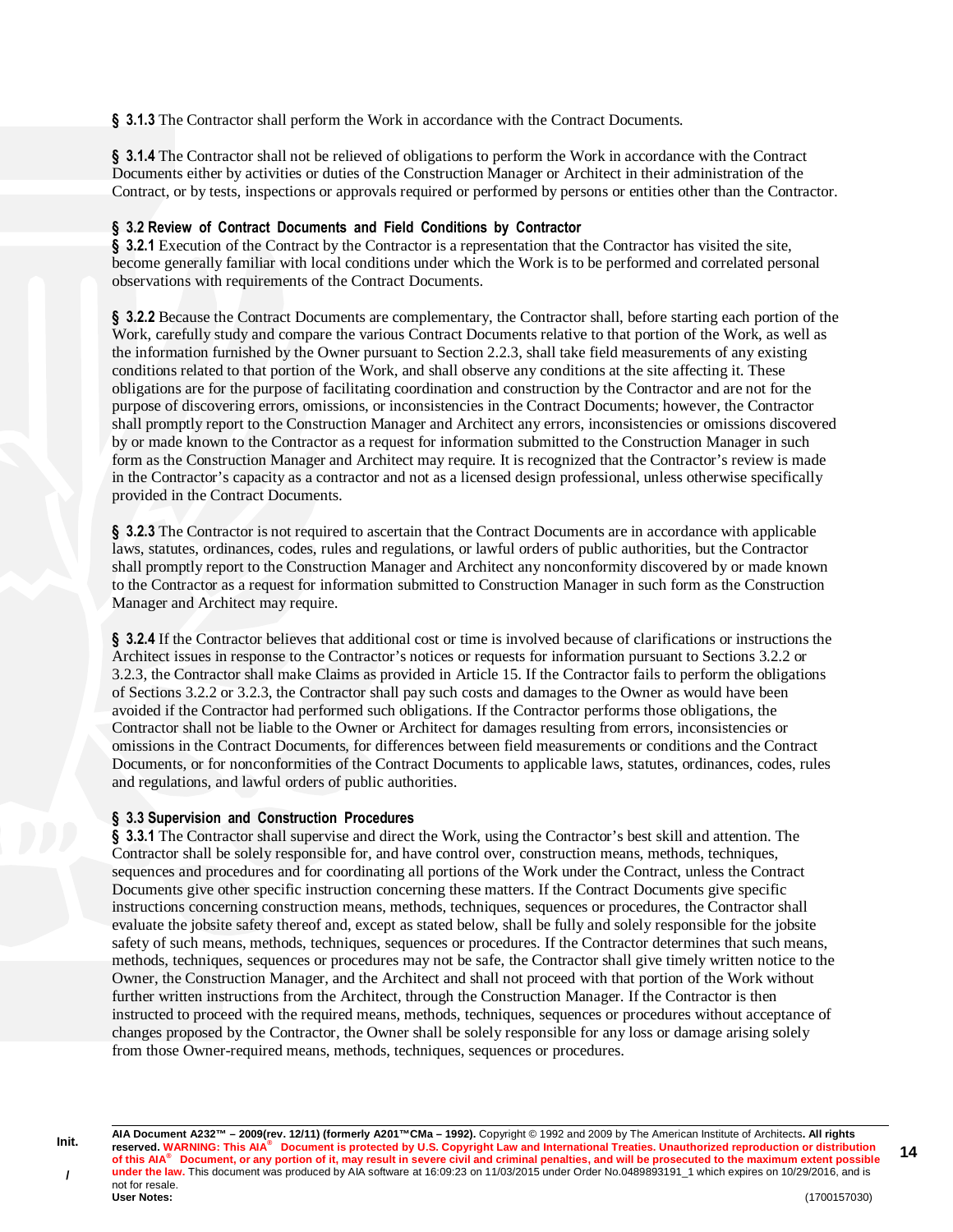**§ 3.3.2** The Contractor shall be responsible to the Owner for acts and omissions of the Contractor's employees, Subcontractors and their agents and employees, and other persons performing portions of the Work for, or on behalf of, the Contractor or any of its Subcontractors.

**§ 3.3.3** The Contractor shall be responsible for inspection of portions of the Project already performed to determine that such portions are in proper condition to receive subsequent Work.

# **§ 3.4 Labor and Materials**

**§ 3.4.1** Unless otherwise provided in the Contract Documents, the Contractor shall provide and pay for labor, materials, equipment, tools, construction equipment and machinery, water, heat, utilities, transportation, and other facilities and services necessary for proper execution and completion of the Work, whether temporary or permanent and whether or not incorporated or to be incorporated in the Work.

**§ 3.4.2** Except in the case of minor changes in the Work authorized by the Architect in accordance with Sections 3.12.8 or 7.4, the Contractor may make substitutions only with the consent of the Owner, after evaluation by the Architect, in consultation with the Construction Manager, and in accordance with a Change Order or Construction Change Directive.

**§ 3.4.3** The Contractor shall enforce strict discipline and good order among the Contractor's employees and other persons carrying out the Work. The Contractor shall not permit employment of unfit persons or persons not properly skilled in tasks assigned to them.

# **§ 3.5 Warranty**

The Contractor warrants to the Owner, Construction Manager, and Architect that materials and equipment furnished under the Contract will be of good quality and new unless the Contract Documents require or permit otherwise. The Contractor further warrants that the Work will conform with the requirements of the Contract Documents and will be free from defects, except for those inherent in the quality of the Work the Contract Documents require or permit. Work, materials, or equipment not conforming to these requirements may be considered defective. The Contractor's warranty excludes remedy for damage or defect caused by abuse, alterations to the Work not executed by the Contractor, improper or insufficient maintenance, improper operation, or normal wear and tear and normal usage. If required by the Construction Manager or Architect, the Contractor shall furnish satisfactory evidence as to the kind and quality of materials and equipment.

# **§ 3.6 Taxes**

**Init.**

**/**

The Contractor shall pay sales, consumer, use and similar taxes for the Work or portions thereof provided by the Contractor that are legally enacted when bids are received or negotiations concluded, whether or not yet effective or merely scheduled to go into effect.

# **§ 3.7 Permits, Fees, Notices, and Compliance with Laws**

**§ 3.7.1** Unless otherwise provided in the Contract Documents, the Owner, through the Construction Manager, shall secure and pay for the building permit. The Contractor shall secure and pay for other permits, fees, licenses and inspections by government agencies necessary for proper execution and completion of the Work that are customarily secured after execution of the Contract and legally required at the time bids are received or negotiations concluded.

**§ 3.7.2** The Contractor shall comply with and give notices required by applicable laws, statutes, ordinances, codes, rules and regulations, and lawful orders of public authorities applicable to performance of the Work.

**§ 3.7.3** If the Contractor performs Work knowing it to be contrary to applicable laws, statutes, ordinances, codes, rules and regulations, or lawful orders of public authorities, the Contractor shall assume appropriate responsibility for such Work and shall bear the costs attributable to correction.

**§ 3.7.4 Concealed or Unknown Conditions.** If the Contractor encounters conditions at the site that are (1) subsurface or otherwise concealed physical conditions that differ materially from those indicated in the Contract Documents or (2) unknown physical conditions of an unusual nature that differ materially from those ordinarily found to exist and generally recognized as inherent in construction activities of the character provided for in the Contract Documents, the Contractor shall promptly provide notice to the Owner, Construction Manager, and the Architect before conditions are disturbed and in no event later than 21 days after first observance of the conditions. The Architect and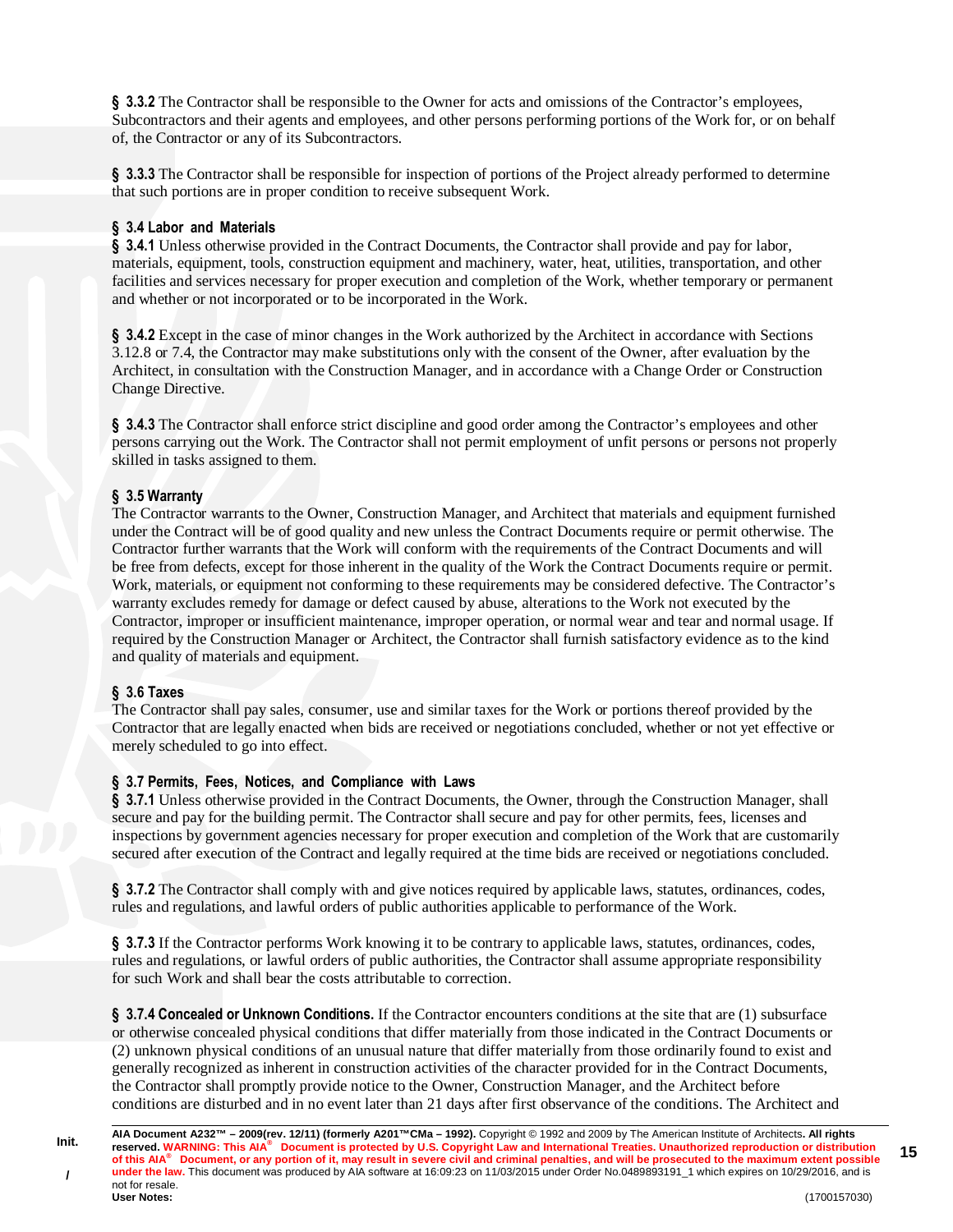Construction Manager will promptly investigate such conditions and, if the Architect, in consultation with the Construction Manager, determines that they differ materially and cause an increase or decrease in the Contractor's cost of, or time required for, performance of any part of the Work, will recommend an equitable adjustment in the Contract Sum or Contract Time, or both. If the Architect, in consultation with the Construction Manager, determines that the conditions at the site are not materially different from those indicated in the Contract Documents and that no change in the terms of the Contract is justified, the Architect shall promptly notify the Owner, Construction Manager, and Contractor in writing, stating the reasons. If the Owner or Contractor disputes the Architect's determination or recommendation, either party may proceed as provided in Article 15.

**§ 3.7.5** If, in the course of the Work, the Contractor encounters human remains or recognizes the existence of burial markers, archaeological sites or wetlands not indicated in the Contract Documents, the Contractor shall immediately suspend any operations that would affect them and shall notify the Owner, Construction Manager, and Architect. Upon receipt of such notice, the Owner shall promptly take any action necessary to obtain governmental authorization required to resume the operations. The Contractor shall continue to suspend such operations until otherwise instructed by the Owner but shall continue with all other operations that do not affect those remains or features. Requests for adjustments in the Contract Sum and Contract Time arising from the existence of such remains or features may be made as provided in Article 15.

# **§ 3.8 Allowances**

**§ 3.8.1** The Contractor shall include in the Contract Sum all allowances stated in the Contract Documents. Items covered by allowances shall be supplied for such amounts and by such persons or entities as the Owner may direct, but the Contractor shall not be required to employ persons or entities to whom the Contractor has reasonable objection.

**§ 3.8.2** Unless otherwise provided in the Contract Documents:

- **.1** Allowances shall cover the cost to the Contractor of materials and equipment delivered at the site and all required taxes, less applicable trade discounts;
- **.2** Contractor's costs for unloading and handling at the site, labor, installation costs, overhead, profit and other expenses contemplated for stated allowance amounts shall be included in the Contract Sum but not in the allowances; and
- **.3** Whenever costs are more than or less than allowances, the Contract Sum shall be adjusted accordingly by Change Order. The amount of the Change Order shall reflect (1) the difference between actual costs and the allowances under Section 3.8.2.1 and (2) changes in Contractor's costs under Section 3.8.2.2.

**§ 3.8.3** Materials and equipment under an allowance shall be selected by the Owner with reasonable promptness.

# **§ 3.9 Superintendent**

**§ 3.9.1** The Contractor shall employ a competent superintendent and necessary assistants who shall be in attendance at the Project site during performance of the Work. The superintendent shall represent the Contractor, and communications given to the superintendent shall be as binding as if given to the Contractor.

**§ 3.9.2** The Contractor, as soon as practicable after award of the Contract, shall furnish in writing to the Owner and Architect through the Construction Manager, the name and qualifications of a proposed superintendent. The Construction Manager may reply within 14 days to the Contractor in writing stating (1) whether the Owner, the Construction Manager, or the Architect has reasonable objection to the proposed superintendent or (2) that any of them require additional time to review. Failure of the Construction Manager to reply within the 14 day period shall constitute notice of no reasonable objection.

**§ 3.9.3** The Contractor shall not employ a proposed superintendent to whom the Owner, Construction Manager or Architect has made reasonable and timely objection. The Contractor shall not change the superintendent without the Owner's consent, which shall not unreasonably be withheld or delayed.

# **§ 3.10 Contractor's Construction Schedules**

**§ 3.10.1** The Contractor, promptly after being awarded the Contract, shall prepare and submit for the Owner's and Architect's information and the Construction Manager's approval a Contractor's construction schedule for the Work. The schedule shall not exceed time limits current under the Contract Documents, shall be revised at

**AIA Document A232™ – 2009(rev. 12/11) (formerly A201™CMa – 1992).** Copyright © 1992 and 2009 by The American Institute of Architects**. All rights reserved. WARNING: This AIA® Document is protected by U.S. Copyright Law and International Treaties. Unauthorized reproduction or distribution of this AIA® Document, or any portion of it, may result in severe civil and criminal penalties, and will be prosecuted to the maximum extent possible under the law.** This document was produced by AIA software at 16:09:23 on 11/03/2015 under Order No.0489893191\_1 which expires on 10/29/2016, and is not for resale.<br>User Notes: **User Notes:** (1700157030) **16**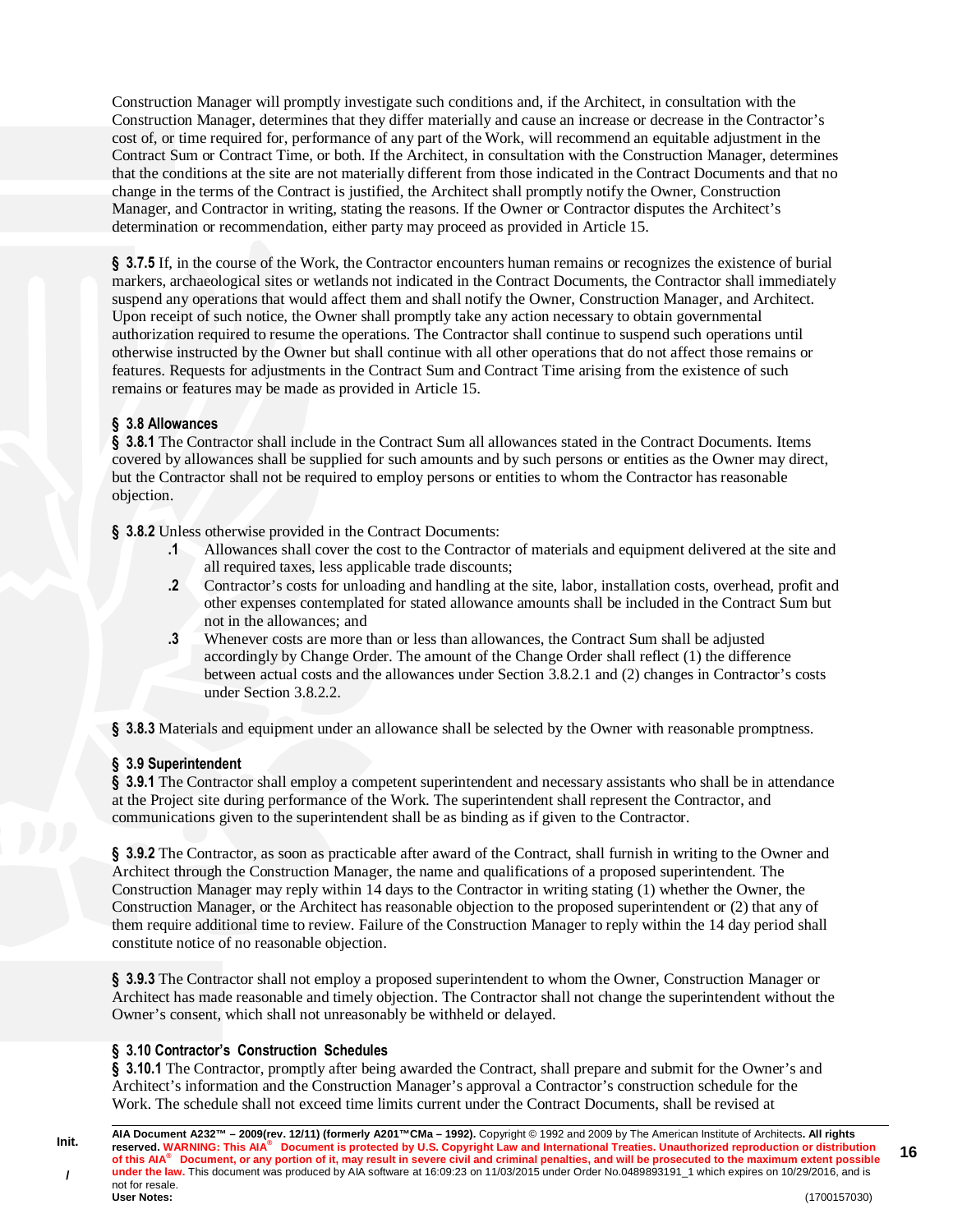appropriate intervals as required by the conditions of the Work and Project, shall be related to the entire Project schedule to the extent required by the Contract Documents, and shall provide for expeditious and practicable execution of the Work. The Contractor shall cooperate with the Construction Manager in scheduling and performing the Contractor's Work to avoid conflict with, and as to cause no delay in, the work or activities of other Multiple Prime Contractors or the construction or operations of the Owner's own forces.

**§ 3.10.2** The Contractor shall prepare a submittal schedule, promptly after being awarded the Contract and thereafter update it as necessary to maintain a current submittal schedule, and shall submit the schedule(s) for the Construction Manager's and Architect's approval. The Architect and Construction Manager's approval shall not unreasonably be delayed or withheld. The submittal schedule shall (1) be coordinated with the Contractor's construction schedule, and (2) allow the Construction Manager and Architect reasonable time to review submittals. If the Contractor fails to submit a submittal schedule, the Contractor shall not be entitled to any increase in Contract Sum or extension of Contract Time based on the time required for review of submittals.

**§ 3.10.3** The Contractor shall participate with other Contractors, the Construction Manager and Owner in reviewing and coordinating all schedules for incorporation into the Project schedule that is prepared by the Construction Manager. The Contractor shall make revisions to the construction schedule and submittal schedule as deemed necessary by the Construction Manager to conform to the Project schedule.

**§ 3.10.4** The Contractor shall perform the Work in general accordance with the most recent schedules submitted to the Owner, Construction Manager and Architect and incorporated into the approved Project schedule.

#### **§ 3.11 Documents and Samples at the Site**

The Contractor shall maintain at the site for the Owner one copy of the Drawings, Specifications, Addenda, Change Orders and other Modifications, in good order and marked currently to indicate field changes and selections made during construction, and one copy of approved Shop Drawings, Product Data, Samples and similar required submittals. These documents shall be available to the Architect and delivered to the Construction Manager for submittal to the Owner upon completion of the Work as a record of the Work as constructed.

# **§ 3.12 Shop Drawings, Product Data and Samples**

**§ 3.12.1** Shop Drawings are drawings, diagrams, schedules and other data specially prepared for the Work by the Contractor or a Subcontractor, Sub-subcontractor, manufacturer, supplier or distributor to illustrate some portion of the Work.

**§ 3.12.2** Product Data are illustrations, standard schedules, performance charts, instructions, brochures, diagrams and other information furnished by the Contractor to illustrate materials or equipment for some portion of the Work.

**§ 3.12.3** Samples are physical examples that illustrate materials, equipment or workmanship and establish standards by which the Work will be judged.

**§ 3.12.4** Shop Drawings, Product Data, Samples and similar submittals are not Contract Documents. Their purpose is to demonstrate the way by which the Contractor proposes to conform to the information given and the design concept expressed in the Contract Documents for those portions of the Work for which the Contract Documents require submittals. Review by the Architect and Construction Manager is subject to the limitations of Sections 4.2.9 through 4.2.11. Informational submittals upon which the Construction Manager and Architect are not expected to take responsive action may be so identified in the Contract Documents. Submittals that are not required by the Contract Documents may be returned by the Construction Manager or Architect without action.

**§ 3.12.5** The Contractor shall review for compliance with the Contract Documents, approve and submit to the Construction Manager Shop Drawings, Product Data, Samples and similar submittals required by the Contract Documents in accordance with the Project submittal schedule approved by the Construction Manager and Architect, or in the absence of an approved Project submittal schedule, with reasonable promptness and in such sequence as to cause no delay in the Work or in the activities of other Multiple Prime Contractors or the Owner's own forces. The Contractor shall cooperate with the Construction Manager in the coordination of the Contractor's Shop Drawings, Product Data, Samples and similar submittals with related documents submitted by other Multiple Prime Contractors.

**/**

**Init.**

**AIA Document A232™ – 2009(rev. 12/11) (formerly A201™CMa – 1992).** Copyright © 1992 and 2009 by The American Institute of Architects**. All rights reserved. WARNING: This AIA® Document is protected by U.S. Copyright Law and International Treaties. Unauthorized reproduction or distribution of this AIA® Document, or any portion of it, may result in severe civil and criminal penalties, and will be prosecuted to the maximum extent possible under the law.** This document was produced by AIA software at 16:09:23 on 11/03/2015 under Order No.0489893191\_1 which expires on 10/29/2016, and is not for resale.<br>User Notes: **17**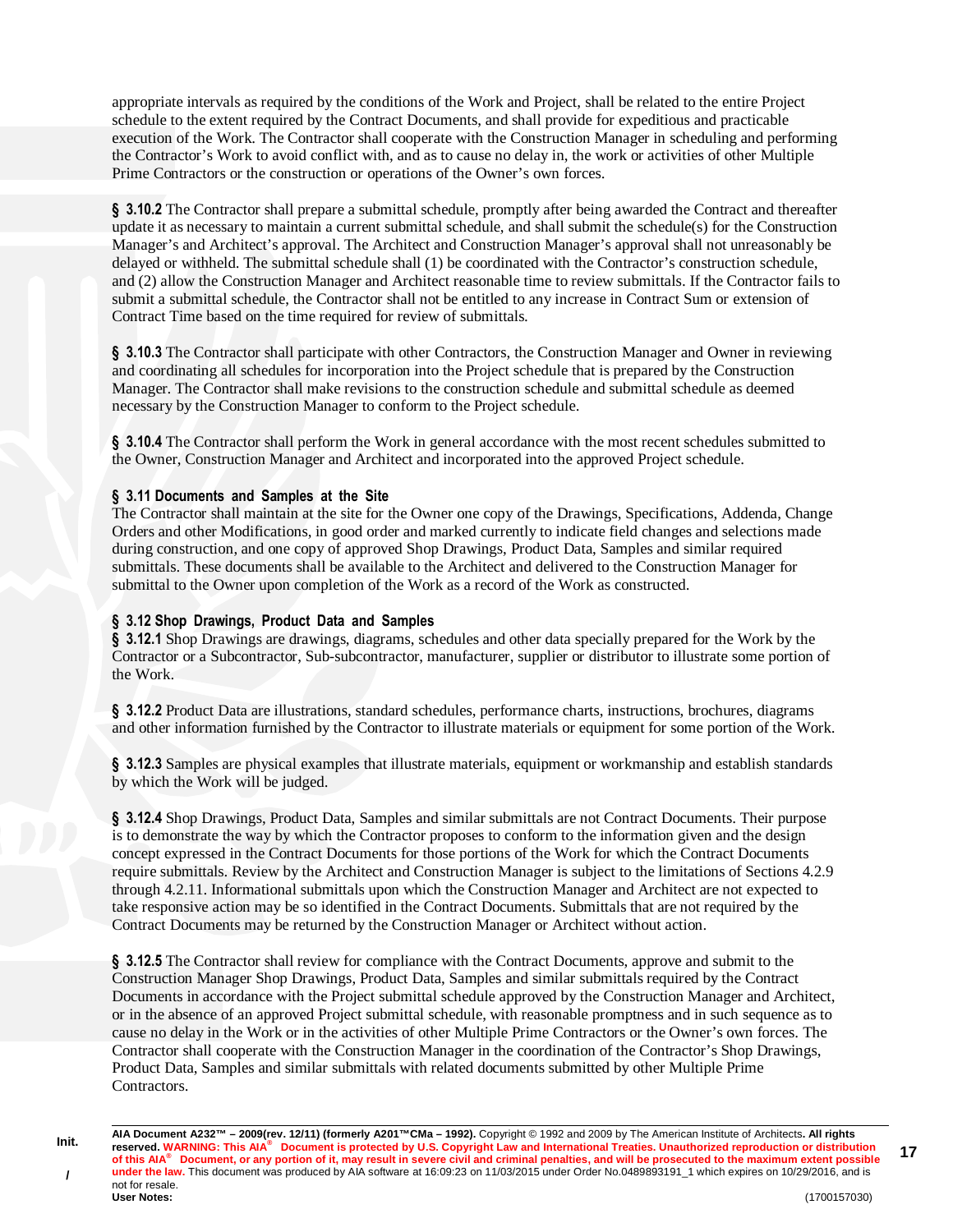**§ 3.12.6** By submitting Shop Drawings, Product Data, Samples and similar submittals, the Contractor represents to the Owner, Construction Manager, and Architect, that the Contractor has (1) reviewed and approved them, (2) determined and verified materials, field measurements and field construction criteria related thereto, or will do so and (3) checked and coordinated the information contained within such submittals with the requirements of the Work and of the Contract Documents.

**§ 3.12.7** The Contractor shall perform no portion of the Work for which the Contract Documents require submittal and review of Shop Drawings, Product Data, Samples or similar submittals until the respective submittal has been reviewed and approved by the Architect.

**§ 3.12.8** The Work shall be in accordance with approved submittals except that the Contractor shall not be relieved of responsibility for deviations from requirements of the Contract Documents by the Architect's approval of Shop Drawings, Product Data, Samples or similar submittals unless the Contractor has specifically informed the Construction Manager and Architect in writing of such deviation at the time of submittal and (1) the Architect has given written approval to the specific deviation as a minor change in the Work, or (2) a Change Order or Construction Change Directive has been issued authorizing the deviation. The Contractor shall not be relieved of responsibility for errors or omissions in Shop Drawings, Product Data, Samples or similar submittals by the Architect's approval thereof.

**§ 3.12.9** The Contractor shall direct specific attention, in writing or on resubmitted Shop Drawings, Product Data, Samples or similar submittals, to revisions other than those requested by the Construction Manager and Architect on previous submittals. In the absence of such written notice, the Architect's approval of a resubmission shall not apply to such revisions.

**§ 3.12.10** The Contractor shall not be required to provide professional services that constitute the practice of architecture or engineering unless such services are specifically required by the Contract Documents for a portion of the Work or unless the Contractor needs to provide such services in order to carry out the Contractor's responsibilities for construction means, methods, techniques, sequences and procedures. The Contractor shall not be required to provide professional services in violation of applicable law. If professional design services or certifications by a design professional related to systems, materials or equipment are specifically required of the Contractor by the Contract Documents, the Owner and the Architect will specify all performance and design criteria that such services must satisfy. The Contractor shall cause such services or certifications to be provided by a properly licensed design professional, whose signature and seal shall appear on all drawings, calculations, specifications, certifications, Shop Drawings and other submittals prepared by such professional. Shop Drawings and other submittals related to the Work designed or certified by such professional, if prepared by others, shall bear such professional's written approval when submitted to the Architect. The Owner and the Architect shall be entitled to rely upon the adequacy, accuracy and completeness of the services, certifications and approvals performed or provided by such design professionals, provided the Owner and Architect have specified to the Contractor all performance and design criteria that such services must satisfy. Pursuant to this Section 3.12.10, the Architect will review, approve or take other appropriate action on submittals only for the limited purpose of checking for conformance with information given and the design concept expressed in the Contract Documents. The Contractor shall not be responsible for the adequacy of the performance and design criteria specified in the Contract Documents.

#### **§ 3.13 Use of Site**

**§ 3.13.1** The Contractor shall confine operations at the site to areas permitted by applicable laws, statutes, ordinances, codes, rules and regulations, and lawful orders of public authorities and the Contract Documents and shall not unreasonably encumber the site with materials or equipment.

**§ 3.13.2** The Contractor shall coordinate the Contractor's operations with, and secure the approval of, the Construction Manager before using any portion of the site.

#### **§ 3.14 Cutting and Patching**

**§ 3.14.1** The Contractor shall be responsible for cutting, fitting or patching required to complete the Work or to make its parts fit together properly. All areas requiring cutting, fitting and patching shall be restored to the condition existing prior to the cutting, fitting and patching, unless otherwise required by the Contract Documents.

**/**

**AIA Document A232™ – 2009(rev. 12/11) (formerly A201™CMa – 1992).** Copyright © 1992 and 2009 by The American Institute of Architects**. All rights reserved. WARNING: This AIA® Document is protected by U.S. Copyright Law and International Treaties. Unauthorized reproduction or distribution of this AIA® Document, or any portion of it, may result in severe civil and criminal penalties, and will be prosecuted to the maximum extent possible under the law.** This document was produced by AIA software at 16:09:23 on 11/03/2015 under Order No.0489893191\_1 which expires on 10/29/2016, and is not for resale.<br>User Notes: **User Notes:** (1700157030)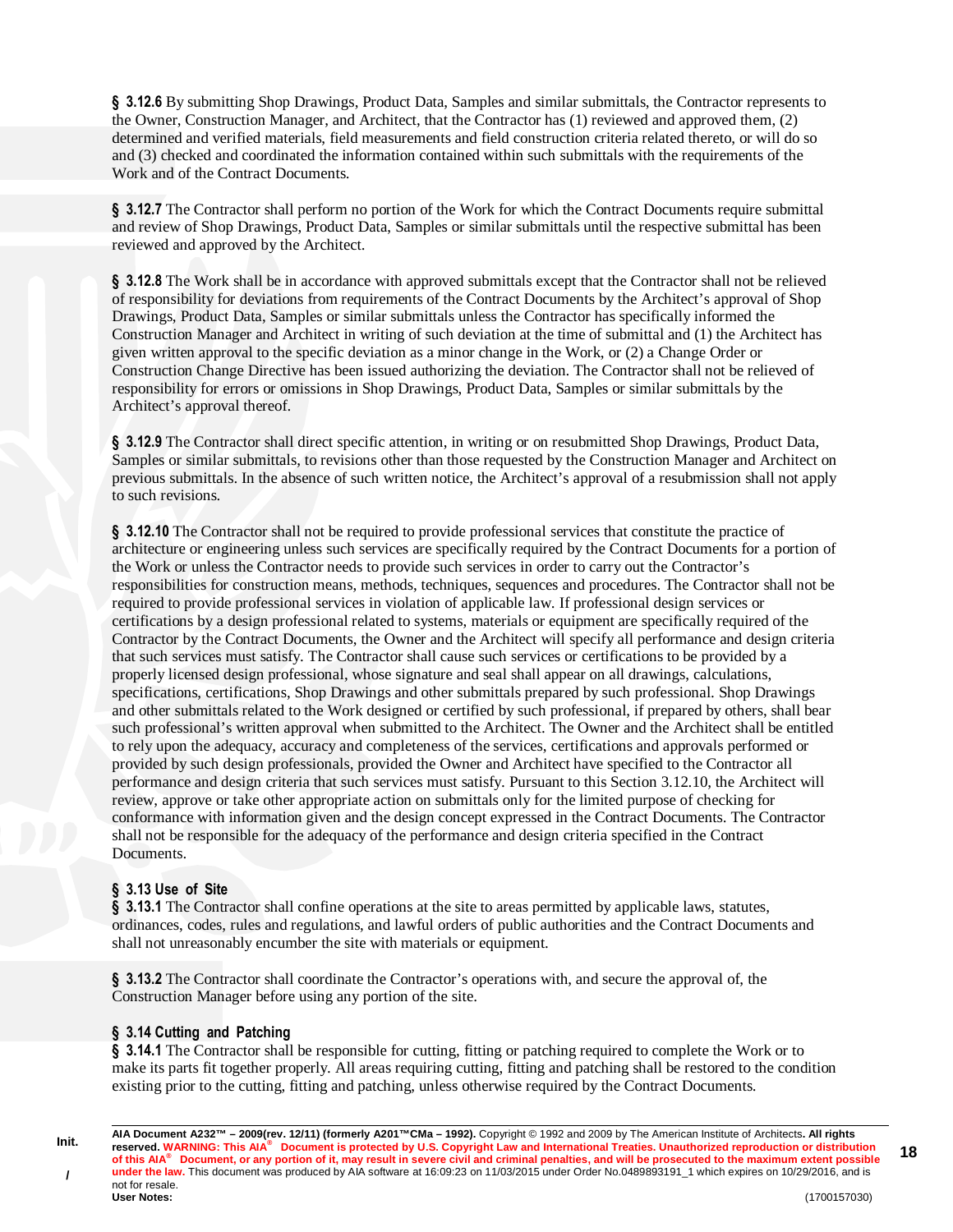**§ 3.14.2** The Contractor shall not damage or endanger a portion of the Work or fully or partially completed construction of the Owner's own forces or of other Multiple Prime Contractors by cutting, patching, or otherwise altering such construction, or by excavation. The Contractor shall not cut or otherwise alter such construction by the Owner's own forces or by other Multiple Prime Contractors except with written consent of the Construction Manager, Owner and such other Multiple Prime Contractors; such consent shall not be unreasonably withheld. The Contractor shall not unreasonably withhold from the other Multiple Prime Contractors or the Owner the Contractor's consent to cutting or otherwise altering the Work.

# **§ 3.15 Cleaning Up**

**§ 3.15.1** The Contractor shall keep the premises and surrounding area free from accumulation of waste materials or rubbish caused by operations under the Contract. At completion of the Work the Contractor shall remove waste materials, rubbish, the Contractor's tools, construction equipment, machinery and surplus materials from and about the Project.

**§ 3.15.2** If the Contractor fails to clean up as provided in the Contract Documents, the Owner, or Construction Manager with the Owner's approval, may do so and the Owner shall be entitled to reimbursement from the Contractor.

# **§ 3.16 Access to Work**

The Contractor shall provide the Owner, Construction Manager and Architect access to the Work in preparation and progress wherever located.

# **§ 3.17 Royalties, Patents and Copyrights**

The Contractor shall pay all royalties and license fees. The Contractor shall defend suits or claims for infringement of copyrights and patent rights and shall hold the Owner, Construction Manager and Architect harmless from loss on account thereof, but shall not be responsible for such defense or loss when a particular design, process or product of a particular manufacturer or manufacturers is required by the Contract Documents or where the copyright violations are contained in Drawings, Specifications or other documents prepared by the Owner, Architect, or Construction Manager. However, if the Contractor has reason to believe that the required design, process or product is an infringement of a copyright or a patent, the Contractor shall be responsible for such loss unless such information is promptly furnished to the Architect through the Construction Manager.

#### **§ 3.18 Indemnification**

**§ 3.18.1** To the fullest extent permitted by law, the Contractor shall indemnify and hold harmless the Owner, Construction Manager, Architect, Construction Manager's and Architect's consultants, and agents and employees of any of them from and against claims, damages, losses and expenses, including but not limited to attorneys' fees, arising out of or resulting from performance of the Work, provided that such claim, damage, loss or expense is attributable to bodily injury, sickness, disease or death, or to injury to or destruction of tangible property (other than the Work itself) but only to the extent caused by the negligent acts or omissions of the Contractor, a Subcontractor, anyone directly or indirectly employed by them or anyone for whose acts they may be liable, regardless of whether or not such claim, damage, loss or expense is caused in part by a party indemnified hereunder. Such obligation shall not be construed to negate, abridge or reduce other rights or obligations of indemnity that would otherwise exist as to a party or person described in this Section 3.18.

**§ 3.18.2** In claims against any person or entity indemnified under this Section 3.18 by an employee of the Contractor, a Subcontractor, anyone directly or indirectly employed by them or anyone for whose acts they may be liable, the indemnification obligation under Section 3.18 shall not be limited by a limitation on amount or type of damages, compensation or benefits payable by or for the Contractor or a Subcontractor under workers' compensation acts, disability benefit acts or other employee benefit acts.

# **ARTICLE 4 ARCHITECT AND CONSTRUCTION MANAGER § 4.1 General**

**§ 4.1.1** The Owner shall retain an architect lawfully licensed to practice architecture or an entity lawfully practicing architecture in the jurisdiction where the Project is located. That person or entity is identified as the Architect in the Agreement and is referred to throughout the Contract Documents as if singular in number.

**Init.**

**/**

**AIA Document A232™ – 2009(rev. 12/11) (formerly A201™CMa – 1992).** Copyright © 1992 and 2009 by The American Institute of Architects**. All rights reserved. WARNING: This AIA® Document is protected by U.S. Copyright Law and International Treaties. Unauthorized reproduction or distribution of this AIA® Document, or any portion of it, may result in severe civil and criminal penalties, and will be prosecuted to the maximum extent possible under the law.** This document was produced by AIA software at 16:09:23 on 11/03/2015 under Order No.0489893191\_1 which expires on 10/29/2016, and is not for resale.<br>User Notes: **User Notes:** (1700157030)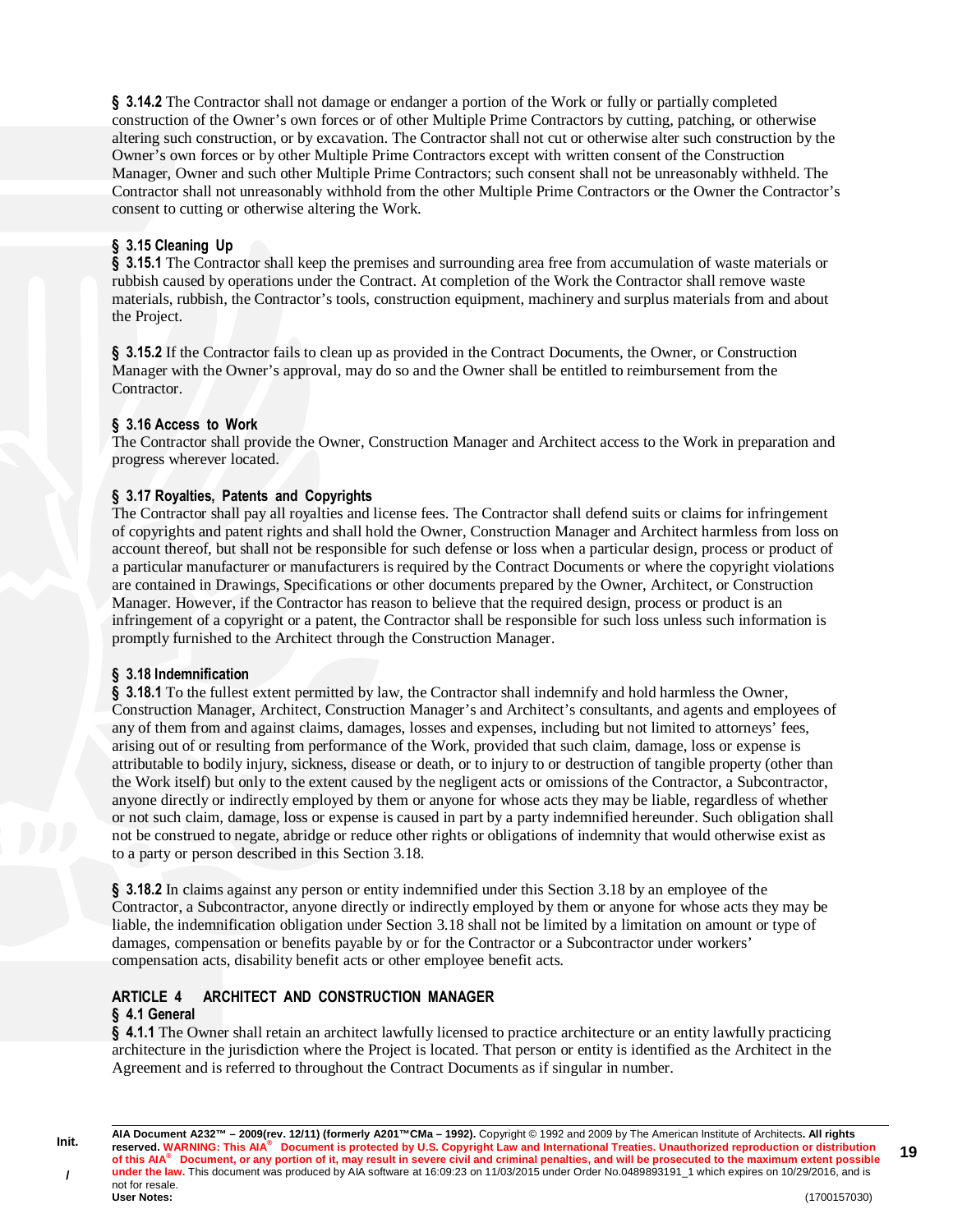**§ 4.1.2** The Owner shall retain a construction manager lawfully licensed to practice construction management or an entity lawfully practicing construction management in the jurisdiction where the Project is located. That person or entity is identified as the Construction Manager in the Agreement and is referred to throughout the Contract Documents as if singular in number.

**§ 4.1.3** Duties, responsibilities and limitations of authority of the Construction Manager and Architect as set forth in the Contract Documents shall not be restricted, modified or extended without written consent of the Owner, Construction Manager, Architect and Contractor. Consent shall not be unreasonably withheld.

**§ 4.1.4** If the employment of the Construction Manager or Architect is terminated, the Owner shall employ a successor construction manager or architect as to whom the Contractor has no reasonable objection and whose status under the Contract Documents shall be that of the Construction Manager or Architect, respectively.

#### **§ 4.2 Administration of the Contract**

**Init.**

**/**

**§ 4.2.1** The Construction Manager and Architect will provide administration of the Contract as described in the Contract Documents and will be the Owner's representatives during construction until the date the Architect issues the final Certificate for Payment. The Construction Manager and Architect will have authority to act on behalf of the Owner only to the extent provided in the Contract Documents.

**§ 4.2.2** The Architect will visit the site at intervals appropriate to the stage of construction, or as otherwise agreed with the Owner, to become generally familiar with the progress and quality of the portion of the Work completed, and to determine in general if the Work observed is being performed in a manner indicating that the Work, when fully completed, will be in accordance with the Contract Documents. However, the Architect will not be required to make exhaustive or continuous on-site inspections to check the quality or quantity of the Work. On the basis of the site visits, the Architect will keep the Owner reasonably informed about the progress and quality of the portion of the Work completed, and report to the Owner and Construction Manager (1) known deviations from the Contract Documents and from the most recent Project schedule prepared by the Construction Manager, and (2) defects and deficiencies observed in the Work.

**§ 4.2.3** The Construction Manager shall provide a staffing plan to include one or more representatives who shall be in attendance at the Project site whenever the Work is being performed. The Construction Manager will determine in general if the Work observed is being performed in accordance with the Contract Documents, will keep the Owner reasonably informed of the progress of the Work, and will report to the Owner and Architect (1) known deviations from the Contract Documents and the most recent Project schedule, and (2) defects and deficiencies observed in the Work.

**§ 4.2.4** The Construction Manager will schedule and coordinate the activities of the Contractor and other Multiple Prime Contractors in accordance with the latest approved Project schedule.

**§ 4.2.5** The Construction Manager, except to the extent required by Section 4.2.4, and Architect will not have control over, or charge of, construction means, methods, techniques, sequences or procedures, or for the safety precautions and programs in connection with the Work, since these are solely the Contractor's rights and responsibilities under the Contract Documents, except as provided in Section 3.3.1, and neither will be responsible for the Contractor's failure to perform the Work in accordance with the requirements of the Contract Documents. Neither the Construction Manager nor the Architect will have control over or charge of or be responsible for acts or omissions of the Contractor, Subcontractors, or their agents or employees, or of any other persons or entities performing portions of the Work.

**§ 4.2.6 Communications Facilitating Contract Administration.** Except as otherwise provided in the Contract Documents or when direct communications have been specially authorized, the Owner and Contractor shall endeavor to communicate with each other through the Construction Manager, and shall contemporaneously provide the same communications to the Architect about matters arising out of or relating to the Contract Documents. Communications by and with the Architect's consultants shall be through the Architect. Communications by and with Subcontractors and material suppliers shall be through the Contractor. Communications by and with other Multiple Prime Contractors shall be through the Construction Manager and shall be contemporaneously provided to the Architect if those communications are about matters arising out of or related to the Contract Documents. Communications by and with the Owner's own forces shall be through the Owner.

**AIA Document A232™ – 2009(rev. 12/11) (formerly A201™CMa – 1992).** Copyright © 1992 and 2009 by The American Institute of Architects**. All rights reserved. WARNING: This AIA® Document is protected by U.S. Copyright Law and International Treaties. Unauthorized reproduction or distribution of this AIA® Document, or any portion of it, may result in severe civil and criminal penalties, and will be prosecuted to the maximum extent possible under the law.** This document was produced by AIA software at 16:09:23 on 11/03/2015 under Order No.0489893191\_1 which expires on 10/29/2016, and is not for resale.<br>User Notes: **User Notes:** (1700157030)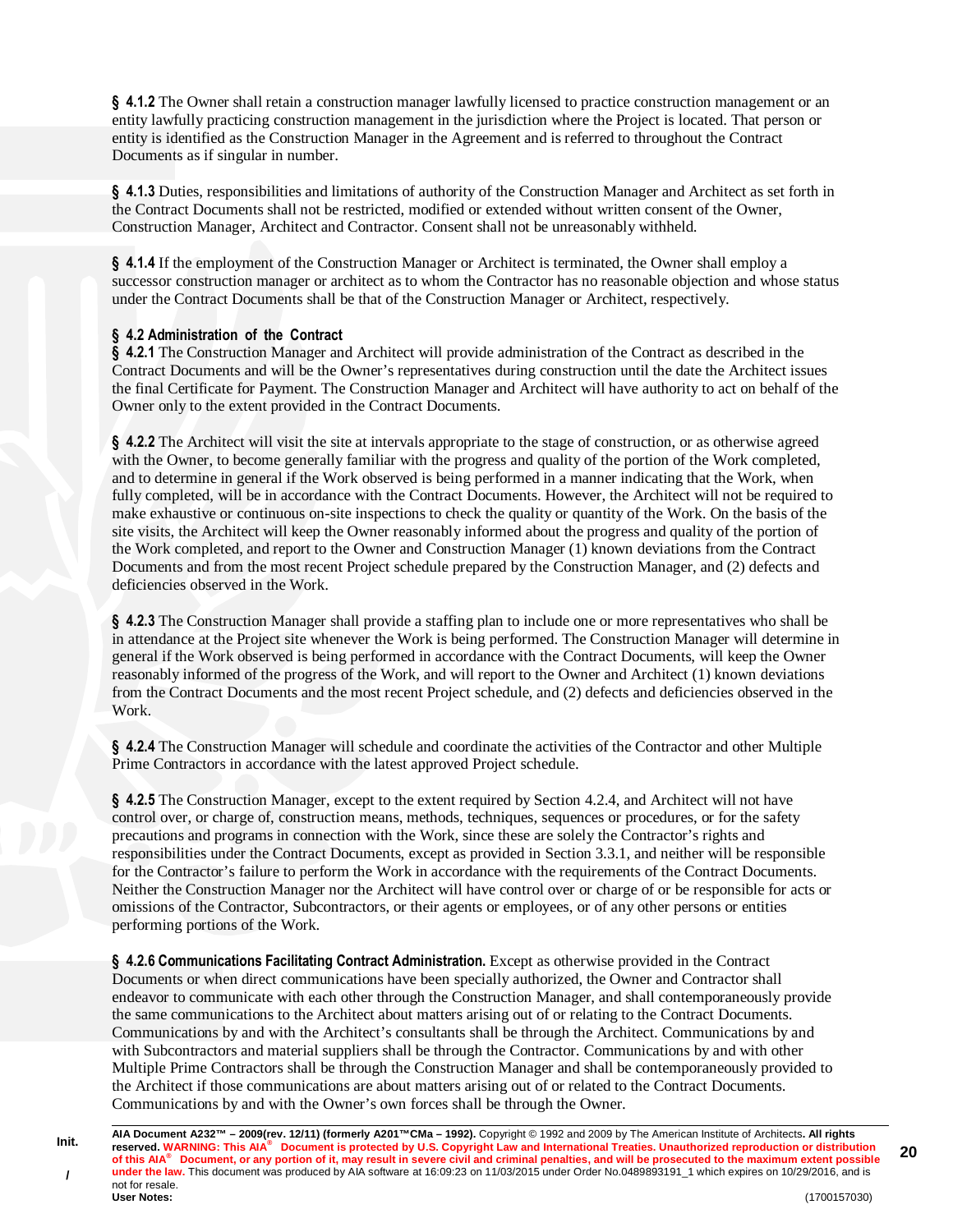**§ 4.2.7** The Construction Manager and Architect will review and certify all Applications for Payment by the Contractor, in accordance with the provisions of Article 9.

**§ 4.2.8** The Architect and Construction Manager have authority to reject Work that does not conform to the Contract Documents and will notify each other about the rejection. The Construction Manager shall determine in general whether the Work of the Contractor is being performed in accordance with the requirements of the Contract Documents and notify the Owner, Contractor and Architect of defects and deficiencies in the Work. Whenever the Construction Manager considers it necessary or advisable, the Construction Manager will have authority to require additional inspection or testing of the Work in accordance with Sections 13.5.2 and 13.5.3, upon written authorization of the Owner, whether or not such Work is fabricated, installed or completed. The foregoing authority of the Construction Manager will be subject to the provisions of Sections 4.2.18 through 4.2.20 inclusive, with respect to interpretations and decisions of the Architect. However, neither the Architect's nor the Construction Manager's authority to act under this Section 4.2.8 nor a decision made by either of them in good faith either to exercise or not to exercise such authority shall give rise to a duty or responsibility of the Architect or the Construction Manager to the Contractor, Subcontractors, material and equipment suppliers, their agents or employees, or other persons performing any of the Work.

**§ 4.2.9** The Construction Manager will receive and promptly review for conformance with the submittal requirements of the Contract Documents, all submittals from the Contractor such as Shop Drawings, Product Data and Samples. Where there are Multiple Prime Contractors, the Construction Manager will also check and coordinate the information contained within each submittal received from Contractor and other Multiple Prime Contractors, and transmit to the Architect those recommended for approval. By submitting Shop Drawings, Product Data, Samples and similar submittals, the Construction Manager represents to the Owner and Architect that the Construction Manager has reviewed and recommended them for approval. The Construction Manager's actions will be taken in accordance with the Project submittal schedule approved by the Architect or, in the absence of an approved Project submittal schedule, with reasonable promptness while allowing sufficient time to permit adequate review by the Architect.

**§ 4.2.10** The Architect will review and approve or take other appropriate action upon the Contractor's submittals such as Shop Drawings, Product Data and Samples, but only for the limited purpose of checking for conformance with information given and the design concept expressed in the Contract Documents. The Architect's action will be taken in accordance with the submittal schedule approved by the Architect or, in the absence of an approved submittal schedule, with reasonable promptness while allowing sufficient time in the Architect's professional judgment to permit adequate review. Upon the Architect's completed review, the Architect shall transmit its submittal review to the Construction Manager.

**§ 4.2.11** Review of the Contractor's submittals by the Construction Manager and Architect is not conducted for the purpose of determining the accuracy and completeness of other details such as dimensions and quantities, or for substantiating instructions for installation or performance of equipment or systems, all of which remain the responsibility of the Contractor as required by the Contract Documents. The Construction Manager and Architect's review of the Contractor's submittals shall not relieve the Contractor of the obligations under Sections 3.3, 3.5 and 3.12. The Construction Manager and Architect's review shall not constitute approval of safety precautions or, unless otherwise specifically stated by the Construction Manager and Architect, of any construction means, methods, techniques, sequences or procedures. The Architect's approval of a specific item shall not indicate approval of an assembly of which the item is a component.

**§ 4.2.12** The Construction Manager will prepare Change Orders and Construction Change Directives.

**Init.**

**/**

**§ 4.2.13** The Construction Manager and the Architect will take appropriate action on Change Orders or Construction Change Directives in accordance with Article 7 and the Architect will have authority to order minor changes in the Work as provided in Section 7.4. The Architect, in consultation with the Construction Manager, will investigate and make determinations and recommendations regarding concealed and unknown conditions as provided in Section 3.7.4.

**§ 4.2.14** Utilizing the documents provided by the Contractor, the Construction Manager will maintain at the site for the Owner one copy of all Contract Documents, approved Shop Drawings, Product Data, Samples and similar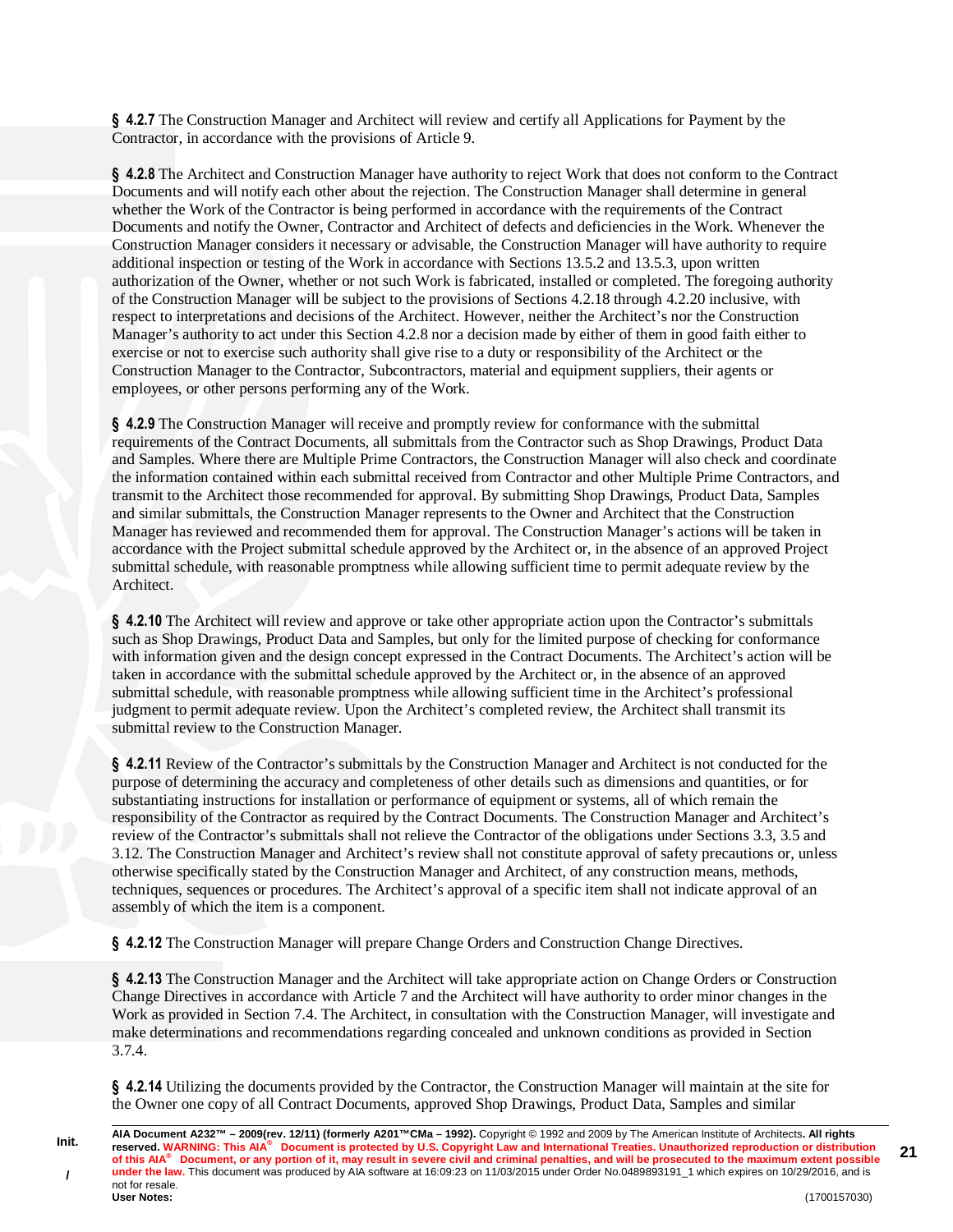required submittals, in good order and marked currently to record all changes and selections made during construction. These will be available to the Architect and the Contractor, and will be delivered to the Owner upon completion of the Project.

**§ 4.2.15** The Construction Manager will assist the Architect in conducting inspections to determine the dates of Substantial Completion and the date of final completion; issue Certificates of Substantial Completion in conjunction with the Architect pursuant to Section 9.8; and receive and forward to the Owner written warranties and related documents required by the Contract and assembled by the Contractor pursuant to Section 9.10. The Construction Manager will forward to the Architect a final Application and Certificate for Payment or final Project Application and Project Certificate for Payment upon the Contractor's compliance with the requirements of the Contract Documents.

**§ 4.2.16** If the Owner and Architect agree, the Architect will provide one or more project representatives to assist in carrying out the Architect's responsibilities at the site. The duties, responsibilities and limitations of authority of such project representatives shall be as set forth in an exhibit to be incorporated in the Contract Documents.

**§ 4.2.17** The Architect will interpret and decide matters concerning performance under, and requirements of the Contract Documents on written request of the Construction Manager, Owner or Contractor through the Construction Manager. The Architect's response to such requests will be made in writing within any time limits agreed upon or otherwise with reasonable promptness.

**§ 4.2.18** Interpretations and decisions of the Architect will be consistent with the intent of and reasonably inferable from the Contract Documents and will be in writing or in the form of drawings. When making such interpretations and decisions, the Architect will endeavor to secure faithful performance by both Owner and Contractor, will not show partiality to either and will not be liable for results of interpretations or decisions so rendered in good faith.

**§ 4.2.19** The Architect's decisions on matters relating to aesthetic effect will be final if consistent with the intent expressed in the Contract Documents.

**§ 4.2.20** The Construction Manager will receive and review requests for information from the Contractor, and forward each request for information to the Architect, with the Construction Manager's recommendation. The Architect will review and respond in writing to the Construction Manager to requests for information about the Contract Documents. The Construction Manager's recommendation and the Architect's response to each request will be made in writing within any time limits agreed upon or otherwise with reasonable promptness. If appropriate, the Architect will prepare and issue supplemental Drawings and Specifications in response to the requests for information.

# **ARTICLE 5 SUBCONTRACTORS**

#### **§ 5.1 Definitions**

**§ 5.1.1** A Subcontractor is a person or entity who has a direct contract with the Contractor to perform a portion of the Work at the site. The term "Subcontractor" is referred to throughout the Contract Documents as if singular in number and means a Subcontractor or an authorized representative of the Subcontractor. The term "Subcontractor" does not include other Multiple Prime Contractors or subcontractors of other Multiple Prime Contractors.

**§ 5.1.2** A Sub-subcontractor is a person or entity who has a direct or indirect contract with a Subcontractor to perform a portion of the Work at the site. The term "Sub-subcontractor" is referred to throughout the Contract Documents as if singular in number and means a Sub-subcontractor or an authorized representative of the Sub-subcontractor.

#### **§ 5.2 Award of Subcontracts and Other Contracts for Portions of the Work**

**§ 5.2.1** Unless otherwise stated in the Contract Documents or the bidding requirements, the Contractor, as soon as practicable after award of the Contract, shall furnish in writing to the Construction Manager for review by the Owner, Construction Manager and Architect the names of persons or entities (including those who are to furnish materials or equipment fabricated to a special design) proposed for each principal portion of the Work. The Construction Manager may reply within 14 days to the Contractor in writing stating (1) whether the Owner, the Construction Manager or the Architect has reasonable objection to any such proposed person or entity or, (2) that the

**Init.**

**/**

**AIA Document A232™ – 2009(rev. 12/11) (formerly A201™CMa – 1992).** Copyright © 1992 and 2009 by The American Institute of Architects**. All rights reserved. WARNING: This AIA® Document is protected by U.S. Copyright Law and International Treaties. Unauthorized reproduction or distribution of this AIA® Document, or any portion of it, may result in severe civil and criminal penalties, and will be prosecuted to the maximum extent possible under the law.** This document was produced by AIA software at 16:09:23 on 11/03/2015 under Order No.0489893191\_1 which expires on 10/29/2016, and is not for resale.<br>User Notes: **User Notes:** (1700157030)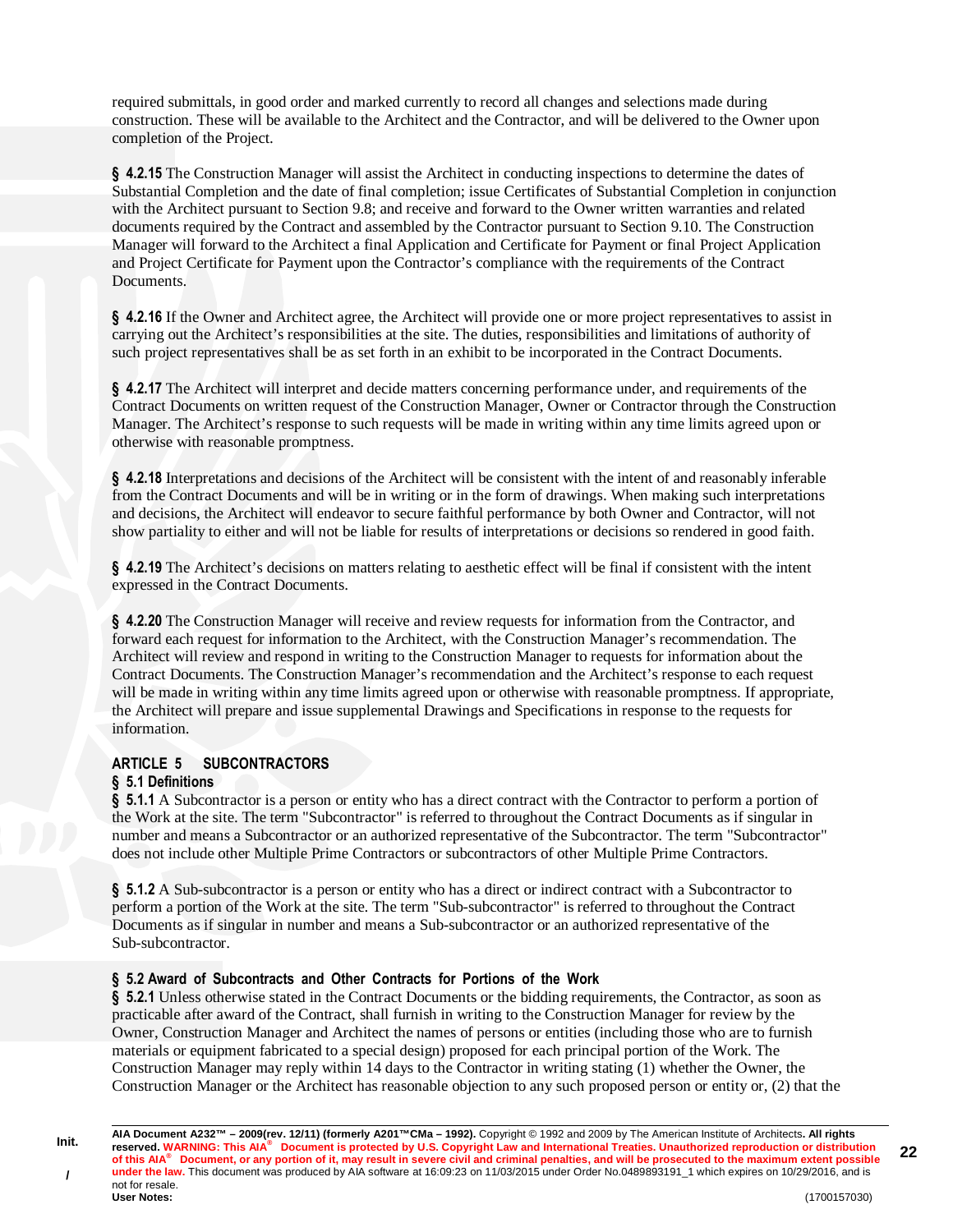Construction Manager, Architect or Owner requires additional time for review. Failure of the Construction Manager, Owner, or Architect to reply within the 14-day period shall constitute notice of no reasonable objection.

**§ 5.2.2** The Contractor shall not contract with a proposed person or entity to whom the Owner, Construction Manager or Architect has made reasonable and timely objection. The Contractor shall not be required to contract with anyone to whom the Contractor has made reasonable objection.

**§ 5.2.3** If the Owner, Construction Manager or Architect has reasonable objection to a person or entity proposed by the Contractor, the Contractor shall propose another to whom the Owner, Construction Manager or Architect has no reasonable objection. If the proposed but rejected Subcontractor was reasonably capable of performing the Work, the Contract Sum and Contract Time shall be increased or decreased by the difference, if any, occasioned by such change, and an appropriate Change Order shall be issued before commencement of the substitute Subcontractor's Work. However, no increase in the Contract Sum or Contract Time shall be allowed for such change unless the Contractor has acted promptly and responsively in submitting names as required.

**§ 5.2.4** The Contractor shall not substitute a Subcontractor, person or entity previously selected if the Owner, Construction Manager or Architect makes reasonable objection to such substitution.

#### **§ 5.3 Subcontractual Relations**

By appropriate agreement, written where legally required for validity, the Contractor shall require each Subcontractor, to the extent of the Work to be performed by the Subcontractor, to be bound to the Contractor by terms of the Contract Documents, and to assume toward the Contractor all the obligations and responsibilities, including responsibility for safety of the Subcontractor's Work, which the Contractor, by these Documents, assumes toward the Owner, Construction Manager and Architect. Each subcontract agreement shall preserve and protect the rights of the Owner, Construction Manager and Architect under the Contract Documents with respect to the Work to be performed by the Subcontractor so that subcontracting thereof will not prejudice such rights, and shall allow to the Subcontractor, unless specifically provided otherwise in the subcontract agreement, the benefit of all rights, remedies and redress against the Contractor that the Contractor, by the Contract Documents, has against the Owner. Where appropriate, the Contractor shall require each Subcontractor to enter into similar agreements with Sub-subcontractors. The Contractor shall make available to each proposed Subcontractor, prior to the execution of the subcontract agreement, copies of the Contract Documents to which the Subcontractor will be bound, and, upon written request of the Subcontractor, identify to the Subcontractor terms and conditions of the proposed subcontract agreement that may be at variance with the Contract Documents. Subcontractors will similarly make copies of applicable portions of such documents available to their respective proposed Sub-subcontractors.

# **§ 5.4 Contingent Assignment of Subcontracts**

**§ 5.4.1** Each subcontract agreement for a portion of the Work is assigned by the Contractor to the Owner, provided that

- **.1** assignment is effective only after termination of the Contract by the Owner for cause pursuant to Section 14.2 and only for those subcontract agreements that the Owner accepts by notifying the Subcontractor and Contractor in writing; and
- **.2** assignment is subject to the prior rights of the surety, if any, obligated under bond relating to the Contract.

When the Owner accepts the assignment of a subcontract agreement, the Owner assumes the Contractor's rights and obligations under the subcontract.

**§ 5.4.2** Upon such assignment, if the Work has been suspended for more than 30 days, the Subcontractor's compensation shall be equitably adjusted for increases in cost resulting from the suspension.

**§ 5.4.3** Upon such assignment to the Owner under this Section 5.4, the Owner may further assign the subcontract to a successor Contractor or other entity. If the Owner assigns the subcontract to a successor Contractor or other entity, the Owner shall nevertheless remain legally responsible for all of the successor Contractor's obligations under the subcontract.

**Init.**

**/**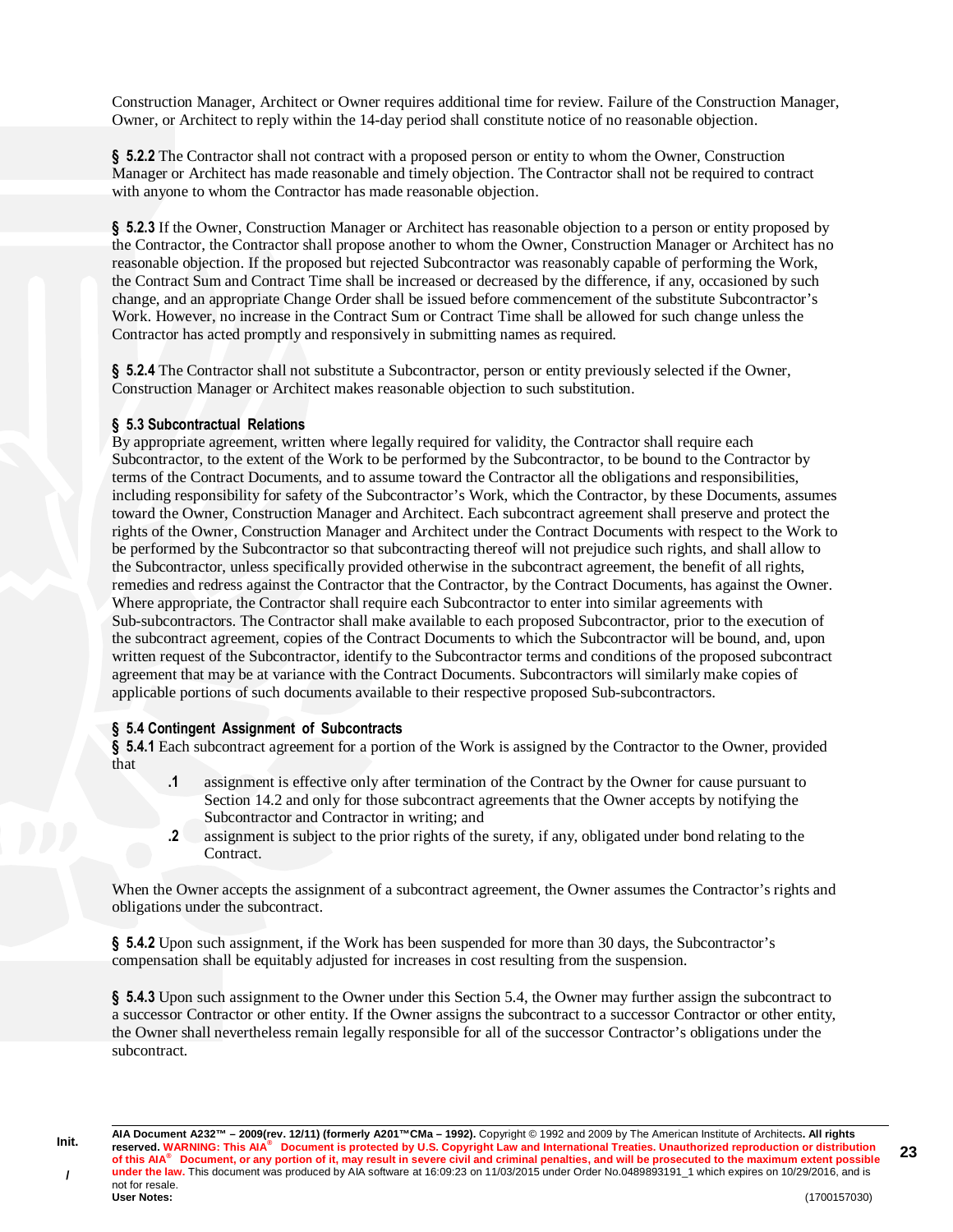# **ARTICLE 6 CONSTRUCTION BY OWNER OR BY OTHER CONTRACTORS**

# **§ 6.1 Owner's Right to Perform Construction with Own Forces and to Award Other Contracts**

**§ 6.1.1** The Owner reserves the right to perform construction or operations related to the Project with the Owner's own forces, which include persons or entities under separate contracts not administered by the Construction Manager, and to award other contracts in connection with other portions of the Project or other construction or operations on the site under Conditions of the Contract identical or substantially similar to these including those portions related to insurance and waiver of subrogation. If the Contractor claims that delay or additional cost is involved because of such action by the Owner, the Contractor shall make such Claim as provided in Article 15.

**§ 6.1.2** When the Owner performs construction or operations with the Owner's own forces including persons or entities under separate contracts not administered by the Construction Manager, the Owner shall provide for coordination of such forces with the Work of the Contractor, who shall cooperate with them.

**§ 6.1.3** Unless otherwise provided in the Contract Documents, when the Owner performs construction or operations related to the Project with the Owner's own forces, the Owner shall be deemed to be subject to the same obligations and to have the same rights that apply to the Contractor under the Conditions of the Contract, including, without excluding others, those stated in Article 3, this Article 6, and Articles 10, 11 and 12.

#### **§ 6.2 Mutual Responsibility**

**§ 6.2.1** The Contractor shall afford the Owner's own forces, Construction Manager and other Multiple Prime Contractors reasonable opportunity for introduction and storage of their materials and equipment and performance of their activities, and shall connect and coordinate the Contractor's construction and operations with theirs as required by the Contract Documents.

**§ 6.2.2** If part of the Contractor's Work depends for proper execution or results upon construction or operations by the Owner's own forces or other Multiple Prime Contractors, the Contractor shall, prior to proceeding with that portion of the Work, promptly report to the Construction Manager and Architect apparent discrepancies or defects in such other construction that would render it unsuitable for such proper execution and results. Failure of the Contractor so to report shall constitute an acknowledgment that the Owner's own forces or other Multiple Prime Contractors' completed or partially completed construction is fit and proper to receive the Contractor's Work, except as to defects not then reasonably discoverable.

**§ 6.2.3** The Contractor shall reimburse the Owner for costs the Owner incurs, including costs that are payable to a separate contractor or to other Multiple Prime Contractors because of the Contractor's delays, improperly timed activities or defective construction. The Owner shall be responsible to the Contractor for costs the Contractor incurs because of delays, improperly timed activities, damage to the Work or defective construction by the Owner's own forces or other Multiple Prime Contractors.

**§ 6.2.4** The Contractor shall promptly remedy damage the Contractor wrongfully causes to completed or partially completed construction or to property of the Owner, separate contractors, or other Multiple Prime Contractors as provided in Section 10.2.5.

**§ 6.2.5** The Owner and other Multiple Prime Contractors shall have the same responsibilities for cutting and patching as are described for the Contractor in Section 3.14.

# **§ 6.3 Owner's Right to Clean Up**

If a dispute arises among the Contractor, other Multiple Prime Contractors and the Owner as to the responsibility under their respective contracts for maintaining the premises and surrounding area free from waste materials and rubbish, the Owner may clean up and the Construction Manager, with notice to the Architect, will allocate the cost among those responsible.

# **ARTICLE 7 CHANGES IN THE WORK**

# **§ 7.1 General**

**§ 7.1.1** Changes in the Work may be accomplished after execution of the Contract, and without invalidating the Contract, by Change Order, Construction Change Directive or order for a minor change in the Work, subject to the limitations stated in this Article 7 and elsewhere in the Contract Documents.

**AIA Document A232™ – 2009(rev. 12/11) (formerly A201™CMa – 1992).** Copyright © 1992 and 2009 by The American Institute of Architects**. All rights reserved. WARNING: This AIA® Document is protected by U.S. Copyright Law and International Treaties. Unauthorized reproduction or distribution of this AIA® Document, or any portion of it, may result in severe civil and criminal penalties, and will be prosecuted to the maximum extent possible under the law.** This document was produced by AIA software at 16:09:23 on 11/03/2015 under Order No.0489893191\_1 which expires on 10/29/2016, and is not for resale.<br>User Notes: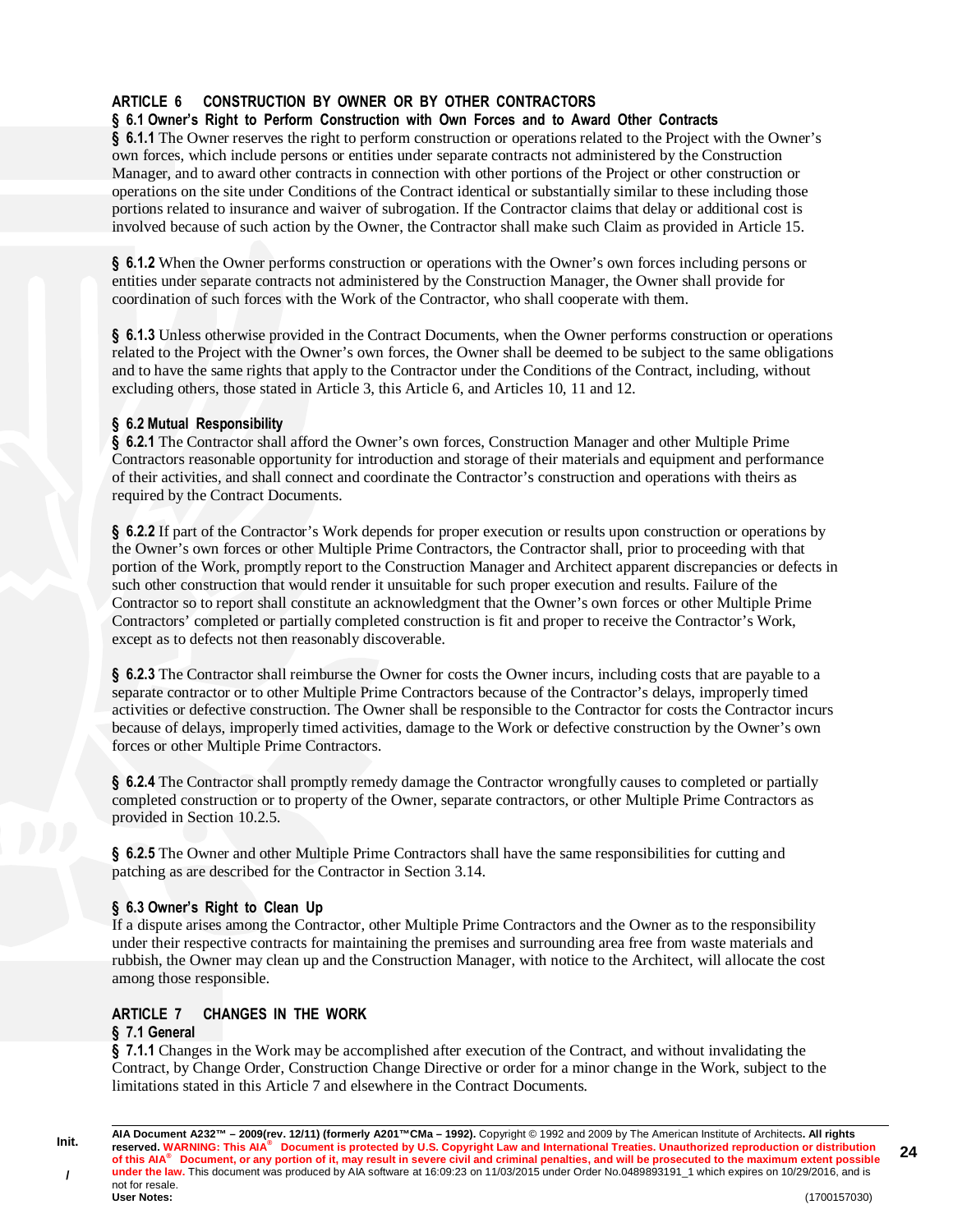**§ 7.1.2** A Change Order shall be based upon agreement among the Owner, Construction Manager, Architect and Contractor; a Construction Change Directive requires agreement by the Owner, Construction Manager and Architect and may or may not be agreed to by the Contractor; an order for a minor change in the Work may be issued by the Architect alone.

**§ 7.1.3** Changes in the Work shall be performed under applicable provisions of the Contract Documents, and the Contractor shall proceed promptly, unless otherwise provided in the Change Order, Construction Change Directive or order for a minor change in the Work.

# **§ 7.2 Change Orders**

A Change Order is a written instrument prepared by the Construction Manager and signed by the Owner, Construction Manager, Architect and Contractor, stating their agreement upon all of the following:

- 
- **.1** The change in the Work;<br>**2** The amount of the adjust: **.2** The amount of the adjustment, if any, in the Contract Sum; and **.3** The extent of the adjustment, if any, in the Contract Time.
- **.3** The extent of the adjustment, if any, in the Contract Time.

# **§ 7.3 Construction Change Directives**

**§ 7.3.1** A Construction Change Directive is a written order prepared by the Construction Manager and signed by the Owner, Construction Manager and Architect, directing a change in the Work prior to agreement on adjustment, if any, in the Contract Sum or Contract Time, or both. The Owner may by Construction Change Directive, without invalidating the Contract, order changes in the Work within the general scope of the Contract consisting of additions, deletions or other revisions, the Contract Sum and Contract Time being adjusted accordingly.

**§ 7.3.2** A Construction Change Directive shall be used in the absence of total agreement on the terms of a Change Order.

**§ 7.3.3** If the Construction Change Directive provides for an adjustment to the Contract Sum, the adjustment shall be based on one of the following methods:

- **.1** Mutual acceptance of a lump sum properly itemized and supported by sufficient substantiating data to permit evaluation;
- **.2** Unit prices stated in the Contract Documents or subsequently agreed upon;
- **.3** Cost to be determined in a manner agreed upon by the parties and a mutually acceptable fixed or percentage fee; or
- **.4** As provided in Section 7.3.7.

**§ 7.3.4** If unit prices are stated in the Contract Documents or subsequently agreed upon, and if quantities originally contemplated are materially changed in a proposed Change Order or Construction Change Directive so that application of such unit prices to quantities of Work proposed will cause substantial inequity to the Owner or Contractor, the applicable unit prices shall be equitably adjusted.

**§ 7.3.5** Upon receipt of a Construction Change Directive, the Contractor shall promptly proceed with the change in the Work involved and advise the Construction Manager and Architect of the Contractor's agreement or disagreement with the method, if any, provided in the Construction Change Directive for determining the proposed adjustment in the Contract Sum or Contract Time.

**§ 7.3.6** A Construction Change Directive signed by the Contractor indicates the Contractor's agreement therewith, including adjustment in Contract Sum and Contract Time or the method for determining them. Such agreement shall be effective immediately and shall be recorded as a Change Order.

**§ 7.3.7** If the Contractor does not respond promptly or disagrees with the method for adjustment in the Contract Sum, the Construction Manager shall determine the method and the adjustment on the basis of reasonable expenditures and savings of those performing the Work attributable to the change, including, in case of an increase in the Contract Sum, an amount for overhead and profit as set forth in the Agreement, or if no such amount is set forth in the Agreement, a reasonable amount. In such case, and also under Section 7.3.3.3, the Contractor shall keep and present, in such form as the Construction Manager may prescribe, an itemized accounting together with appropriate supporting data. Unless otherwise provided in the Contract Documents, costs for the purposes of this Section 7.3.7 shall be limited to the following:

**AIA Document A232™ – 2009(rev. 12/11) (formerly A201™CMa – 1992).** Copyright © 1992 and 2009 by The American Institute of Architects**. All rights reserved. WARNING: This AIA® Document is protected by U.S. Copyright Law and International Treaties. Unauthorized reproduction or distribution of this AIA® Document, or any portion of it, may result in severe civil and criminal penalties, and will be prosecuted to the maximum extent possible under the law.** This document was produced by AIA software at 16:09:23 on 11/03/2015 under Order No.0489893191\_1 which expires on 10/29/2016, and is not for resale.<br>User Notes: **User Notes:** (1700157030)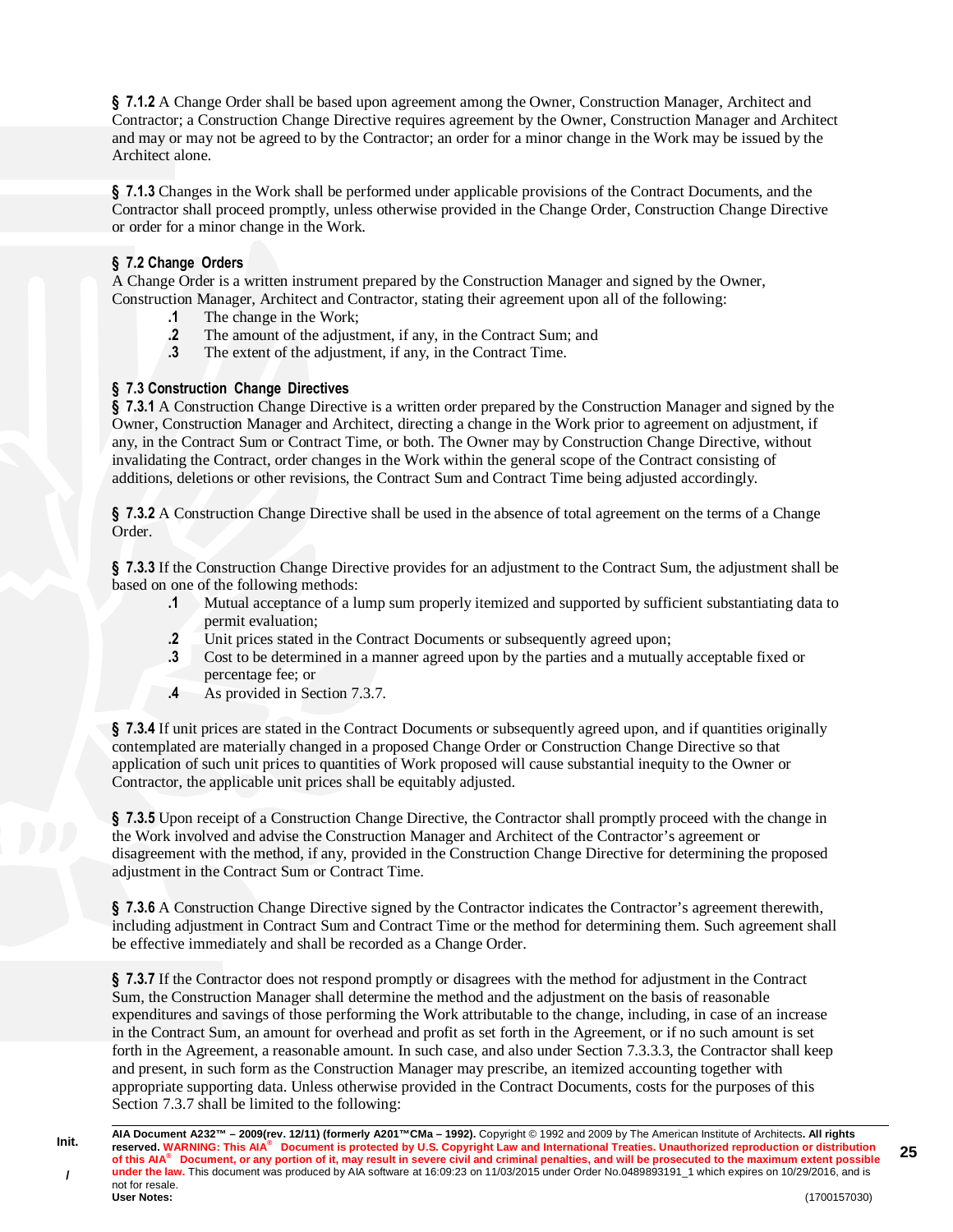- **.1** Costs of labor, including social security, old age and unemployment insurance, fringe benefits required by agreement or custom, and workers compensation insurance;
- **.2** Costs of materials, supplies and equipment, including cost of transportation, whether incorporated or consumed;
- **.3** Rental costs of machinery and equipment, exclusive of hand tools, whether rented from the Contractor or others;
- **.4** Costs of premiums for all bonds and insurance, permit fees, and sales, use or similar taxes related to the Work; and
- **.5** Additional costs of supervision and field office personnel directly attributable to the change.

**§ 7.3.8** The amount of credit to be allowed by the Contractor to the Owner for a deletion or change that results in a net decrease in the Contract Sum shall be actual net cost as confirmed by the Construction Manager and Architect. When both additions and credits covering related Work or substitutions are involved in a change, the allowance for overhead and profit shall be figured on the basis of net increase, if any, with respect to that change.

**§ 7.3.9** Pending final determination of the total cost of a Construction Change Directive to the Owner, the Contractor may request payment for Work completed under the Construction Change Directive in Applications for Payment. The Construction Manager and Architect will make an interim determination for purposes of monthly certification for payment for those costs and certify for payment the amount that the Construction Manager and Architect determine to be reasonably justified. The interim determination of cost shall adjust the Contract Sum on the same basis as a Change Order, subject to the right of either party to disagree and assert a Claim in accordance with Article 15.

**§ 7.3.10** When the Owner and Contractor agree with a determination made by the Construction Manager and Architect concerning the adjustments in the Contract Sum and Contract Time, or otherwise reach agreement upon the adjustments, such agreement shall be effective immediately and the Construction Manager shall prepare a Change Order. Change Orders may be issued for all or any part of a Construction Change Directive.

# **§ 7.4 Minor Changes in the Work**

The Architect has authority to order minor changes in the Work not involving adjustment in the Contract Sum or extension of the Contract Time and not inconsistent with the intent of the Contract Documents. Such changes will be effected by written order issued through the Construction Manager and shall be binding on the Owner and Contractor.

# **ARTICLE 8 TIME**

# **§ 8.1 Definitions**

**Init.**

**/**

**§ 8.1.1** Unless otherwise provided, Contract Time is the period of time, including authorized adjustments, allotted in the Contract Documents for Substantial Completion of the Work.

**§ 8.1.2** The date of commencement of the Work is the date established in the Agreement.

**§ 8.1.3** The date of Substantial Completion is the date certified by the Architect in accordance with Section 9.8.

**§ 8.1.4** The term "day" as used in the Contract Documents shall mean calendar day unless otherwise specifically defined.

#### **§ 8.2 Progress and Completion**

**§ 8.2.1** Time limits stated in the Contract Documents are of the essence of the Contract. By executing the Agreement the Contractor confirms that the Contract Time is a reasonable period for performing the Work.

**§ 8.2.2** The Contractor shall not knowingly, except by agreement or instruction of the Owner in writing, prematurely commence operations on the site or elsewhere prior to the effective date of insurance required by Article 11 to be furnished by the Contractor and Owner. The date of commencement of the Work shall not be changed by the effective date of such insurance.

**§ 8.2.3** The Contractor shall proceed expeditiously with adequate forces and shall achieve Substantial Completion within the Contract Time.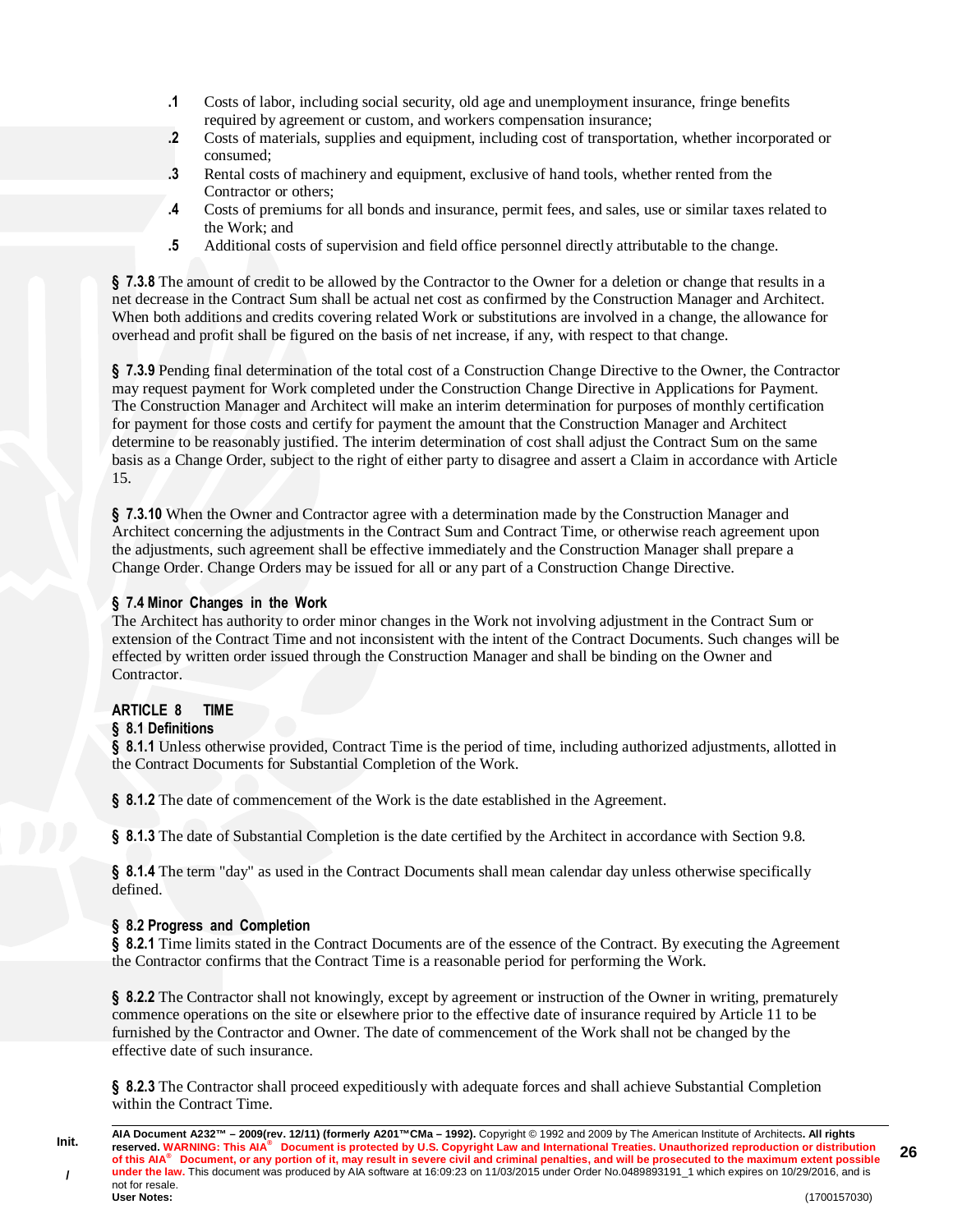# **§ 8.3 Delays and Extensions of Time**

**§ 8.3.1** If the Contractor is delayed at any time in the commencement or progress of the Work by an act or neglect of the Owner, Owner's own forces, Construction Manager, Architect, any of the other Multiple Prime Contractors or an employee of any of them, or by changes ordered in the Work, or by labor disputes, fire, unusual delay in deliveries, unavoidable casualties or other causes beyond the Contractor's control; or by delay authorized by the Owner pending mediation and arbitration, or by other causes that the Architect, based on the recommendation of the Construction Manager, determines may justify delay, then the Contract Time shall be extended by Change Order for such reasonable time as the Architect may determine.

**§ 8.3.2** Claims relating to time shall be made in accordance with applicable provisions of Article 15.

**§ 8.3.3** This Section 8.3 does not preclude recovery of damages for delay by either party under other provisions of the Contract Documents.

# **ARTICLE 9 PAYMENTS AND COMPLETION**

#### **§ 9.1 Contract Sum**

The Contract Sum is stated in the Agreement and, including authorized adjustments, is the total amount payable by the Owner to the Contractor for performance of the Work under the Contract Documents.

#### **§ 9.2 Schedule of Values**

Where the Contract is based on a Stipulated Sum or Guaranteed Maximum Price, the Contractor shall submit to the Construction Manager, before the first Application for Payment, a schedule of values allocating the entire Contract Sum to the various portions of the Work and prepared in such form and supported by such data to substantiate its accuracy as the Construction Manager and Architect may require. This schedule, unless objected to by the Construction Manager or Architect, shall be used as a basis for reviewing the Contractor's Applications for Payment. In the event there is one Contractor, the Construction Manager shall forward to the Architect the Contractor's schedule of values. If there are Multiple Prime Contractors responsible for performing different portions of the Project, the Construction Manager shall forward the Multiple Prime Contractors' schedules of values only if requested by the Architect.

# **§ 9.3 Applications for Payment**

**Init.**

**/**

**§ 9.3.1** At least fifteen days before the date established for each progress payment, the Contractor shall submit to the Construction Manager an itemized Application for Payment prepared in accordance with the schedule of values, if required under Section 9.2, for completed portions of the Work. Such application shall be notarized, if required, and supported by such data substantiating the Contractor's right to payment as the Owner, Construction Manager or Architect may require, such as copies of requisitions from Subcontractors and material suppliers, and shall reflect retainage if provided for in the Contract Documents.

**§ 9.3.1.1** As provided in Section 7.3.9, such applications may include requests for payment on account of changes in the Work that have been properly authorized by Construction Change Directives, or by interim determinations of the Construction Manager and Architect, but not yet included in Change Orders.

**§ 9.3.1.2** Applications for Payment shall not include requests for payment for portions of the Work for which the Contractor does not intend to pay a Subcontractor or material supplier unless such Work has been performed by others whom the Contractor intends to pay.

**§ 9.3.2** Unless otherwise provided in the Contract Documents, payments shall be made on account of materials and equipment delivered and suitably stored at the site for subsequent incorporation in the Work. If approved in advance by the Owner, payment may similarly be made for materials and equipment suitably stored off the site at a location agreed upon in writing. Payment for materials and equipment stored on or off the site shall be conditioned upon compliance by the Contractor with procedures satisfactory to the Owner to establish the Owner's title to such materials and equipment or otherwise protect the Owner's interest, and shall include the costs of applicable insurance, storage and transportation to the site for such materials and equipment stored off the site.

**§ 9.3.3** The Contractor warrants that title to all Work covered by an Application for Payment will pass to the Owner no later than the time of payment. The Contractor further warrants that upon submittal of an Application for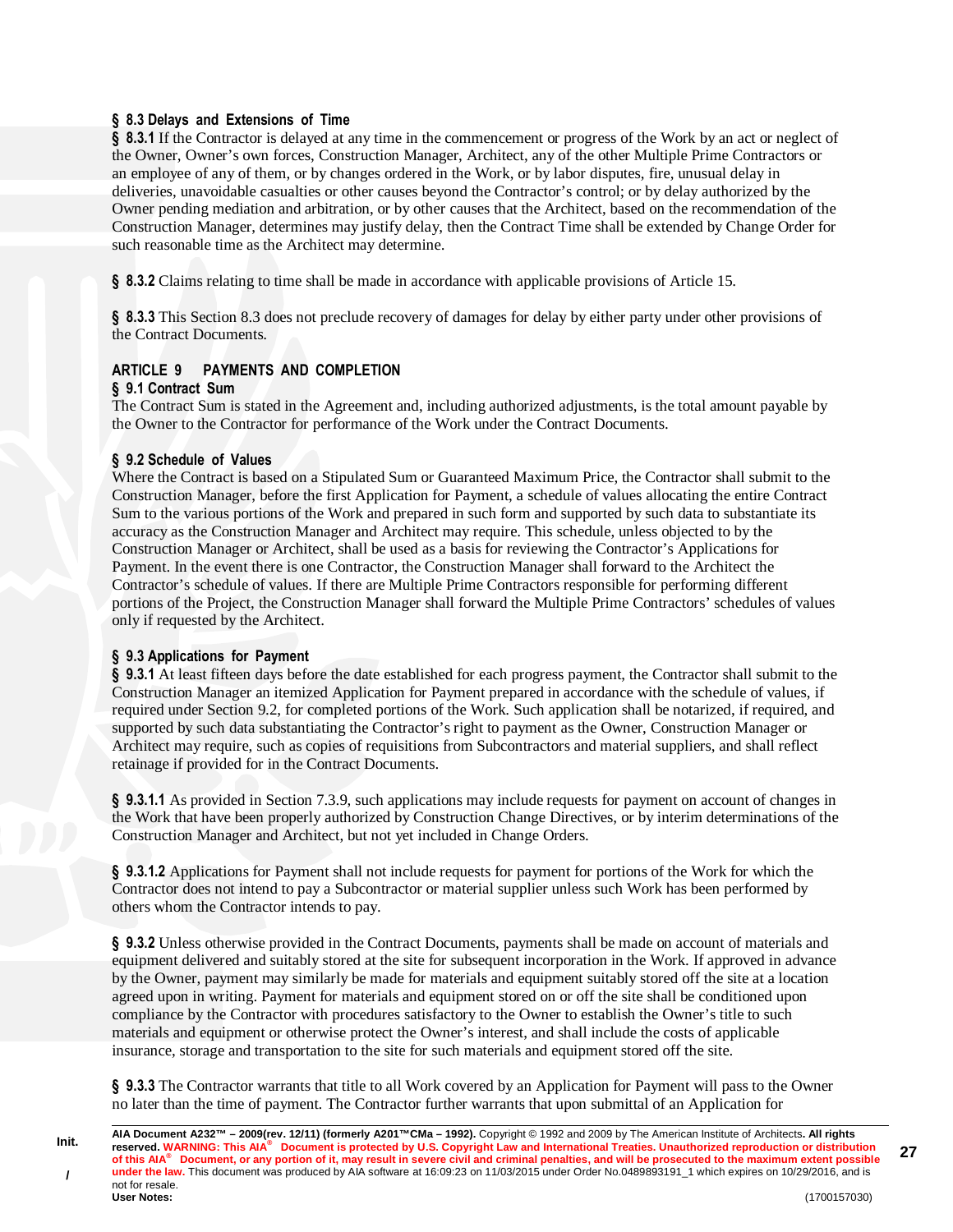Payment all Work for which Certificates for Payment have been previously issued and payments received from the Owner shall, to the best of the Contractor's knowledge, information and belief, be free and clear of liens, claims, security interests or encumbrances in favor of the Contractor, Subcontractors, material suppliers, or other persons or entities making a claim by reason of having provided labor, materials and equipment relating to the Work.

# **§ 9.4 Certificates for Payment**

**Init.**

**/**

**§ 9.4.1** Where there is only one Contractor, the Construction Manager will, within seven days after the Construction Manager's receipt of the Contractor's Application for Payment, review the Application, certify the amount the Construction Manager determines is due the Contractor, and forward the Contractor's Application and Certificate for Payment to the Architect. Within seven days after the Architect receives the Contractor's Application for Payment from the Construction Manager, the Architect will either issue to the Owner a Certificate for Payment, with a copy to the Construction Manager, for such amount as the Architect determines is properly due, or notify the Construction Manager and Owner in writing of the Architect's reasons for withholding certification in whole or in part as provided in Section 9.5.1. The Construction Manager will promptly forward to the Contractor the Architect's notice of withholding certification.

**§ 9.4.2** Where there are Multiple Prime Contractors performing portions of the Project, the Construction Manager will, within seven days after the Construction Manager receives the Multiple Prime Contractors' Applications for Payment: (1) review the Applications and certify the amount the Construction Manager determines is due each of the Multiple Prime Contractors; (2) prepare a Summary of Contractors' Applications for Payment by combining information from each Multiple Prime Contractors' application with information from similar applications for progress payments from other Multiple Prime Contractors; (3) prepare a Project Application and Certificate for Payment; (4) certify the amount the Construction Manager determines is due all Multiple Prime Contractors; and (5) forward the Summary of Contractors' Applications for Payment and Project Application and Certificate for Payment to the Architect.

**§ 9.4.3** Within seven days after the Architect receives the Project Application and Project Certificate for Payment and the Summary of Contractors' Applications for Payment from the Construction Manager, the Architect will either issue to the Owner a Project Certificate for Payment, with a copy to the Construction Manager, for such amount as the Architect determines is properly due, or notify the Construction Manager and Owner in writing of the Architect's reasons for withholding certification in whole or in part as provided in Section 9.5.1. The Construction Manager will promptly forward the Architect's notice of withholding certification to the Contractors.

**§ 9.4.4** The Construction Manager's certification of an Application for Payment or, in the case of Multiple Prime Contractors, a Project Application and Certificate for Payment shall be based upon the Construction Manager's evaluation of the Work and the information provided as part of the Application for Payment. The Construction Manager's certification will constitute a representation that, to the best of the Construction Manager's knowledge, information and belief, the Work has progressed to the point indicated and the quality of the Work is in accordance with the Contract Documents. The certification will also constitute a recommendation to the Architect and Owner that the Contractor be paid the amount certified.

**§ 9.4.5** The Architect's issuance of a Certificate for Payment or in the case of Multiple Prime Contractors, Project Application and Certificate for Payment, shall be based upon the Architect's evaluation of the Work, the recommendation of the Construction Manager, and information provided as part of the Application for Payment or Project Application for Payment. The Architect's certification will constitute a representation that, to the best of the Architect's knowledge, information and belief, the Work has progressed to the point indicated, that the quality of the Work is in accordance with the Contract Documents, and that the Contractor is entitled to payment in the amount certified.

**§ 9.4.6** The representations made pursuant to Sections 9.4.4 and 9.4.5 are subject to an evaluation of the Work for conformance with the Contract Documents upon Substantial Completion, to results of subsequent tests and inspections, to correction of minor deviations from the Contract Documents prior to completion and to specific qualifications expressed by the Construction Manager or Architect.

**§ 9.4.7** The issuance of a separate Certificate for Payment or a Project Certificate for Payment will not be a representation that the Construction Manager or Architect has (1) made exhaustive or continuous on-site inspections to check the quality or quantity of the Work, (2) reviewed the Contractor's construction means, methods, techniques,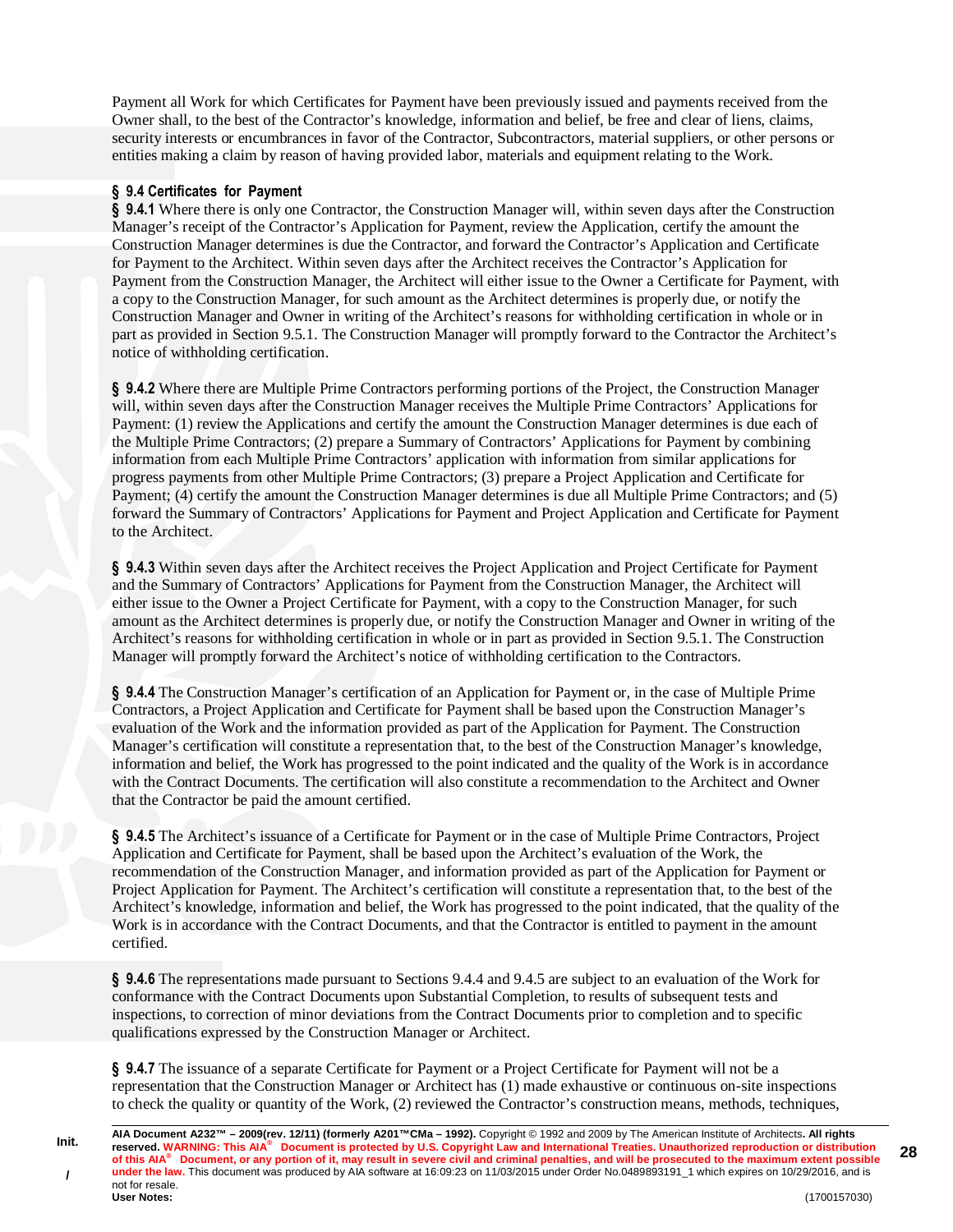sequences or procedures, (3) reviewed copies of requisitions received from Subcontractors and material suppliers and other data requested by the Owner to substantiate the Contractor's right to payment or (4) made examination to ascertain how or for what purpose the Contractor has used money previously paid on account of the Contract Sum.

# **§ 9.5 Decisions to Withhold Certification**

**§ 9.5.1** The Construction Manager or Architect may withhold a Certificate for Payment or Project Certificate for Payment in whole or in part, to the extent reasonably necessary to protect the Owner, if in the Construction Manager's or Architect's opinion the representations to the Owner required by Section 9.4.4 and 9.4.5 cannot be made. If the Construction Manager or Architect is unable to certify payment in the amount of the Application, the Construction Manager will notify the Contractor and Owner as provided in Section 9.4.1 and 9.4.3. If the Contractor, Construction Manager and Architect cannot agree on a revised amount, the Architect will promptly issue a Certificate for Payment or a Project Certificate for Payment for the amount for which the Architect is able to make such representations to the Owner. The Construction Manager or Architect may also withhold a Certificate for Payment or, because of subsequently discovered evidence or subsequent observations, may nullify the whole or a part of a Certificate for Payment or Project Certificate for Payment previously issued, to such extent as may be necessary in the Construction Manager's or Architect's opinion to protect the Owner from loss for which the Contractor is responsible, including loss resulting from the acts and omissions described in Section 3.3.2 because of

- **.1** defective Work not remedied;
- **.2** third party claims filed or reasonable evidence indicating probable filing of such claims unless security acceptable to the Owner is provided by the Contractor;
- **.3** failure of the Contractor to make payments properly to Subcontractors or for labor, materials or equipment;
- **.4** reasonable evidence that the Work cannot be completed for the unpaid balance of the Contract Sum;
- **.5** damage to the Owner or a separate contractor;
- **.6** reasonable evidence that the Work will not be completed within the Contract Time, and that the unpaid balance would not be adequate to cover actual or liquidated damages for the anticipated delay; or
- **.7** repeated failure to carry out the Work in accordance with the Contract Documents.

**§ 9.5.2** When the above reasons for withholding certification are removed, certification will be made for amounts previously withheld.

**§ 9.5.3** If the Architect or Construction Manager withholds certification for payment under Section 9.5.1, the Owner may, at its sole option, issue joint checks to the Contractor and to any Subcontractor or material or equipment suppliers to whom the Contractor failed to make payment for Work properly performed or material or equipment suitably delivered. If the Owner makes payments by joint check, the Owner shall notify the Architect and the Construction Manager and both will reflect such payment on the next Certificate for Payment.

# **§ 9.6 Progress Payments**

**Init.**

**/**

**§ 9.6.1** After the Architect has issued a Certificate for Payment or Project Certificate for Payment, the Owner shall make payment in the manner and within the time provided in the Contract Documents, and shall so notify the Construction Manager and Architect.

**§ 9.6.2** The Contractor shall pay each Subcontractor, no later than seven days after receipt of payment from the Owner the amount to which the Subcontractor is entitled, reflecting percentages actually retained from payments to the Contractor on account of the Subcontractor's portion of the Work. The Contractor shall, by appropriate agreement with each Subcontractor, require each Subcontractor to make payments to Sub-subcontractors in a similar manner.

**§ 9.6.3** The Construction Manager will, on request, furnish to a Subcontractor, if practicable, information regarding percentages of completion or amounts applied for by the Contractor and action taken thereon by the Owner, Construction Manager and Architect on account of portions of the Work done by such Subcontractor.

**§ 9.6.4** The Owner has the right to request written evidence from the Contractor that the Contractor has properly paid Subcontractors and material and equipment suppliers amounts paid by the Owner to the Contractor for subcontracted Work. If the Contractor fails to furnish such evidence within seven days, the Owner shall have the right to contact Subcontractors to ascertain whether they have been properly paid. Neither the Owner, Construction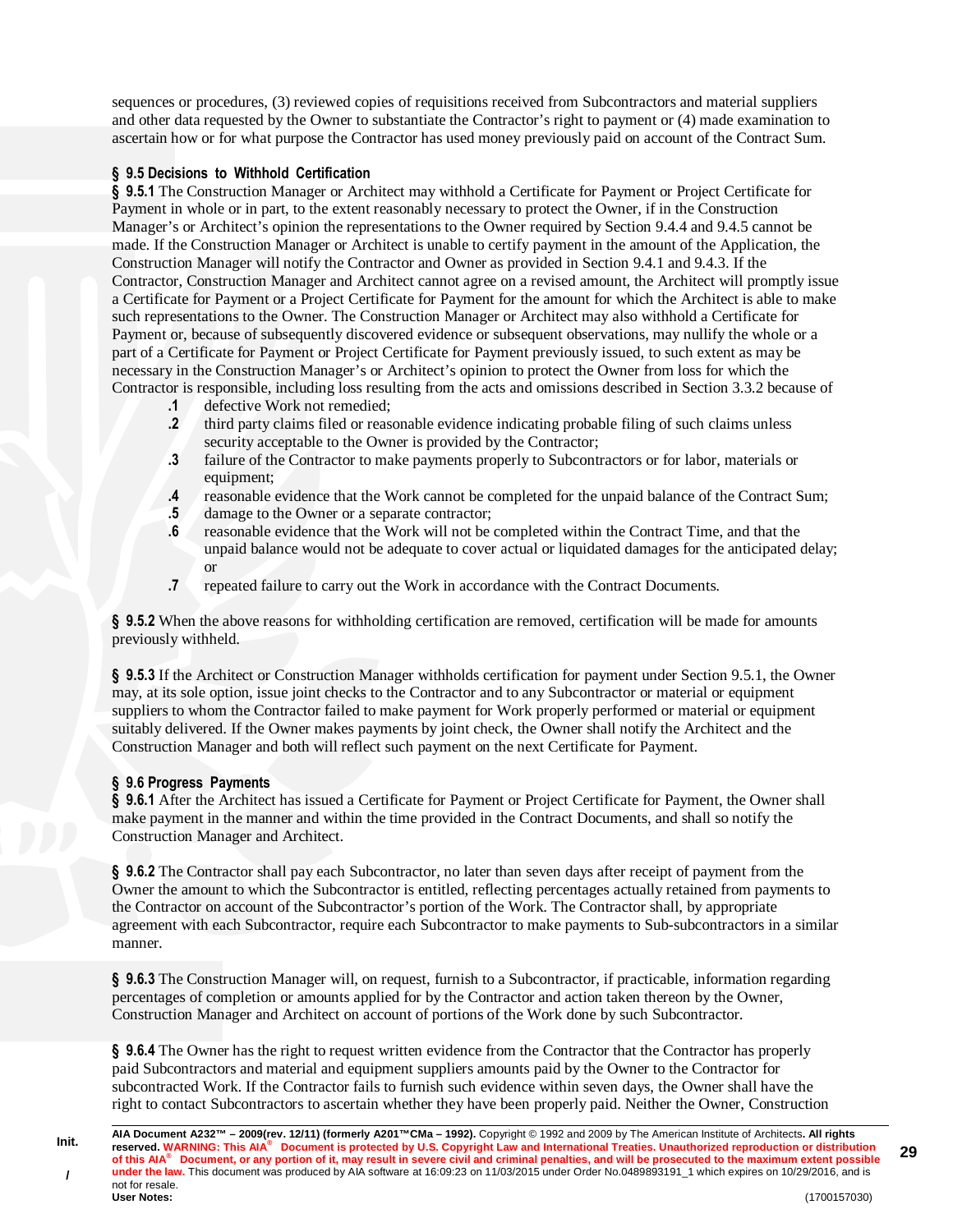Manager nor Architect shall have an obligation to pay or to see to the payment of money to a Subcontractor except as may otherwise be required by law.

**§ 9.6.5** Contractor payments to material and equipment suppliers shall be treated in a manner similar to that provided in Sections 9.6.2, 9.6.3 and 9.6.4.

**§ 9.6.6** A Certificate for Payment, a progress payment, or partial or entire use or occupancy of the Project by the Owner shall not constitute acceptance of Work not in accordance with the Contract Documents.

**§ 9.6.7** Unless the Contractor provides the Owner with a payment bond in the full penal sum of the Contract Sum, payments received by the Contractor for Work properly performed by Subcontractors and suppliers shall be held by the Contractor for those Subcontractors or suppliers who performed Work or furnished materials, or both, under contract with the Contractor for which payment was made by the Owner. Nothing contained herein shall require money to be placed in a separate account and not commingled with money of the Contractor, shall create any fiduciary liability or tort liability on the part of the Contractor for breach of trust or shall entitle any person or entity to an award of punitive damages against the Contractor for breach of the requirements of this provision.

#### **§ 9.7 Failure of Payment**

If the Construction Manager and Architect do not issue a Certificate for Payment or a Project Certificate for Payment, through no fault of the Contractor, within fourteen days after the Construction Manager's receipt of the Contractor's Application for Payment, or if the Owner does not pay the Contractor within seven days after the date established in the Contract Documents the amount certified by the Construction Manager and Architect or awarded by binding dispute resolution, then the Contractor may, upon seven additional days' written notice to the Owner, Construction Manager and Architect, stop the Work until payment of the amount owing has been received. The Contract Time shall be extended appropriately and the Contract Sum shall be increased by the amount of the Contractor's reasonable costs of shut-down, delay and start-up, plus interest as provided for in the Contract Documents.

#### **§ 9.8 Substantial Completion**

**§ 9.8.1** Substantial Completion is the stage in the progress of the Work when the Work or designated portion thereof is sufficiently complete in accordance with the Contract Documents so the Owner can occupy or utilize the Work for its intended use.

**§ 9.8.2** When the Contractor considers that the Work, or a portion thereof which the Owner agrees to accept separately, is substantially complete, the Contractor shall notify the Construction Manager, and the Contractor and Construction Manager shall jointly prepare and submit to the Architect a comprehensive list of items to be completed or corrected prior to final payment. Failure to include an item on such list does not alter the responsibility of the Contractor to complete all Work in accordance with the Contract Documents.

**§ 9.8.3** Upon receipt of the list, the Architect, assisted by the Construction Manager, will make an inspection to determine whether the Work or designated portion thereof is substantially complete. If the Architect's inspection discloses any item, whether or not included on the list, which is not sufficiently complete in accordance with the requirements of the Contract Documents so that the Owner can occupy or utilize the Work or designated portion thereof for its intended use, the Contractor shall, before issuance of the Certificate of Substantial Completion, complete or correct such item upon notification by the Architect. In such case, the Contractor shall then submit a request for another inspection by the Architect, assisted by the Construction Manager, to determine Substantial Completion.

**§ 9.8.4** When the Architect, assisted by the Construction Manager, determines that the Work or designated portion thereof is substantially complete, the Construction Manager will prepare, and the Construction Manager and Architect shall execute a Certificate of Substantial Completion that shall establish the date of Substantial Completion, shall establish responsibilities of the Owner and Contractor for security, maintenance, heat, utilities, damage to the Work and insurance, and shall fix the time within which the Contractor shall finish all items on the list accompanying the Certificate. Warranties required by the Contract Documents shall commence on the date of Substantial Completion of the Work or designated portion thereof unless otherwise provided in the Certificate of Substantial Completion.

**/**

**AIA Document A232™ – 2009(rev. 12/11) (formerly A201™CMa – 1992).** Copyright © 1992 and 2009 by The American Institute of Architects**. All rights reserved. WARNING: This AIA® Document is protected by U.S. Copyright Law and International Treaties. Unauthorized reproduction or distribution of this AIA® Document, or any portion of it, may result in severe civil and criminal penalties, and will be prosecuted to the maximum extent possible under the law.** This document was produced by AIA software at 16:09:23 on 11/03/2015 under Order No.0489893191\_1 which expires on 10/29/2016, and is not for resale.<br>User Notes:

**Init.**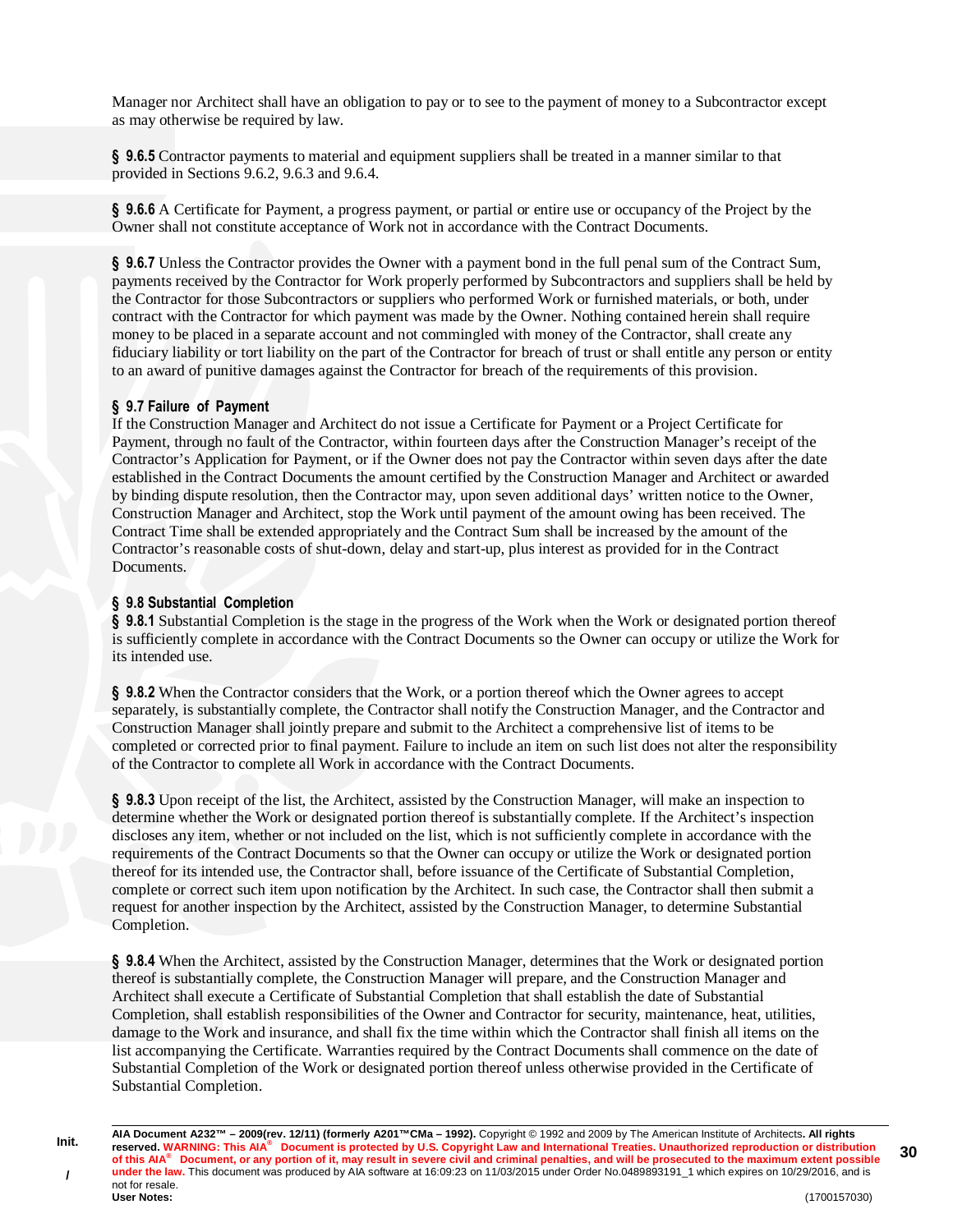**§ 9.8.5** The Certificate of Substantial Completion shall be submitted to the Owner and Contractor for their written acceptance of responsibilities assigned to them in such Certificate. Upon such acceptance and consent of surety, if any, the Owner shall make payment of retainage applying to such Work or designated portion thereof. Such payment shall be adjusted for Work that is incomplete or not in accordance with the requirements of the Contract Documents.

# **§ 9.9 Partial Occupancy or Use**

**§ 9.9.1** The Owner may occupy or use any completed or partially completed portion of the Work at any stage when such portion is designated by separate agreement with the Contractor, provided such occupancy or use is consented to by the insurer as required under Section 11.3.1.5 and authorized by public authorities having jurisdiction over the Project. Such partial occupancy or use may commence whether or not the portion is substantially complete, provided the Owner and Contractor have accepted in writing the responsibilities assigned to each of them for payments, retainage if any, security, maintenance, heat, utilities, damage to the Work and insurance, and have agreed in writing concerning the period for correction of the Work and commencement of warranties required by the Contract Documents. When the Contractor considers a portion substantially complete, the Contractor and Construction Manager shall jointly prepare and submit a list to the Architect as provided under Section 9.8.2. Consent of the Contractor to partial occupancy or use shall not be unreasonably withheld. The stage of the progress of the Work shall be determined by written agreement between the Owner and Contractor or, if no agreement is reached, by decision of the Architect after consultation with the Construction Manager.

**§ 9.9.2** Immediately prior to such partial occupancy or use, the Owner, Construction Manager, Contractor and Architect shall jointly inspect the area to be occupied or portion of the Work to be used in order to determine and record the condition of the Work.

**§ 9.9.3** Unless otherwise agreed upon, partial occupancy or use of a portion or portions of the Work shall not constitute acceptance of Work not complying with the requirements of the Contract Documents.

# **§ 9.10 Final Completion and Final Payment**

**§ 9.10.1** Upon completion of the Work, the Contractor shall forward to the Construction Manager a written notice that the Work is ready for final inspection and acceptance and shall also forward to the Construction Manager a final Contractor's Application for Payment. Upon receipt, the Construction Manager will evaluate the completion of Work of the Contractor and then forward the notice and Application, with the Construction Manager's recommendations, to the Architect who will promptly make such inspection. When the Architect, finds the Work acceptable under the Contract Documents and the Contract fully performed, the Construction Manager and Architect will promptly issue a final Certificate for Payment or Project Certificate for Payment stating that to the best of their knowledge, information and belief, and on the basis of their on-site visits and inspections, the Work has been completed in accordance with terms and conditions of the Contract Documents and that the entire balance found to be due the Contractor and noted in the final Certificate is due and payable. The Construction Manager's and Architect's final Certificate for Payment or Project Certificate for Payment will constitute a further representation that conditions listed in Section 9.10.2 as precedent to the Contractor's being entitled to final payment have been fulfilled.

**§ 9.10.2** Neither final payment nor any remaining retained percentage shall become due until the Contractor submits to the Architect through the Construction Manager (1) an affidavit that payrolls, bills for materials and equipment, and other indebtedness connected with the Work for which the Owner or the Owner's property might be responsible or encumbered (less amounts withheld by Owner) have been paid or otherwise satisfied, (2) a certificate evidencing that insurance required by the Contract Documents to remain in force after final payment is currently in effect and will not be canceled or allowed to expire until at least 30 days' prior written notice has been given to the Owner, (3) a written statement that the Contractor knows of no substantial reason that the insurance will not be renewable to cover the period required by the Contract Documents, (4) consent of surety, if any, to final payment and (5), if required by the Owner, other data establishing payment or satisfaction of obligations, such as receipts, releases and waivers of liens, claims, security interests or encumbrances arising out of the Contract, to the extent and in such form as may be designated by the Owner. If a Subcontractor refuses to furnish a release or waiver required by the Owner, the Contractor may furnish a bond satisfactory to the Owner to indemnify the Owner against such lien. If such lien remains unsatisfied after payments are made, the Contractor shall refund to the Owner all money that the Owner may be compelled to pay in discharging such lien, including all costs and reasonable attorneys' fees.

**Init.**

**/**

**AIA Document A232™ – 2009(rev. 12/11) (formerly A201™CMa – 1992).** Copyright © 1992 and 2009 by The American Institute of Architects**. All rights reserved. WARNING: This AIA® Document is protected by U.S. Copyright Law and International Treaties. Unauthorized reproduction or distribution of this AIA® Document, or any portion of it, may result in severe civil and criminal penalties, and will be prosecuted to the maximum extent possible under the law.** This document was produced by AIA software at 16:09:23 on 11/03/2015 under Order No.0489893191\_1 which expires on 10/29/2016, and is not for resale.<br>User Notes: **31**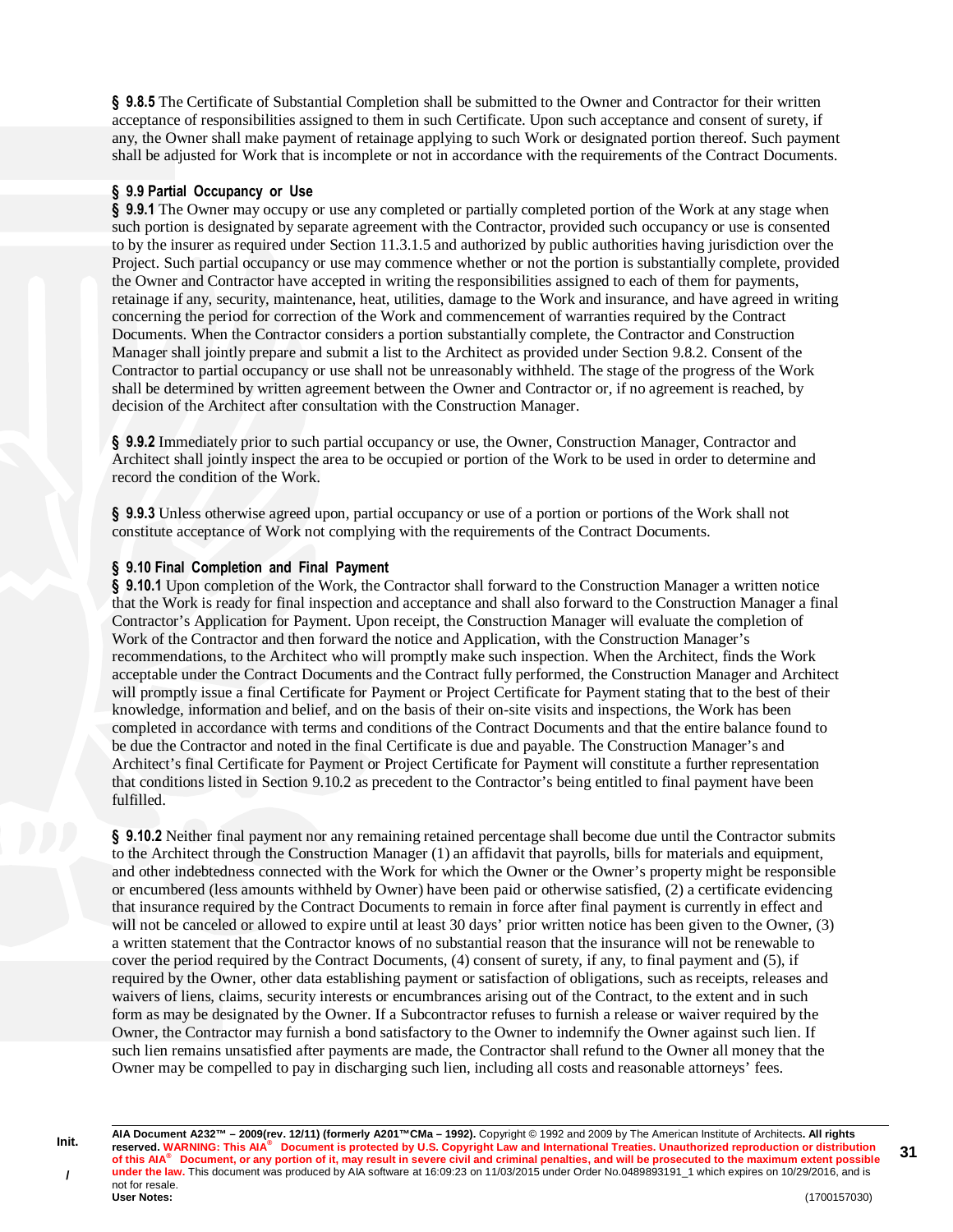**§ 9.10.3** If, after Substantial Completion of the Work, final completion thereof is materially delayed through no fault of the Contractor or by issuance of Change Orders affecting final completion, and the Construction Manager and Architect so confirm, the Owner shall, upon application by the Contractor and certification by the Construction Manager and Architect, and without terminating the Contract, make payment of the balance due for that portion of the Work fully completed and accepted. If the remaining balance for Work not fully completed or corrected is less than retainage stipulated in the Contract Documents, and if bonds have been furnished, the written consent of surety to payment of the balance due for that portion of the Work fully completed and accepted shall be submitted by the Contractor to the Architect through the Construction Manager prior to certification of such payment. Such payment shall be made under terms and conditions governing final payment, except that it shall not constitute a waiver of Claims.

**§ 9.10.4** The making of final payment shall constitute a waiver of Claims by the Owner except those arising from

- **.1** liens, Claims, security interests or encumbrances arising out of the Contract and unsettled;
- **.2** failure of the Work to comply with the requirements of the Contract Documents; or **.3** terms of special warranties required by the Contract Documents.
- **.3** terms of special warranties required by the Contract Documents.

**§ 9.10.5** Acceptance of final payment by the Contractor, a Subcontractor or material supplier shall constitute a waiver of claims by that payee except those previously made in writing and identified by that payee as unsettled at the time of final Application for Payment.

# **ARTICLE 10 PROTECTION OF PERSONS AND PROPERTY**

# **§ 10.1 Safety Precautions and Programs**

The Contractor shall be responsible for initiating, maintaining and supervising all safety precautions and programs in connection with the performance of the Contract. The Contractor shall submit the Contractor's safety program to the Construction Manager for review and coordination with the safety programs of other Contractors. The Construction Manager's responsibilities for review and coordination of safety programs shall not extend to direct control over or charge of the acts or omissions of the Contractors, Subcontractors, agents or employees of the Contractors or Subcontractors, or any other persons performing portions of the Work and not directly employed by the Construction Manager.

# **§ 10.2 Safety of Persons and Property**

**Init.**

**/**

**§ 10.2.1** The Contractor shall take reasonable precautions for safety of, and shall provide reasonable protection to prevent damage, injury or loss to

- **.1** employees on the Work and other persons who may be affected thereby;
- **.2** the Work and materials and equipment to be incorporated therein, whether in storage on or off the site, under care, custody or control of the Contractor or the Contractor's Subcontractors or Sub-subcontractors;
- **.3** other property at the site or adjacent thereto, such as trees, shrubs, lawns, walks, pavements, roadways, structures and utilities not designated for removal, relocation or replacement in the course of construction; and
- **.4** construction or operations by the Owner or other Contractors.

**§ 10.2.2** The Contractor shall comply with and give notices required by applicable laws, statutes, ordinances, codes, rules and regulations and lawful orders of public authorities bearing on safety of persons or property or their protection from damage, injury or loss.

**§ 10.2.3** The Contractor shall erect and maintain, as required by existing conditions and performance of the Contract, reasonable safeguards for safety and protection, including posting danger signs and other warnings against hazards, promulgating safety regulations and notifying owners and users of adjacent sites and utilities.

**§ 10.2.4** When use or storage of explosives or other hazardous materials or equipment or unusual methods are necessary for execution of the Work, the Contractor shall exercise utmost care and carry on such activities under supervision of properly qualified personnel.

**§ 10.2.5** The Contractor shall promptly remedy damage and loss (other than damage or loss insured under property insurance required by the Contract Documents) to property referred to in Sections 10.2.1.2, 10.2.1.3 and 10.2.1.4 caused in whole or in part by the Contractor, a Subcontractor, a Sub-subcontractor, or anyone directly or indirectly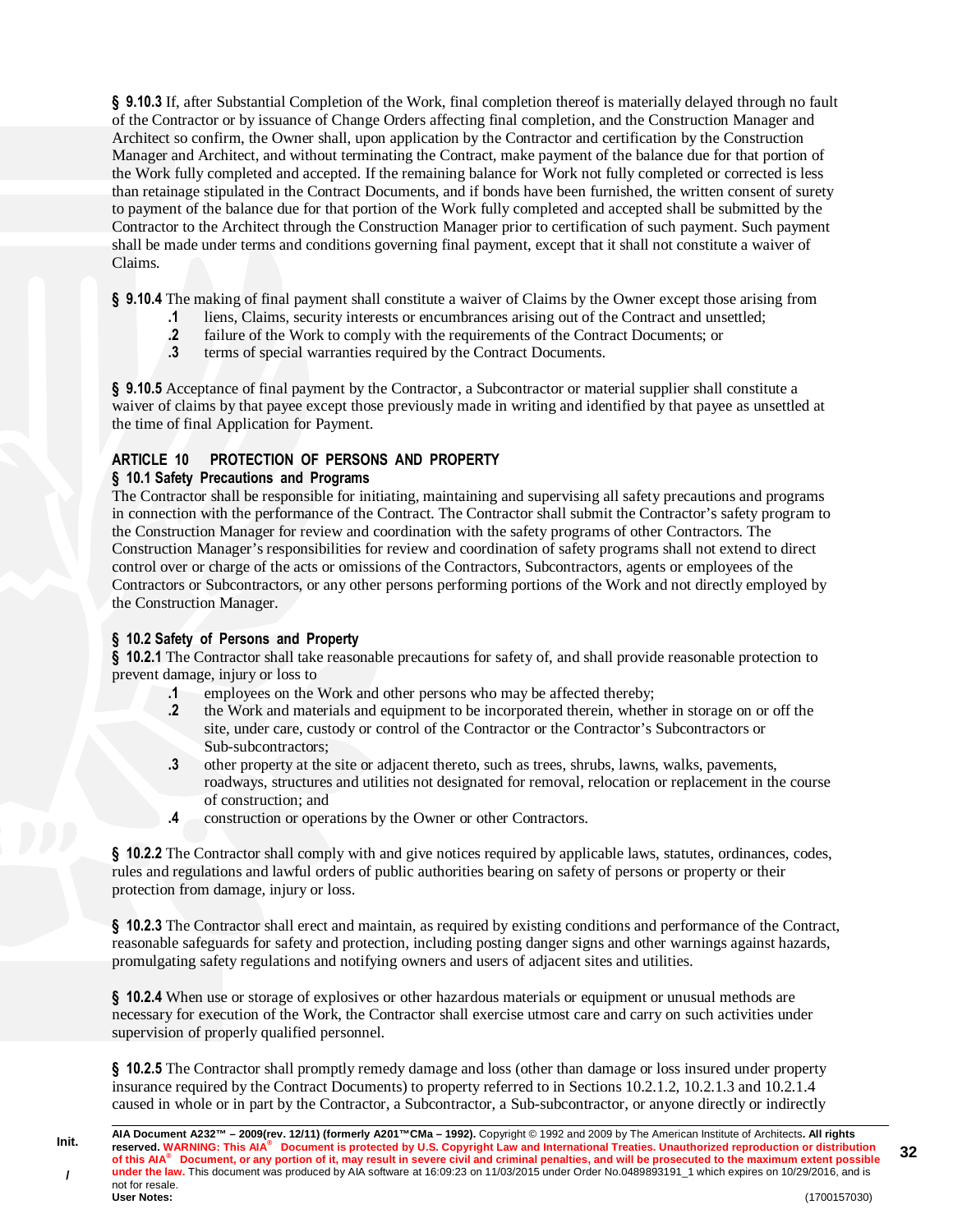employed by any of them, or by anyone for whose acts they may be liable and for which the Contractor is responsible under Sections 10.2.1.2, 10.2.1.3 and 10.2.1.4, except damage or loss attributable to acts or omissions of the Owner, Construction Manager or Architect or anyone directly or indirectly employed by any of them, or by anyone for whose acts any of them may be liable, and not attributable to the fault or negligence of the Contractor. The foregoing obligations of the Contractor are in addition to the Contractor's obligations under Section 3.18.

**§ 10.2.6** The Contractor shall designate a responsible member of the Contractor's organization at the site whose duty shall be the prevention of accidents. This person shall be the Contractor's superintendent unless otherwise designated by the Contractor in writing to the Owner, Construction Manager and Architect.

**§ 10.2.7** The Contractor shall not permit any part of the construction or site to be loaded so as to cause damage or create an unsafe condition.

# **§ 10.2.8 Injury or Damage to Person or Property**

If either party suffers injury or damage to person or property because of an act or omission of the other party, or of others for whose acts such party is legally responsible, written notice of such injury or damage, whether or not insured, shall be given to the other party within a reasonable time not exceeding 21 days after discovery. The notice shall provide sufficient detail to enable the other party to investigate the matter.

#### **§ 10.3 Hazardous Materials**

**§ 10.3.1** The Contractor is responsible for compliance with any requirements included in the Contract Documents regarding hazardous materials. If the Contractor encounters a hazardous material or substance not addressed in the Contract Documents and if reasonable precautions will be inadequate to prevent foreseeable bodily injury or death to persons resulting from a material or substance, including but not limited to, asbestos or polychlorinated biphenyl (PCB),encountered on the site by the Contractor, the Contractor shall, upon recognizing the condition, immediately stop Work in the affected area and report the condition to the Owner, Construction Manager and Architect in writing.

**§ 10.3.2** Upon receipt of the Contractor's written notice, the Owner shall obtain the services of a licensed laboratory to verify a presence or absence of the material or substance reported by the Contractor and, in the event such material or substance is found to be present, to cause it to be rendered harmless. Unless otherwise required by the Contract Documents, the Owner shall furnish in writing to the Contractor, Construction Manager and Architect the names and qualifications of persons or entities who are to perform tests verifying the presence or absence of such material or substance or who are to perform the task of removal or safe containment of such material or substance. The Contractor, the Construction Manager and the Architect will promptly reply to the Owner in writing stating whether or not any of them has reasonable objection to the persons or entities proposed by the Owner. If the Contractor, Construction Manager or Architect has an objection to a person or entity proposed by the Owner, the Owner shall propose another to whom the Contractor, the Construction Manager and the Architect have no reasonable objection. When the material or substance has been rendered harmless, Work in the affected area shall resume upon written agreement of the Owner and Contractor. By Change Order, the Contract Time shall be extended appropriately and the Contract Sum shall be increased in the amount of the Contractor's reasonable additional costs of shut-down, delay and start-up.

**§ 10.3.3** To the fullest extent permitted by law, the Owner shall indemnify and hold harmless the Contractor, Subcontractors, Construction Manager, Architect, their consultants, and agents and employees of any of them from and against claims, damages, losses and expenses, including but not limited to attorneys' fees, arising out of or resulting from performance of the Work in the affected area if in fact the material or substance presents the risk of bodily injury or death as described in Section 10.3.1 and has not been rendered harmless, provided that such claim, damage, loss or expense is attributable to bodily injury, sickness, disease or death, or to injury to or destruction of tangible property (other than the Work itself), except to the extent that such damage, loss or expense is due to the fault or negligence of the party seeking indemnity.

**§ 10.3.4** The Owner shall not be responsible under this Section 10.3 for materials or substances the Contractor brings to the site unless such materials or substances are required by the Contract Documents. The Owner shall be responsible for materials or substances required by the Contract Documents, except to the extent of the Contractor's fault or negligence in the use and handling of such materials or substances.

**AIA Document A232™ – 2009(rev. 12/11) (formerly A201™CMa – 1992).** Copyright © 1992 and 2009 by The American Institute of Architects**. All rights reserved. WARNING: This AIA® Document is protected by U.S. Copyright Law and International Treaties. Unauthorized reproduction or distribution of this AIA® Document, or any portion of it, may result in severe civil and criminal penalties, and will be prosecuted to the maximum extent possible under the law.** This document was produced by AIA software at 16:09:23 on 11/03/2015 under Order No.0489893191\_1 which expires on 10/29/2016, and is not for resale.<br>User Notes: **User Notes:** (1700157030)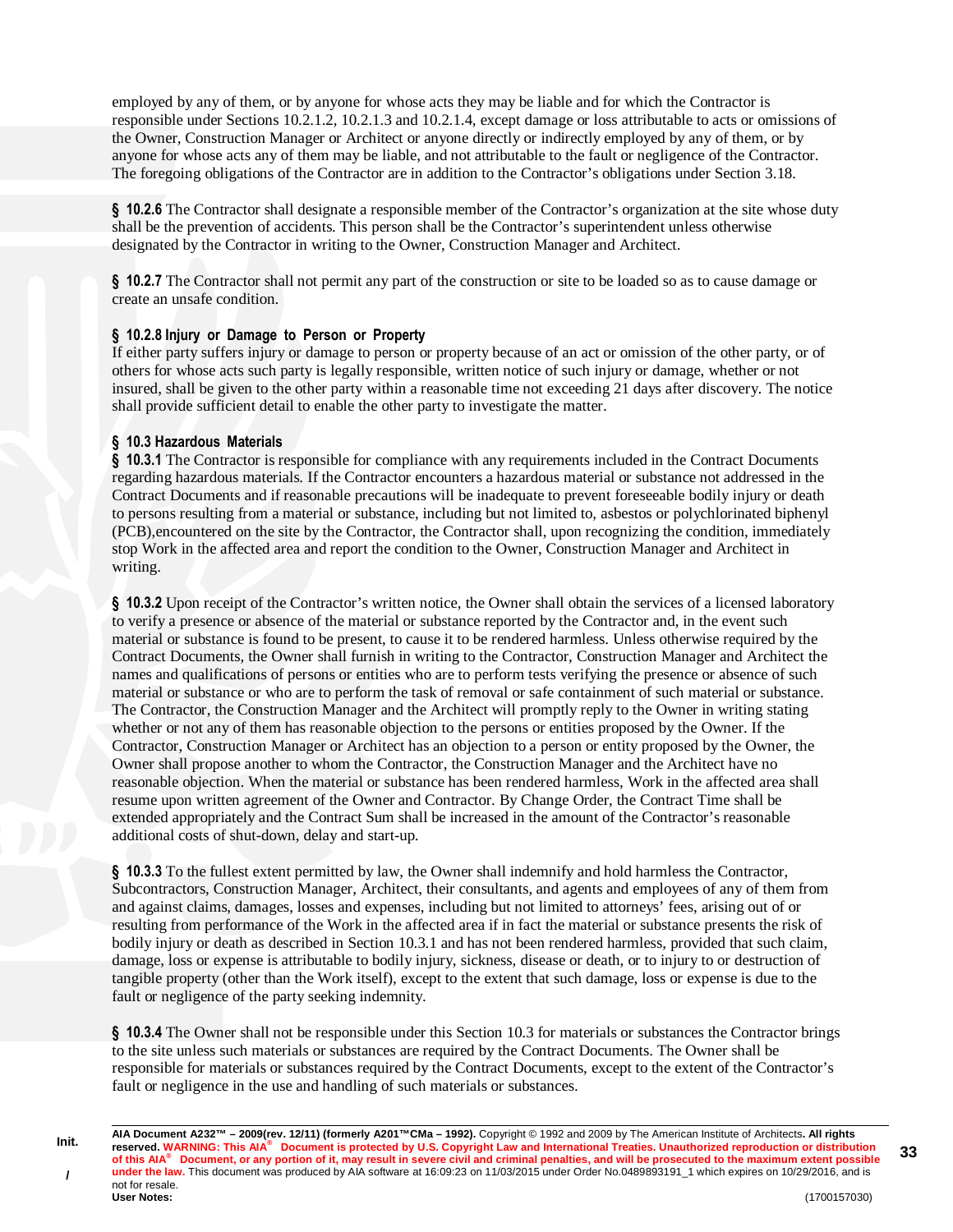**§ 10.3.5** The Contractor shall indemnify the Owner for the cost and expense the Owner incurs (1) for remediation of a material or substance the Contractor brings to the site and negligently handles, or (2) where the Contractor fails to perform its obligations under Section 10.3.1, except to the extent that the cost and expense are due to the Owner's fault or negligence.

**§ 10.3.6** If, without negligence on the part of the Contractor, the Contractor is held liable by a government agency for the cost of remediation of a hazardous material or substance solely by reason of performing Work as required by the Contract Documents, the Owner shall indemnify the Contractor for all cost and expense thereby incurred.

# **§ 10.4 Emergencies**

In an emergency affecting safety of persons or property, the Contractor shall act, at the Contractor's discretion, to prevent threatened damage, injury or loss. Additional compensation or extension of time claimed by the Contractor on account of an emergency shall be determined as provided in Article 15 and Article 7.

# **ARTICLE 11 INSURANCE AND BONDS**

# **§ 11.1 Contractor's Liability Insurance**

**§ 11.1.1** The Contractor shall purchase from and maintain in a company or companies lawfully authorized to do business in the jurisdiction in which the Project is located such insurance as will protect the Contractor from claims set forth below which may arise out of or result from the Contractor's operations and completed operations under the Contract and for which the Contractor may be legally liable, whether such operations be by the Contractor or by a Subcontractor or by anyone directly or indirectly employed by any of them, or by anyone for whose acts any of them may be liable:

- **.1** Claims under workers' compensation, disability benefit and other similar employee benefit acts which are applicable to the Work to be performed;
- **.2** Claims for damages because of bodily injury, occupational sickness or disease, or death of the Contractor's employees;
- **.3** Claims for damages because of bodily injury, sickness or disease, or death of any person other than the Contractor's employees;
- **.4** Claims for damages insured by usual personal injury liability coverage;
- **.5** Claims for damages, other than to the Work itself, because of injury to or destruction of tangible property, including loss of use resulting therefrom;
- **.6** Claims for damages because of bodily injury, death of a person or property damage arising out of ownership, maintenance or use of a motor vehicle; and
- **.7** Claims for bodily injury or property damage arising out of completed operations; and
- **.8** Claims involving contractual liability insurance applicable to the Contractor's obligations under Section 3.18.

**§ 11.1.2** The insurance required by Section 11.1.1 shall be written for not less than limits of liability specified in the Contract Documents or required by law, whichever coverage is greater. Coverages, whether written on an occurrence or claims-made basis, shall be maintained without interruption from the date of commencement of the Work until the date of final payment and termination of any coverage required to be maintained after final payment and, with respect to the Contractor's completed operations coverage, until the expiration of the period for correction of Work or for such other period for maintenance of completed operations coverage as specified in the Contract Documents.

**§ 11.1.3** Certificates of insurance acceptable to the Owner shall be submitted to the Construction Manager for transmittal to the Owner with a copy to the Architect prior to commencement of the Work and thereafter upon renewal or replacement of each required policy of insurance. These certificates and the insurance policies required by this Section 11.1 shall contain a provision that coverages afforded under the policies will not be canceled or allowed to expire until at least 30 days' prior written notice has been given to the Owner. An additional certificate evidencing continuation of liability coverage, including coverage for completed operations, shall be submitted with the final Application for Payment as required by Section 9.10.2 and thereafter upon renewal or replacement of such coverage until the expiration of the time required by Section 11.1.2. Information concerning reduction of coverage shall be furnished by the Contractor with reasonable promptness.

**§ 11.1.4** The Contractor shall cause the commercial liability coverage required by the Contract Documents to include (1) the Construction Manager, the Construction Manager's consultants, the Owner, the Architect, and the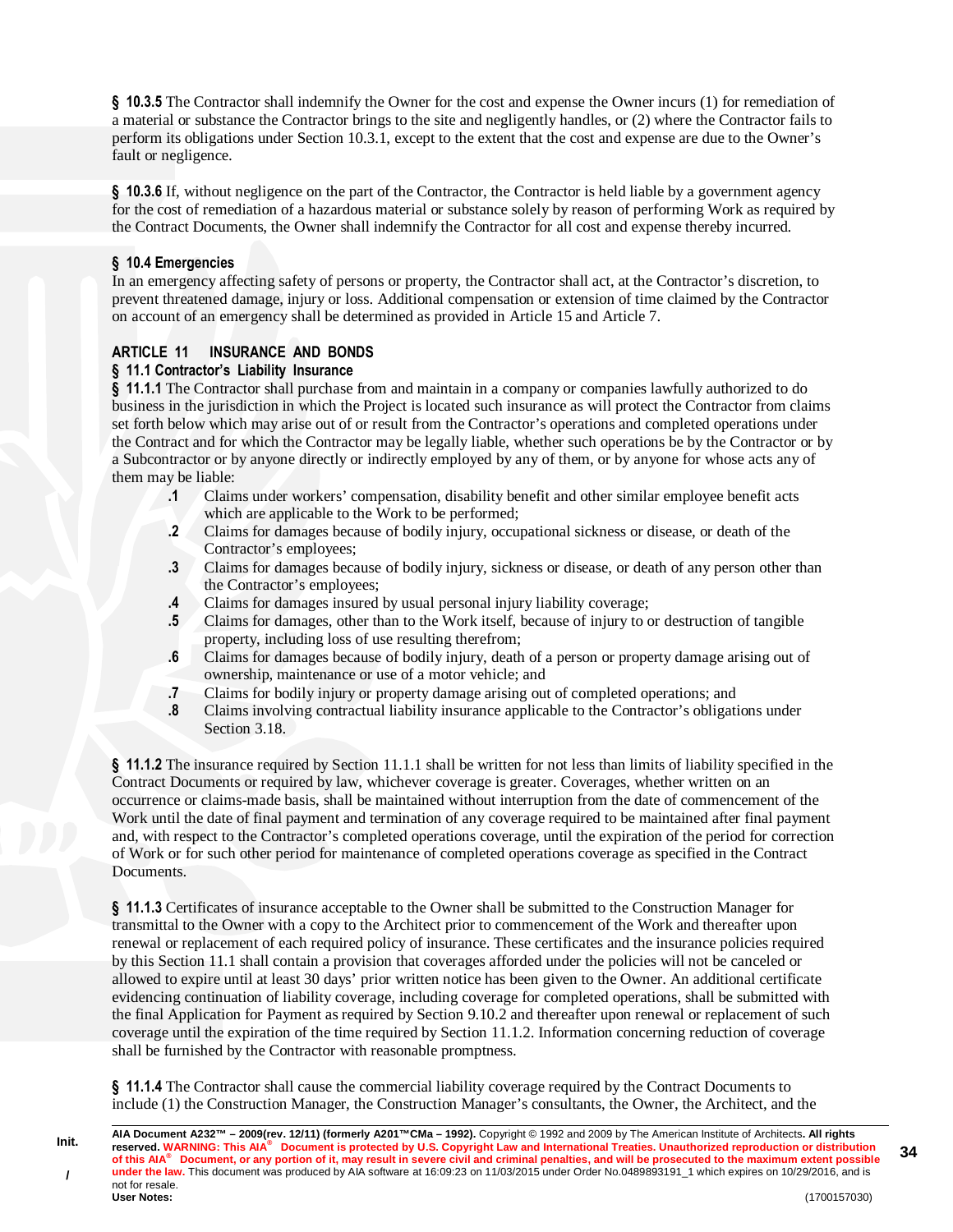Architect's consultants as additional insureds for claims caused in whole or in part by the Contractor's negligent acts or omissions during the Contractor's operations; and (2) the Owner as an additional insured for claims caused in whole or in part by the Contractor's negligent acts or omissions during the Contractor's completed operations.

# **§ 11.2 Owner's Liability Insurance**

The Owner shall be responsible for purchasing and maintaining the Owner's usual liability insurance.

# **§ 11.3 Property Insurance**

**Init.**

**/**

**§ 11.3.1** Unless otherwise provided, the Owner shall purchase and maintain, in a company or companies lawfully authorized to do business in the jurisdiction in which the Project is located, property insurance written on a builder's risk "all risk" or equivalent policy form in the amount of the initial Contract Sum, plus value of subsequent Contract modifications and cost of materials supplied or installed by others, comprising total value for the entire Project at the site on a replacement cost basis without optional deductibles. Such property insurance shall be maintained, unless otherwise provided in the Contract Documents or otherwise agreed in writing by all persons and entities who are beneficiaries of such insurance, until final payment has been made as provided in Section 9.10 or until no person or entity other than the Owner has an insurable interest in the property required by this Section 11.3 to be covered, whichever is later. This insurance shall include interests of the Owner, the Contractor, Subcontractors and Sub-subcontractors in the Project.

**§ 11.3.1.1** Property insurance shall be on an "all-risk" or equivalent policy form and shall include, without limitation, insurance against the perils of fire (with extended coverage) and physical loss or damage including, without duplication of coverage, theft, vandalism, malicious mischief, collapse, earthquake, flood, windstorm, falsework, testing and startup, temporary buildings and debris removal including demolition occasioned by enforcement of any applicable legal requirements, and shall cover reasonable compensation for the Architect's, Contractor's, and Construction Manager's services and expenses required as a result of such insured loss.

**§ 11.3.1.2** If the Owner does not intend to purchase such property insurance required by the Contract and with all of the coverages in the amount described above, the Owner shall so inform the Contractor in writing prior to commencement of the Work. The Contractor may then effect insurance that will protect the interests of the Contractor, Subcontractors and Sub-subcontractors in the Work, and by appropriate Change Order the cost thereof shall be charged to the Owner. If the Contractor is damaged by the failure or neglect of the Owner to purchase or maintain insurance as described above, without so notifying the Contractor in writing, then the Owner shall bear all reasonable costs properly attributable thereto.

**§ 11.3.1.3** If the property insurance requires deductibles, the Owner shall pay costs not covered because of such deductibles.

**§ 11.3.1.4** This property insurance shall cover portions of the Work stored off the site, and also portions of the Work in transit.

**§ 11.3.1.5** Partial occupancy or use in accordance with Section 9.9 shall not commence until the insurance company or companies providing property insurance have consented to such partial occupancy or use by endorsement or otherwise. The Owner and the Contractor shall take reasonable steps to obtain consent of the insurance company or companies and shall, without mutual written consent, take no action with respect to partial occupancy or use that would cause cancellation, lapse or reduction of insurance.

**§ 11.3.2 Boiler and Machinery Insurance.** The Owner shall purchase and maintain boiler and machinery insurance required by the Contract Documents or by law, which shall specifically cover such insured objects during installation and until final acceptance by the Owner; this insurance shall include interests of the Owner, Construction Manager, Contractor, Subcontractors and Sub-subcontractors in the Work, and the Owner and Contractor shall be named insureds.

**§ 11.3.3 Loss of Use Insurance.** The Owner, at the Owner's option, may purchase and maintain such insurance as will insure the Owner against loss of use of the Owner's property due to fire or other hazards, however caused. The Owner waives all rights of action against the Contractor for loss of use of the Owner's property, including consequential losses due to fire or other hazards however caused.

**AIA Document A232™ – 2009(rev. 12/11) (formerly A201™CMa – 1992).** Copyright © 1992 and 2009 by The American Institute of Architects**. All rights reserved. WARNING: This AIA® Document is protected by U.S. Copyright Law and International Treaties. Unauthorized reproduction or distribution of this AIA® Document, or any portion of it, may result in severe civil and criminal penalties, and will be prosecuted to the maximum extent possible under the law.** This document was produced by AIA software at 16:09:23 on 11/03/2015 under Order No.0489893191\_1 which expires on 10/29/2016, and is not for resale.<br>User Notes: **User Notes:** (1700157030) **35**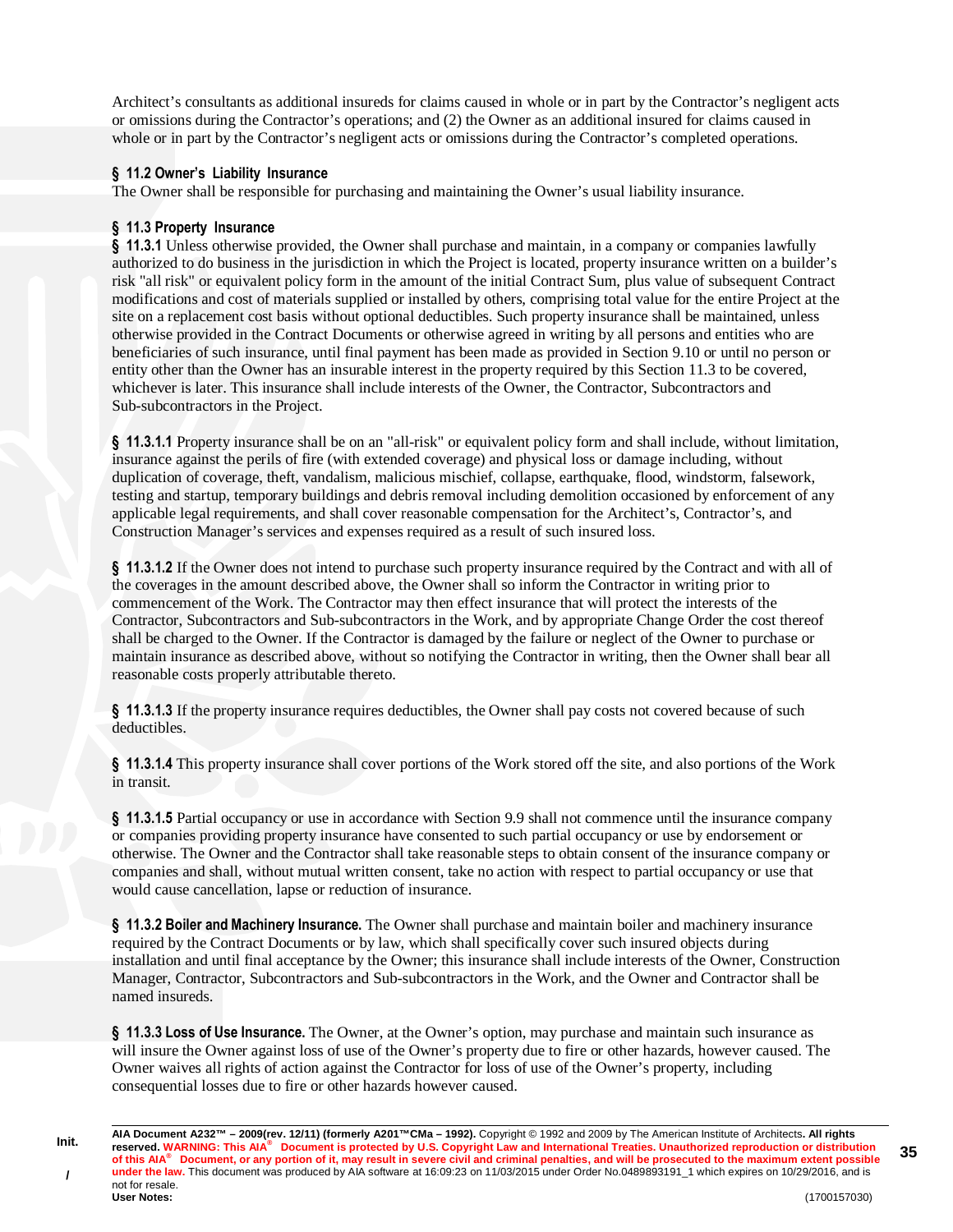**§ 11.3.4** If the Contractor requests in writing that insurance for risks other than those described herein or other special causes of loss be included in the property insurance policy, the Owner shall, if possible, include such insurance, and the cost thereof shall be charged to the Contractor by appropriate Change Order.

**§ 11.3.5** If during the Project construction period the Owner insures properties, real or personal or both, adjoining or adjacent to the site by property insurance under policies separate from those insuring the Project, or if after final payment property insurance is to be provided on the completed Project through a policy or policies other than those insuring the Project during the construction period, the Owner shall waive all rights in accordance with the terms of Section 11.3.7 for damages caused by fire or other causes of loss covered by this separate property insurance. All separate policies shall provide this waiver of subrogation by endorsement or otherwise.

**§ 11.3.6** Before an exposure to loss may occur, the Owner shall file with the Contractor a copy of each policy that includes insurance coverages required by this Section 11.3. Each policy shall contain all generally applicable conditions, definitions, exclusions and endorsements related to this Project. Each policy shall contain a provision that the policy will not be canceled or allowed to expire, and that its limits will not be reduced, until at least 30 days' prior written notice has been given to the Contractor.

**§ 11.3.7 Waivers of Subrogation.** The Owner and Contractor waive all rights against (1) each other and any of their subcontractors, sub-subcontractors, agents and employees each of the other, and (2) the Construction Manager, Architect, Architect's consultants, separate contractors described in Article 6, if any, and any of their subcontractors, sub-subcontractors, agents and employees, for damages caused by fire or other causes of loss to the extent covered by property insurance obtained pursuant to this Section 11.3 or other property insurance applicable to the Work, except such rights as the Owner and Contractor may have to the proceeds of such insurance held by the Owner as fiduciary. The Owner or Contractor, as appropriate, shall require of the Construction Manager, Construction Manager's consultants, Architect, Architect's consultants, Owner's separate contractors described in Article 6, if any, and the subcontractors, sub-subcontractors, agents and employees of any of them, by appropriate agreements, written where legally required for validity, similar waivers each in favor of other parties enumerated herein. The policies shall provide such waivers of subrogation by endorsement or otherwise. A waiver of subrogation shall be effective as to a person or entity even though that person or entity would otherwise have a duty of indemnification, contractual or otherwise, did not pay the insurance premium directly or indirectly, and whether or not the person or entity had an insurable interest in the property damaged.

**§ 11.3.8** A loss insured under the Owner's property insurance shall be adjusted by the Owner as fiduciary and made payable to the Owner as fiduciary for the insureds, as their interests may appear, subject to requirements of any applicable mortgagee clause and of Section 11.3.10. The Contractor shall pay Subcontractors their just shares of insurance proceeds received by the Contractor, and by appropriate agreements, written where legally required for validity, shall require Subcontractors to make payments to their Sub-subcontractors in similar manner.

**§ 11.3.9** If required in writing by a party in interest, the Owner as fiduciary shall, upon occurrence of an insured loss, give bond for proper performance of the Owner's duties. The cost of required bonds shall be charged against proceeds received as fiduciary. The Owner shall deposit in a separate account proceeds so received, which the Owner shall distribute in accordance with such agreement as the parties in interest may reach, or as determined in accordance with the method of binding dispute resolution selected in the Agreement between the Owner and Contractor. If after such loss no other special agreement is made and unless the Owner terminates the Contract for convenience, replacement of damaged property shall be performed by the Contractor after notification of a Change in the Work in accordance with Article 7.

**§ 11.3.10** The Owner as fiduciary shall have power to adjust and settle a loss with insurers unless one of the parties in interest shall object in writing within five days after occurrence of loss to the Owner's exercise of this power; if such objection is made, the dispute shall be resolved in the manner selected by the Owner and Contractor as the method of binding dispute resolution in the Agreement. If the Owner and Contractor have selected arbitration as the method of binding dispute resolution, the Owner as fiduciary shall make settlement with insurers or distribution of insurance proceeds in accordance with the direction of the arbitrators.

**/**

**AIA Document A232™ – 2009(rev. 12/11) (formerly A201™CMa – 1992).** Copyright © 1992 and 2009 by The American Institute of Architects**. All rights reserved. WARNING: This AIA® Document is protected by U.S. Copyright Law and International Treaties. Unauthorized reproduction or distribution of this AIA® Document, or any portion of it, may result in severe civil and criminal penalties, and will be prosecuted to the maximum extent possible under the law.** This document was produced by AIA software at 16:09:23 on 11/03/2015 under Order No.0489893191\_1 which expires on 10/29/2016, and is not for resale.<br>User Notes:

**Init.**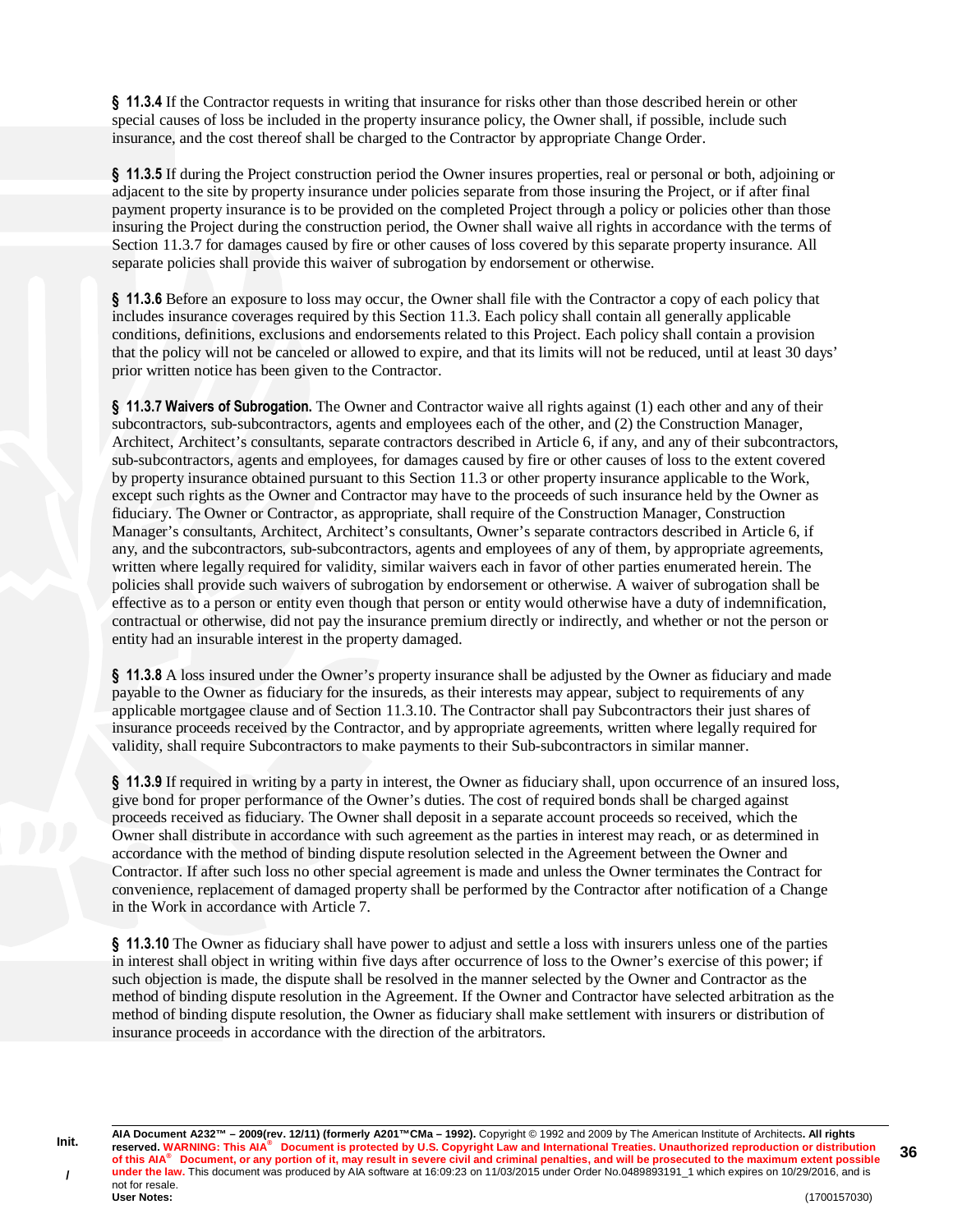# **§ 11.4 Performance Bond and Payment Bond**

**§ 11.4.1** The Owner shall have the right to require the Contractor to furnish bonds covering faithful performance of the Contract and payment of obligations arising thereunder as stipulated in bidding requirements or specifically required in the Contract Documents on the date of execution of the Contract.

**§ 11.4.2** Upon the request of any person or entity appearing to be a potential beneficiary of bonds covering payment of obligations arising under the Contract, the Contractor shall promptly furnish a copy of the bonds or shall authorize a copy to be furnished.

# **ARTICLE 12 UNCOVERING AND CORRECTION OF WORK**

# **§ 12.1 Uncovering of Work**

**§ 12.1.1** If a portion of the Work is covered contrary to the Construction Manager's or Architect's request or to requirements specifically expressed in the Contract Documents, it must, if requested in writing by either, be uncovered for their observation and be replaced at the Contractor's expense without change in the Contract Time.

**§ 12.1.2** If a portion of the Work has been covered which the Construction Manager or Architect has not specifically requested to observe prior to its being covered, the Construction Manager or Architect may request to see such Work and it shall be uncovered by the Contractor. If such Work is in accordance with the Contract Documents, costs of uncovering and replacement shall, by appropriate Change Order, be at the Owner's expense. If such Work is not in accordance with the Contract Documents, such costs and the cost of correction shall be at the Contractor's expense unless the condition was caused by the Owner or one of the other Contractors in which event the Owner shall be responsible for payment of such costs.

# **§ 12.2 Correction of Work**

**Init.**

**/**

# **§ 12.2.1 Before or After Substantial Completion**

The Contractor shall promptly correct Work rejected by the Construction Manager or Architect or failing to conform to the requirements of the Contract Documents, whether discovered before or after Substantial Completion and whether or not fabricated, installed or completed. Costs of correcting such rejected Work, including additional testing and inspections, the cost of uncovering and replacement, and compensation for the Construction Manager's and Architect's services and expenses made necessary thereby, shall be at the Contractor's expense.

# **§ 12.2.2 After Substantial Completion**

**§ 12.2.2.1** In addition to the Contractor's obligations under Section 3.5, if, within one year after the date of Substantial Completion of the Work or designated portion thereof, or after the date for commencement of warranties established under Section 9.9.1, or by terms of an applicable special warranty required by the Contract Documents, any of the Work is found to be not in accordance with the requirements of the Contract Documents, the Contractor shall correct it promptly after receipt of written notice from the Owner to do so unless the Owner has previously given the Contractor a written acceptance of such condition. The Owner shall give such notice promptly after discovery of the condition. During the one-year period for correction of Work, if the Owner fails to notify the Contractor and give the Contractor an opportunity to make the correction, the Owner waives the rights to require correction by the Contractor and to make a claim for breach of warranty. If the Contractor fails to correct nonconforming Work within a reasonable time during that period after receipt of notice from the Owner or Architect, the Owner may correct it in accordance with Section 2.4.

**§ 12.2.2.2** The one-year period shall be extended with respect to portions of Work first performed after Substantial Completion by the period of time between Substantial Completion and the actual completion of that portion of the Work.

**§ 12.2.2.3** The one-year period for correction of Work shall not be extended by corrective Work performed by the Contractor pursuant to this Section 12.2.

**§ 12.2.3** The Contractor shall remove from the site portions of the Work that are not in accordance with the requirements of the Contract Documents and are neither corrected by the Contractor nor accepted by the Owner.

**§ 12.2.4** The Contractor shall bear the cost of correcting destroyed or damaged construction, whether completed or partially completed, of the Owner or separate contractors or other Multiple Prime Contractors caused by the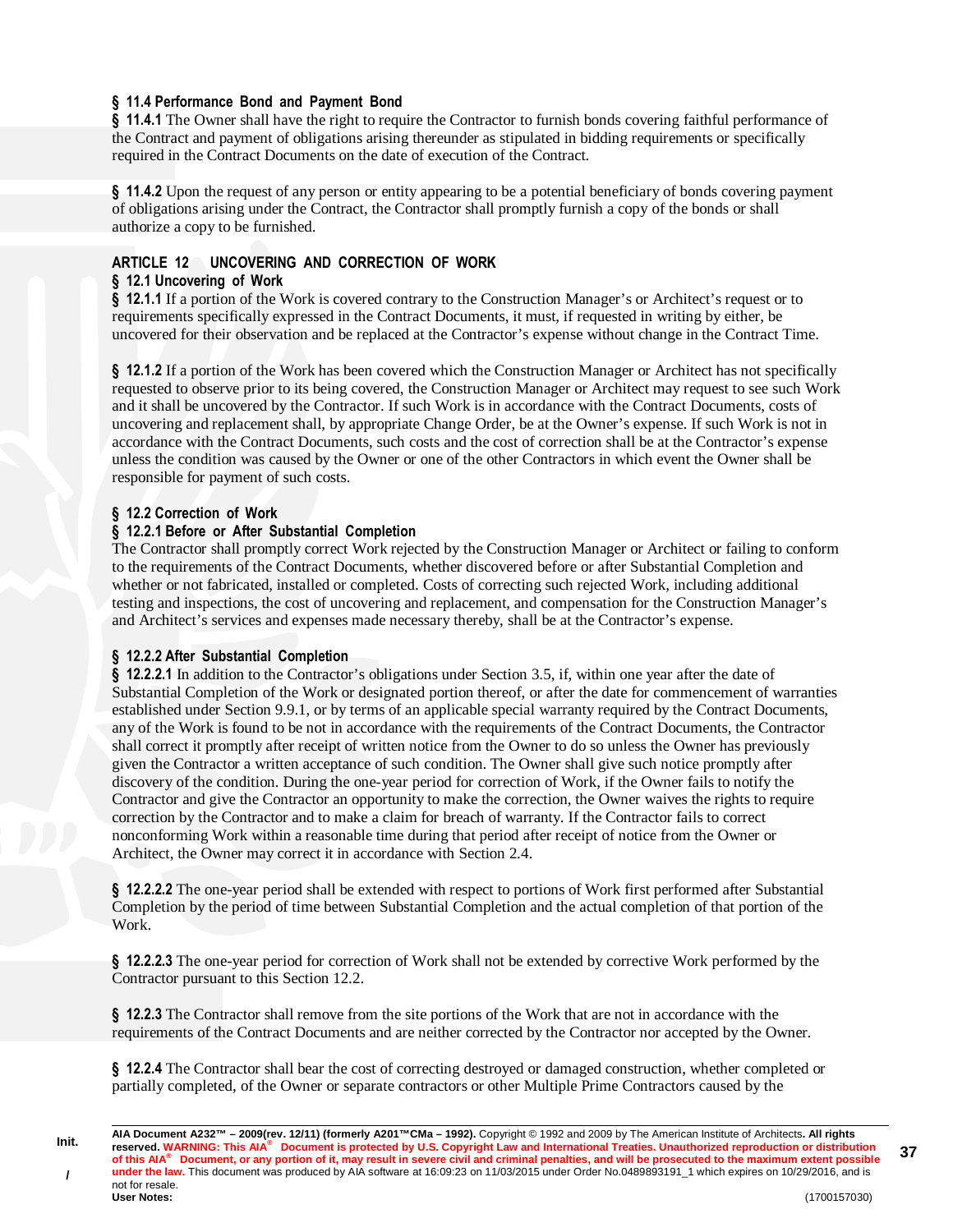Contractor's correction or removal of Work that is not in accordance with the requirements of the Contract Documents.

**§ 12.2.5** Nothing contained in this Section 12.2 shall be construed to establish a period of limitation with respect to other obligations the Contractor has under the Contract Documents. Establishment of the one-year period for correction of Work as described in Section 12.2.2 relates only to the specific obligation of the Contractor to correct the Work, and has no relationship to the time within which the obligation to comply with the Contract Documents may be sought to be enforced, nor to the time within which proceedings may be commenced to establish the Contractor's liability with respect to the Contractor's obligations other than specifically to correct the Work.

#### **§ 12.3 Acceptance of Nonconforming Work**

If the Owner prefers to accept Work that is not in accordance with the requirements of the Contract Documents, the Owner may do so instead of requiring its removal and correction, in which case the Contract Sum will be reduced as appropriate and equitable. Such adjustment shall be effected whether or not final payment has been made.

#### **ARTICLE 13 MISCELLANEOUS PROVISIONS**

#### **§ 13.1 Governing Law**

The Contract shall be governed by the law of the place where the Project is located except that, if the parties have selected arbitration as the method of binding dispute resolution, the Federal Arbitration Act shall govern Section 15.4.

#### **§ 13.2 Successors and Assigns**

**§ 13.2.1** The Owner and Contractor respectively bind themselves, their partners, successors, assigns and legal representatives to covenants, agreements and obligations contained in the Contract Documents. Except as provided in Section 13.2.2, neither party to the Contract shall assign the Contract as a whole without written consent of the other. If either party attempts to make such an assignment without such consent, that party shall nevertheless remain legally responsible for all obligations under the Contract.

**§ 13.2.2** The Owner may, without consent of the Contractor, assign the Contract to a lender providing construction financing for the Project, if the lender assumes the Owner's rights and obligations under the Contract Documents. The Contractor shall execute all consents reasonably required to facilitate such assignment.

# **§ 13.3 Written Notice**

Written notice shall be deemed to have been duly served if delivered in person to the individual, to a member of the firm or entity or to an officer of the corporation for which it was intended; or if delivered at or sent by registered or certified mail or by courier service providing proof of delivery to, the last business address known to the party giving notice.

#### **§ 13.4 Rights and Remedies**

**§ 13.4.1** Duties and obligations imposed by the Contract Documents and rights and remedies available thereunder shall be in addition to and not a limitation of duties, obligations, rights and remedies otherwise imposed or available by law.

**§ 13.4.2** No action or failure to act by the Owner, Construction Manager, Architect or Contractor shall constitute a waiver of a right or duty afforded them under the Contract, nor shall such action or failure to act constitute approval of or acquiescence in a breach thereunder, except as may be specifically agreed in writing.

#### **§ 13.5 Tests and Inspections**

**§ 13.5.1** Tests, inspections and approvals of portions of the Work shall be made as required by the Contract Documents and by applicable laws, statutes, ordinances, codes, rules and regulations or lawful orders of public authorities. Unless otherwise provided, the Contractor shall make arrangements for such tests, inspections and approvals with an independent testing laboratory or entity acceptable to the Owner, or with the appropriate public authority, and shall bear all related costs of tests, inspections and approvals. The Contractor shall give the Construction Manager and Architect timely notice of when and where tests and inspections are to be made so that the Construction Manager and Architect may be present for such procedures. The Owner shall bear costs of (1) tests, inspections or approvals that do not become requirements until after bids are received or negotiations concluded, and

**/**

**AIA Document A232™ – 2009(rev. 12/11) (formerly A201™CMa – 1992).** Copyright © 1992 and 2009 by The American Institute of Architects**. All rights reserved. WARNING: This AIA® Document is protected by U.S. Copyright Law and International Treaties. Unauthorized reproduction or distribution of this AIA® Document, or any portion of it, may result in severe civil and criminal penalties, and will be prosecuted to the maximum extent possible under the law.** This document was produced by AIA software at 16:09:23 on 11/03/2015 under Order No.0489893191\_1 which expires on 10/29/2016, and is not for resale.<br>User Notes: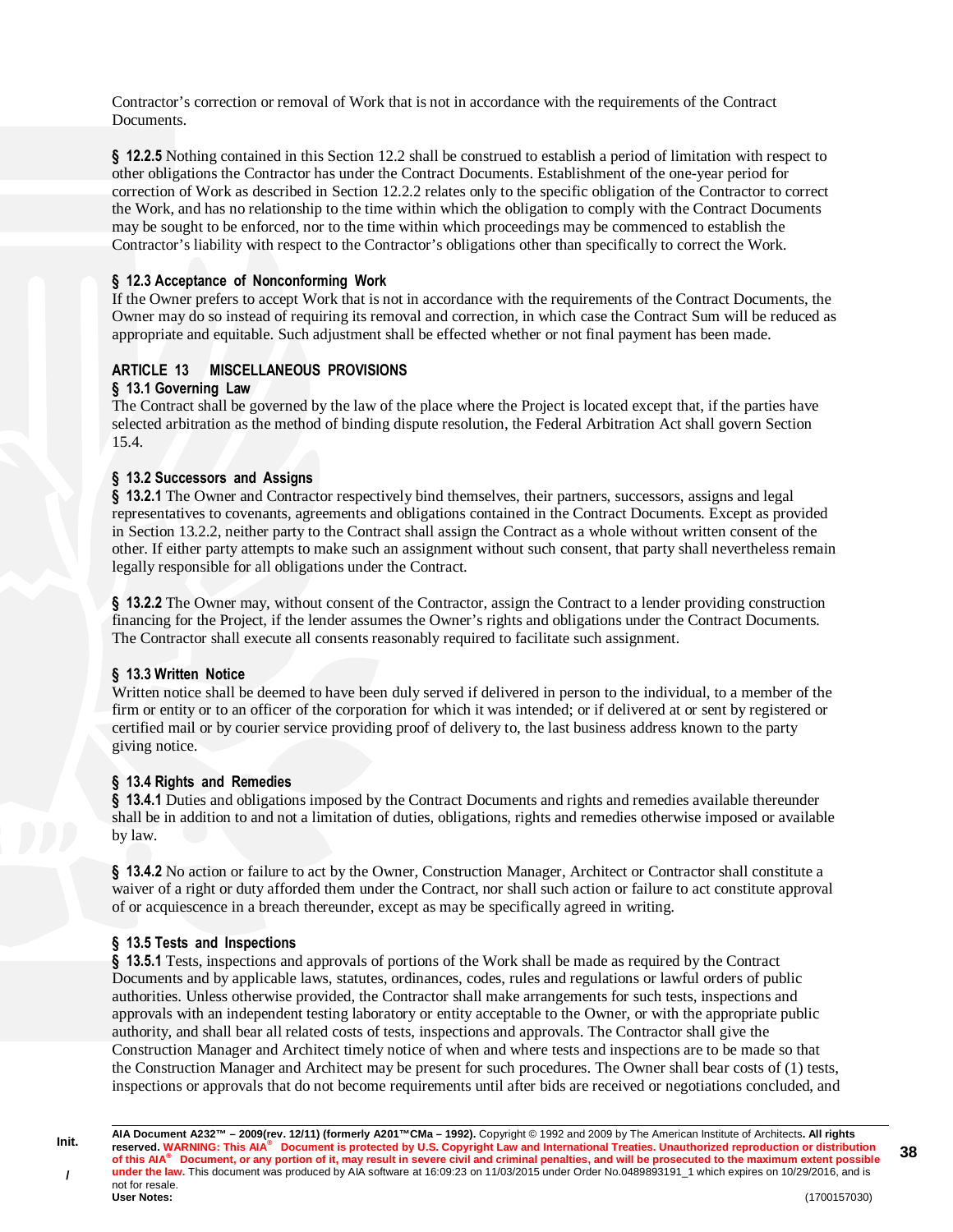(2) tests, inspections or approvals where building codes or applicable laws or regulations prohibit the Owner from delegating their cost to the Contractor.

**§ 13.5.2** If the Construction Manager, Architect, Owner or public authorities having jurisdiction determine that portions of the Work require additional testing, inspection or approval not included under Section 13.5.1, the Construction Manager and Architect will, upon written authorization from the Owner, instruct the Contractor to make arrangements for such additional testing, inspection or approval by an entity acceptable to the Owner, and the Contractor shall give timely notice to the Construction Manager and Architect of when and where tests and inspections are to be made so that the Construction Manager and Architect may be present for such procedures. Such costs except as provided in Section 13.5.3, shall be at the Owner's expense.

**§ 13.5.3** If such procedures for testing, inspection or approval under Sections 13.5.1 and 13.5.2 reveal failure of the portions of the Work to comply with requirements established by the Contract Documents, all costs made necessary by such failure including those of repeated procedures and compensation for the Construction Manager's and Architect's services and expenses shall be at the Contractor's expense.

**§ 13.5.4** Required certificates of testing, inspection or approval shall, unless otherwise required by the Contract Documents, be secured by the Contractor and promptly delivered to the Construction Manager for transmittal to the Architect.

**§ 13.5.5** If the Construction Manager or Architect is to observe tests, inspections or approvals required by the Contract Documents, the Construction Manager or Architect will do so promptly and, where practicable, at the normal place of testing.

§ **13.5.6** Tests or inspections conducted pursuant to the Contract Documents shall be made promptly to avoid unreasonable delay in the Work.

#### **§ 13.6 Interest**

Payments due and unpaid under the Contract Documents shall bear interest from the date payment is due at such rate as the parties may agree upon in writing or, in the absence thereof, at the legal rate prevailing from time to time at the place where the Project is located.

# **§ 13.7 Time Limits on Claims**

The Owner and the Contractor shall commence all claims and causes of action, whether in contract, tort, breach of warranty or otherwise, against the other arising out of or related to the Contract in accordance with the requirements of the final dispute resolution method selected in the Agreement within the time period specified by applicable law, but in any case not more than 10 years after the date of Substantial Completion of the Work. The Owner and the Contractor waive all claims and causes of action not commenced in accordance with this Section 13.7.

# **ARTICLE 14 TERMINATION OR SUSPENSION OF THE CONTRACT**

#### **§ 14.1 Termination by the Contractor**

**§ 14.1.1** The Contractor may terminate the Contract if the Work is stopped for a period of 30 consecutive days through no act or fault of the Contractor or a Subcontractor, Sub-subcontractor or their agents or employees or any other persons or entities performing portions of the Work under direct or indirect contract with the Contractor, for any of the following reasons:

- **.1** Issuance of an order of a court or other public authority having jurisdiction that requires all Work to be stopped;
- **.2** An act of government, such as a declaration of national emergency that requires all Work to be stopped;
- **.3** Because the Construction Manager has not certified or the Architect has not issued a Certificate for Payment and has not notified the Contractor of the reason for withholding certification as provided in Section 9.4, or because the Owner has not made payment on a Certificate for Payment within the time stated in the Contract Documents; or
- **.4** The Owner has failed to furnish to the Contractor promptly, upon the Contractor's request, reasonable evidence as required by Section 2.2.1.

**/**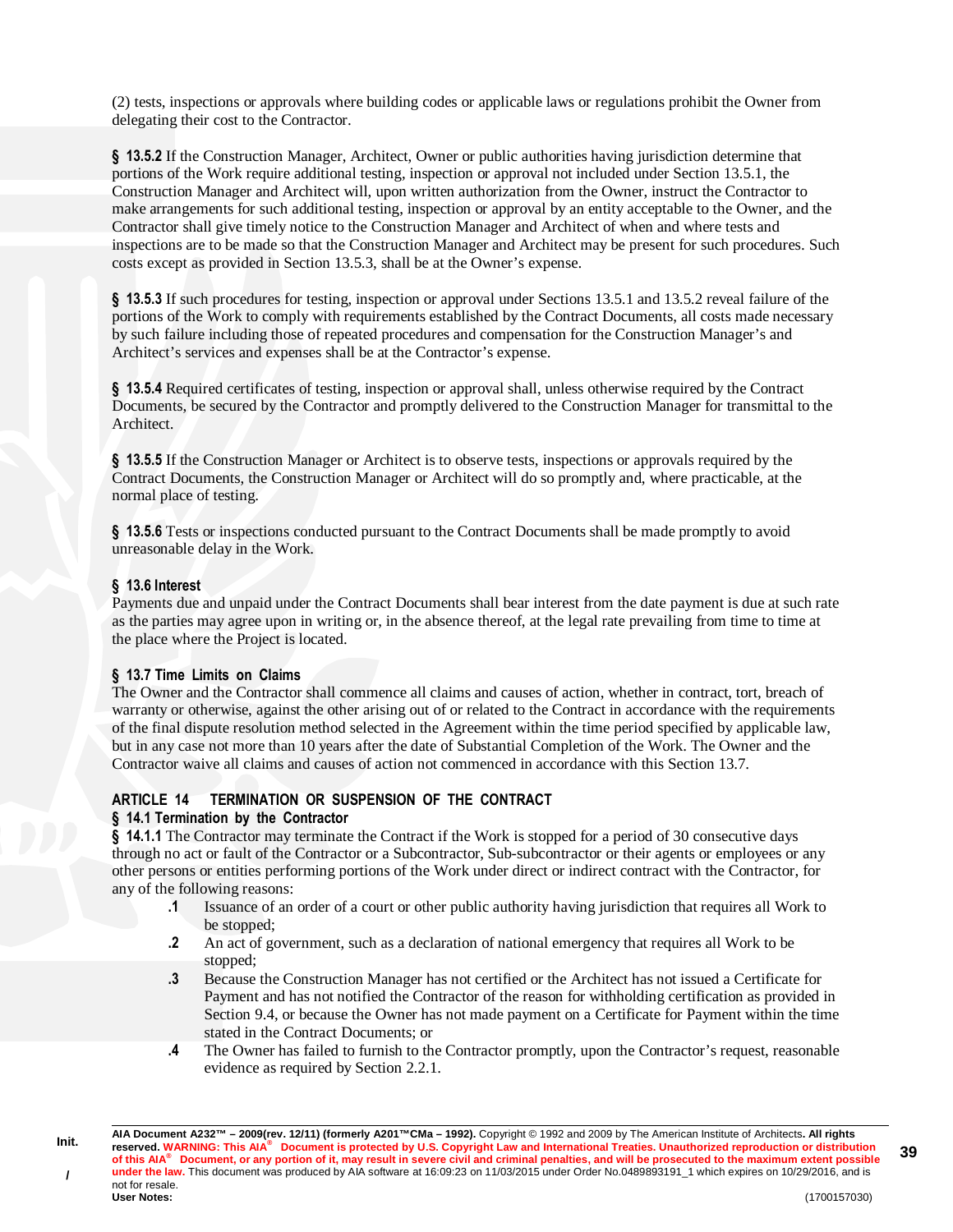**§ 14.1.2** The Contractor may terminate the Contract if, through no act or fault of the Contractor or a Subcontractor, Sub-subcontractor or their agents or employees or any other persons or entities performing portions of the Work under direct or indirect contract with the Contractor, repeated suspensions, delays or interruptions of the entire Work by the Owner as described in Section 14.3 constitute in the aggregate more than 100 percent of the total number of days scheduled for completion, or 120 days in any 365-day period, whichever is less.

**§ 14.1.3** If one of the reasons described in Section 14.1.1 or 14.1.2 exists, the Contractor may, upon seven days' written notice to the Owner, Construction Manager and Architect, terminate the Contract and recover from the Owner payment for Work executed including reasonable overhead and profit, costs incurred by reason of such termination, and damages.

**§ 14.1.4** If the Work is stopped for a period of 60 consecutive days through no act or fault of the Contractor or a Subcontractor or their agents or employees or any other persons performing portions of the Work under contract with the Contractor because the Owner has repeatedly failed to fulfill the Owner's obligations under the Contract Documents with respect to matters important to the progress of the Work, the Contractor may, upon seven additional days' written notice to the Owner, Construction Manager and Architect, terminate the Contract and recover from the Owner as provided in Section 14.1.3.

# **§ 14.2 Termination by the Owner for Cause**

**§ 14.2.1** The Owner may terminate the Contract if the Contractor

- **.1** repeatedly refuses or fails to supply enough properly skilled workers or proper materials;
- fails to make payment to Subcontractors for materials or labor in accordance with the respective agreements between the Contractor and the Subcontractors;
- **.3** repeatedly disregards applicable laws, statutes, ordinances, codes, rules and regulations, or lawful orders of a public authority; or
- **.4** otherwise is guilty of substantial breach of a provision of the Contract Documents.

**§ 14.2.2** When any of the above reasons exist, the Owner, after consultation with the Construction Manager, and upon certification by the Initial Decision Maker that sufficient cause exists to justify such action, may without prejudice to any other rights or remedies of the Owner and after giving the Contractor and the Contractor's surety, if any, seven days' written notice, terminate employment of the Contractor and may, subject to any prior rights of the surety:

- **.1** Exclude the Contractor from the site and take possession of all materials, equipment, tools, and construction equipment and machinery thereon owned by the Contractor;
- **.2** Accept assignment of subcontracts pursuant to Section 5.4; and
- **.3** Finish the Work by whatever reasonable method the Owner may deem expedient. Upon written request of the Contractor, the Owner shall furnish to the Contractor a detailed accounting of the costs incurred by the Owner in finishing the Work.

**§ 14.2.3** When the Owner terminates the Contract for one of the reasons stated in Section 14.2.1, the Contractor shall not be entitled to receive further payment until the Work is finished.

**§ 14.2.4** If the unpaid balance of the Contract Sum exceeds costs of finishing the Work, including compensation for the Construction Manager's and Architect's services and expenses made necessary thereby, and other damages incurred by the Owner and not expressly waived, such excess shall be paid to the Contractor. If such costs and damages exceed the unpaid balance, the Contractor shall pay the difference to the Owner. The amount to be paid to the Contractor or Owner, as the case may be, shall, upon application, be certified by the Initial Decision Maker after consultation with the Construction Manager, and this obligation for payment shall survive termination of the Contract.

# **§ 14.3 Suspension by the Owner for Convenience**

**Init.**

**/**

**§ 14.3.1** The Owner may, without cause, order the Contractor in writing to suspend, delay or interrupt the Work in whole or in part for such period of time as the Owner may determine.

**§ 14.3.2** The Contract Sum and the Contract Time shall be adjusted for increases in the cost and time caused by suspension, delay or interruption as described in Section 14.3.1. Adjustment of the Contract Sum shall include profit. No adjustment shall be made to the extent: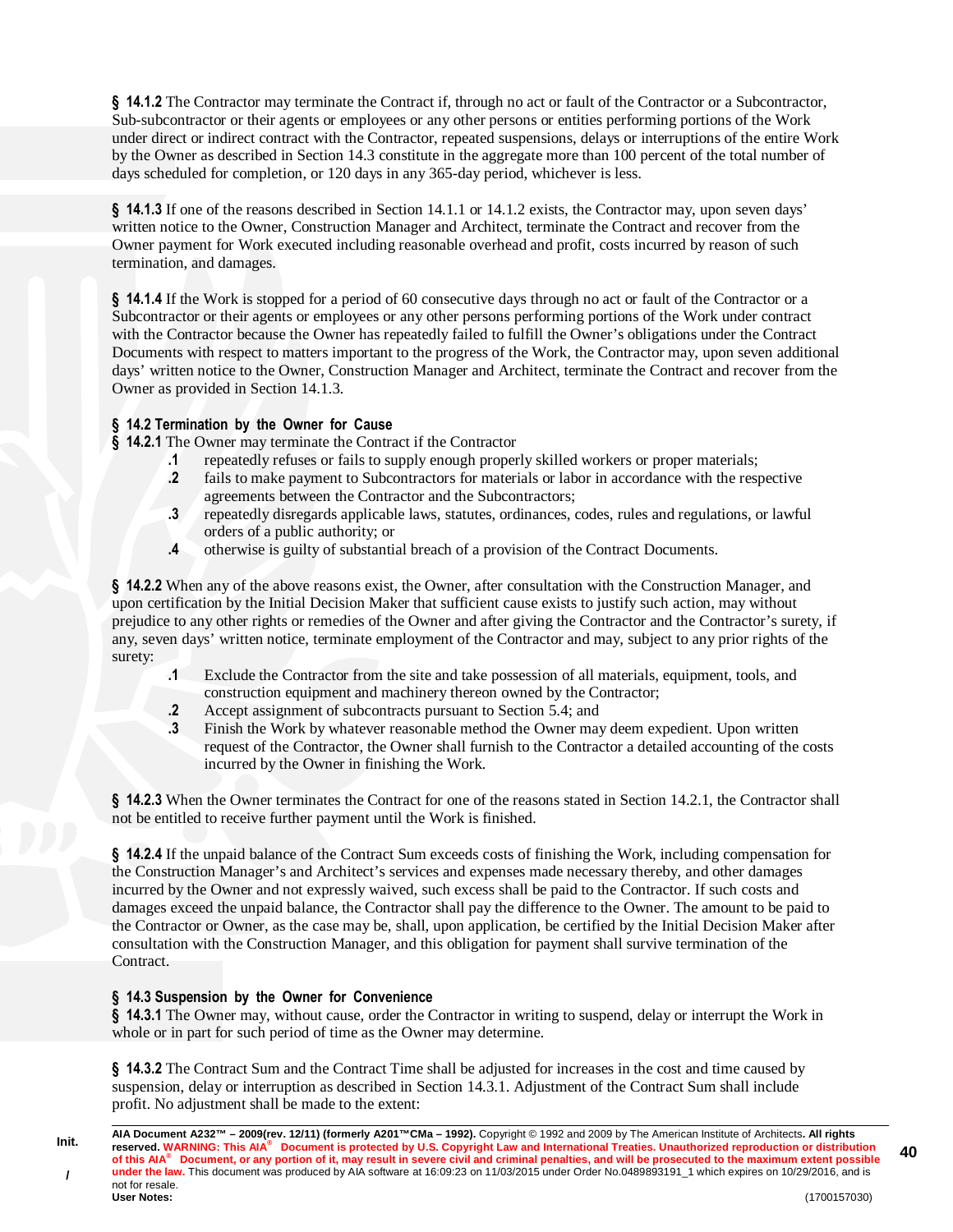- **.1** that performance is, was or would have been so suspended, delayed or interrupted by another cause for which the Contractor is responsible; or
- **.2** that an equitable adjustment is made or denied under another provision of this Contract.

# **§ 14.4 Termination by the Owner for Convenience**

**§ 14.4.1** The Owner may, at any time, terminate the Contract for the Owner's convenience and without cause.

**§ 14.4.2** Upon receipt of written notice from the Owner of such termination for the Owner's convenience, the Contractor shall

- **.1** cease operations as directed by the Owner in the notice;<br>**2** take actions necessary, or that the Owner may direct, for
- take actions necessary, or that the Owner may direct, for the protection and preservation of the Work; and
- **.3** except for Work directed to be performed prior to the effective date of termination stated in the notice, terminate all existing subcontracts and purchase orders and enter into no further subcontracts and purchase orders.

**§ 14.4.3** In case of such termination for the Owner's convenience, the Contractor shall be entitled to receive payment for Work executed, and costs incurred by reason of such termination, along with reasonable overhead and profit on the Work not executed.

# **ARTICLE 15 CLAIMS AND DISPUTES**

# **§ 15.1 Claims**

**§ 15.1.1 Definition.** A Claim is a demand or assertion by one of the parties seeking, as a matter of right, payment of money, or other relief with respect to the terms of the Contract. The term "Claim" also includes other disputes and matters in question between the Owner and Contractor arising out of or relating to the Contract The responsibility to substantiate Claims shall rest with the party making the Claim.

**§ 15.1.2 Notice of Claims.** Claims by either the Owner or Contractor must be initiated by written notice to the other party and to the Initial Decision Maker with a copy sent to the Construction Manager and Architect, if the Construction Manager and or Architect is not serving as the Initial Decision Maker. Claims by either party must be initiated within 21 days after occurrence of the event giving rise to such Claim or within 21 days after the claimant first recognizes the condition giving rise to the Claim, whichever is later.

**§ 15.1.3 Continuing Contract Performance.** Pending final resolution of a Claim, except as otherwise agreed in writing or as provided in Section 9.7 and Article 14, the Contractor shall proceed diligently with performance of the Contract and the Owner shall continue to make payments in accordance with the Contract Documents. The Construction Manager will prepare Change Orders and the Architect will issue a Certificate for Payment or Project Certificate for Payment in accordance with the decisions of the Initial Decision Maker.

**§ 15.1.4 Claims for Additional Cost.** If the Contractor wishes to make a Claim for an increase in the Contract Sum, written notice as provided herein shall be given before proceeding to execute the Work. Prior notice is not required for Claims relating to an emergency endangering life or property arising under Section 10.3.

# **§ 15.1.5 Claims for Additional Time**

**Init.**

**/**

**§ 15.1.5.1** If the Contractor wishes to make a Claim for an increase in the Contract Time, written notice as provided herein shall be given. The Contractor's Claim shall include an estimate of cost and of probable effect of delay on progress of the Work. In the case of a continuing delay only one Claim is necessary.

**§ 15.1.5.2** If adverse weather conditions are the basis for a Claim for additional time, such Claim shall be documented by data substantiating that weather conditions were abnormal for the period of time, could not have been reasonably anticipated and had an adverse effect on the scheduled construction.

**§ 15.1.6 Claims for Consequential Damages.** The Contractor and Owner waive Claims against each other for consequential damages arising out of or relating to this Contract. This mutual waiver includes

**.1** damages incurred by the Owner for rental expenses, for losses of use, income, profit, financing, business and reputation, and for loss of management or employee productivity or of the services of such persons; and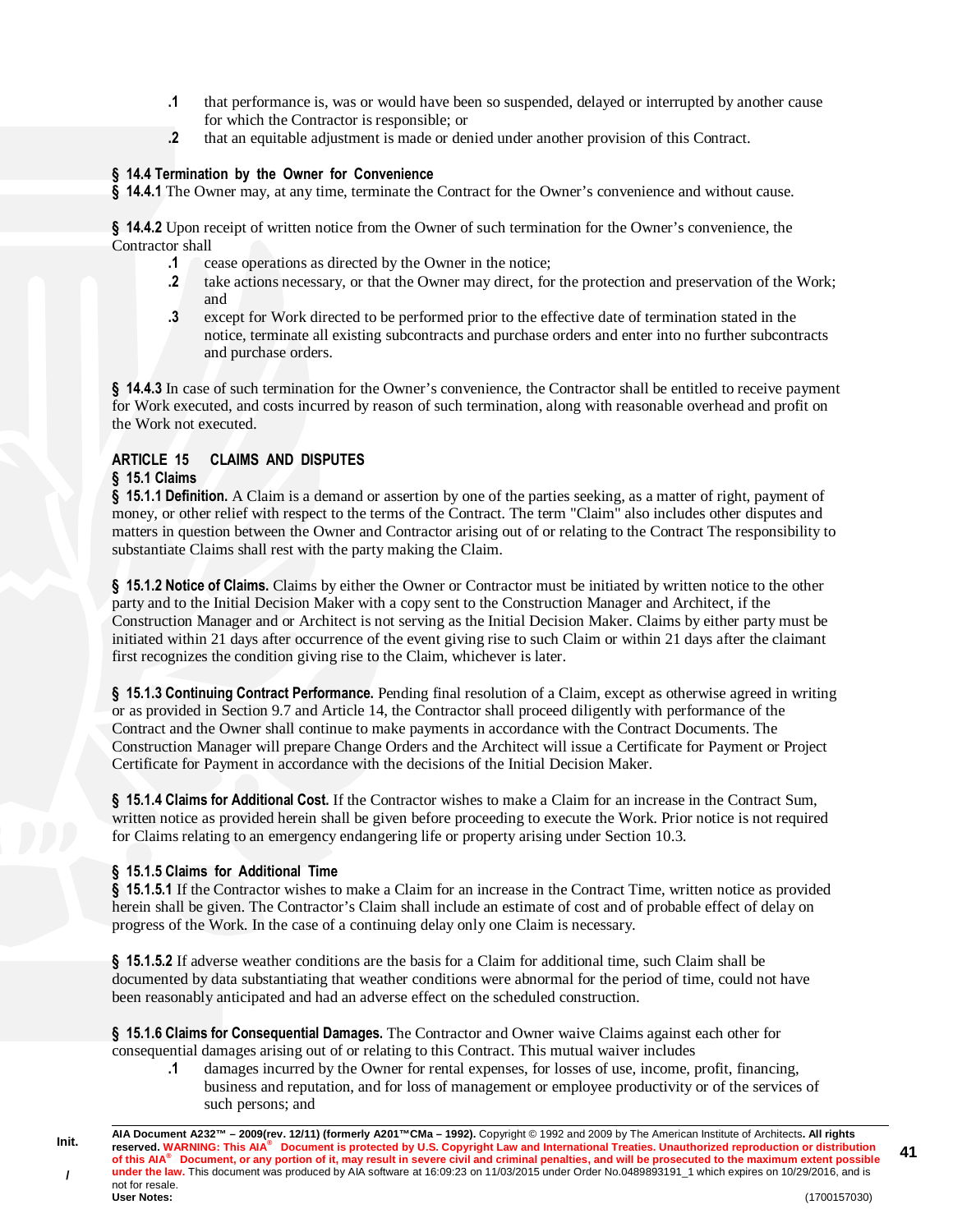**.2** damages incurred by the Contractor for principal office expenses including the compensation of personnel stationed there, for losses of financing, business and reputation, and for loss of profit except anticipated profit arising directly from the Work.

This mutual waiver is applicable, without limitation, to all consequential damages due to either party's termination in accordance with Article 14. Nothing contained in this Section 15.1.6 shall be deemed to preclude an award of liquidated damages, when applicable, in accordance with the requirements of the Contract Documents.

# **§ 15.2 Initial Decision**

**§ 15.2.1** Claims, excluding those arising under Sections 10.3, 10.4, 11.3.9, and 11.3.10, shall be referred to the Initial Decision Maker for initial decision. The Architect will serve as the Initial Decision Maker, unless otherwise indicated in the Agreement. Except for those Claims excluded by this Section 15.2.1, an initial decision shall be required as a condition precedent to mediation of any Claim arising prior to the date final payment is due, unless 30 days have passed after the Claim has been referred to the Initial Decision Maker with no decision having been rendered. Unless the Initial Decision Maker and all affected parties agree, the Initial Decision Maker will not decide disputes between the Contractor and persons or entities other than the Owner.

**§ 15.2.2** The Initial Decision Maker will review Claims and within ten days of the receipt of a Claim take one or more of the following actions: (1) request additional supporting data from the claimant or a response with supporting data from the other party, (2) reject the Claim in whole or in part, (3) approve the Claim, (4) suggest a compromise, or (5) advise the parties that the Initial Decision Maker is unable to resolve the Claim if the Initial Decision Maker lacks sufficient information to evaluate the merits of the Claim or if the Initial Decision Maker concludes that, in the Initial Decision Maker's sole discretion, it would be inappropriate for the Initial Decision Maker to resolve the Claim.

**§ 15.2.3** In evaluating Claims, the Initial Decision Maker may, but shall not be obligated to, consult with or seek information from either party or from persons with special knowledge or expertise who may assist the Initial Decision Maker in rendering a decision. The Initial Decision Maker may request the Owner to authorize retention of such persons at the Owner's expense.

**§ 15.2.4** If the Initial Decision Maker requests a party to provide a response to a Claim or to furnish additional supporting data, such party shall respond, within ten days after receipt of such request, and shall either (1) provide a response on the requested supporting data, (2) advise the Initial Decision Maker when the response or supporting data will be furnished or (3) advise the Initial Decision Maker that no supporting data will be furnished. Upon receipt of the response or supporting data, if any, the Initial Decision Maker will either reject or approve the Claim in whole or in part.

**§ 15.2.5** The Initial Decision Maker will render an initial decision approving or rejecting the Claim, or indicating that the Initial Decision Maker is unable to resolve the Claim. This initial decision shall (1) be in writing; (2) state the reasons therefor; and (3) notify the parties and the Architect and Construction Manager, if the Architect or Construction Manager is not serving as the Initial Decision Maker, of any change in the Contract Sum or Contract Time or both. The initial decision shall be final and binding on the parties but subject to mediation and, if the parties fail to resolve their dispute through mediation, to binding dispute resolution.

**§ 15.2.6** Either party may file for mediation of an initial decision at any time, subject to the terms of Section 15.2.6.1.

**§ 15.2.6.1** Either party may, within 30 days from the date of an initial decision, demand in writing that the other party file for mediation within 60 days of the initial decision. If such a demand is made and the party receiving the demand fails to file for mediation within the time required, then both parties waive their rights to mediate or pursue binding dispute resolution proceedings with respect to the initial decision.

**§ 15.2.7** In the event of a Claim against the Contractor, the Owner may, but is not obligated to, notify the surety, if any of the nature and amount of the Claim. If the Claim relates to a possibility of a Contractor's default, the Owner may, but is not obligated to, notify the surety and request the surety's assistance in resolving the controversy.

**Init.**

**/**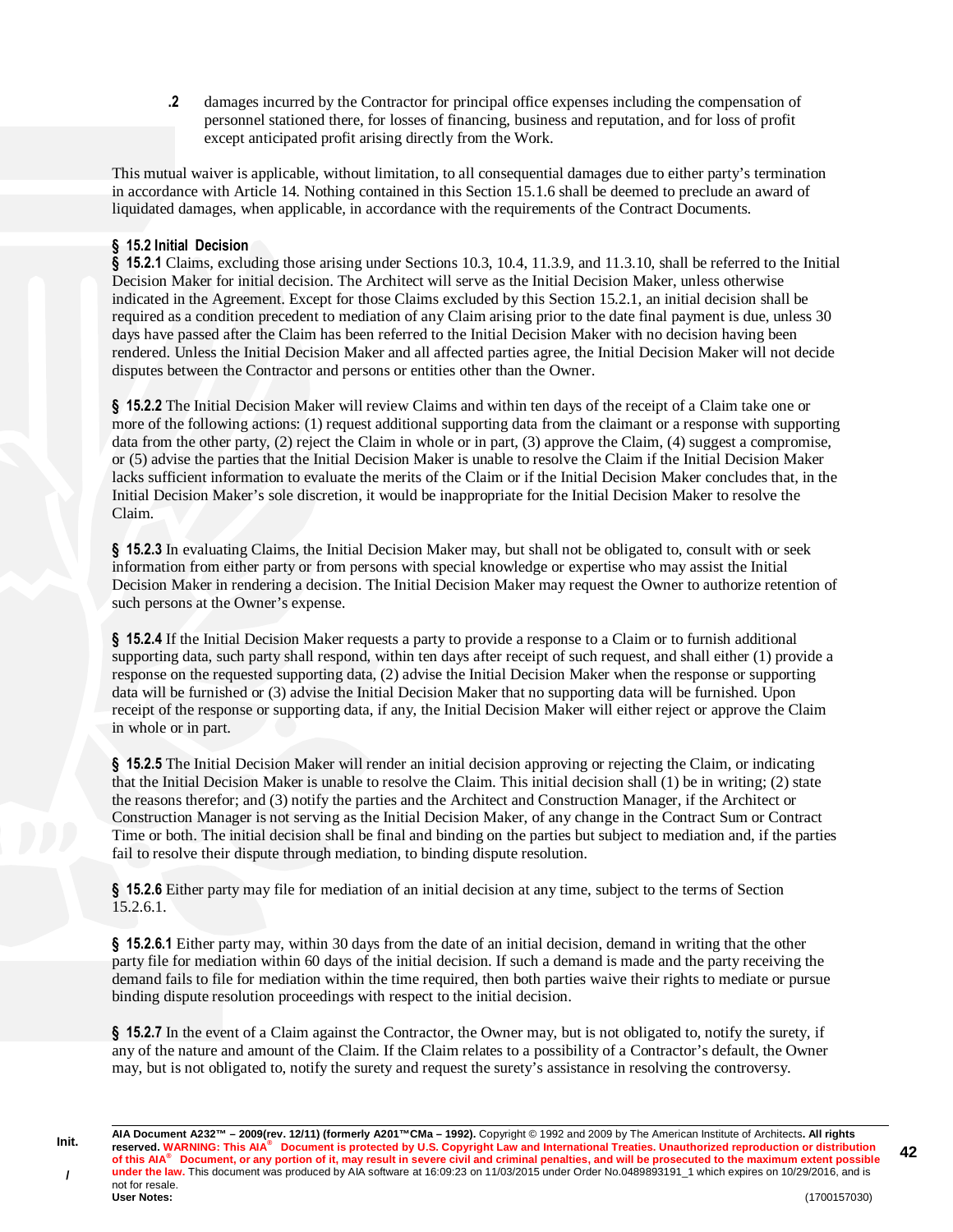**§ 15.2.8** If a Claim relates to or is the subject of a mechanic's lien, the party asserting such Claim may proceed in accordance with applicable law to comply with the lien notice or filing deadlines.

#### **§ 15.3 Mediation**

**§ 15.3.1** Claims, disputes, or other matters in controversy arising out of or related to the Contract except those waived as provided for in Sections 9.10.4, 9.10.5, and 15.1.6 shall be subject to mediation as a condition precedent to binding dispute resolution.

**§ 15.3.2** The parties shall endeavor to resolve their Claims by mediation which, unless the parties mutually agree otherwise, shall be administered by the American Arbitration Association in accordance with its Construction Industry Mediation Procedures in effect on the date of the Agreement. A request for mediation shall be made in writing, delivered to the other party to the Contract, and filed with the person or entity administering the mediation. The request may be made concurrently with the filing of binding dispute resolution proceedings but, in such event, mediation shall proceed in advance of binding dispute resolution proceedings, which shall be stayed pending mediation for a period of 60 days from the date of filing, unless stayed for a longer period by agreement of the parties or court order. If an arbitration is stayed pursuant to this Section 15.3.2, the parties may nonetheless proceed to the selection of the arbitrator(s) and agree upon a schedule for later proceedings.

**§ 15.3.3** The parties shall share the mediator's fee and any filing fees equally. The mediation shall be held in the place where the Project is located, unless another location is mutually agreed upon. Agreements reached in mediation shall be enforceable as settlement agreements in any court having jurisdiction thereof.

#### **§ 15.4 Arbitration**

**§ 15.4.1** If the parties have selected arbitration as the method for binding dispute resolution in the Agreement, any Claim subject to, but not resolved by, mediation shall be subject to arbitration which, unless the parties mutually agree otherwise, shall be administered by the American Arbitration Association in accordance with its Construction Industry Arbitration Rules in effect on the date of the Agreement. A demand for arbitration shall be made in writing, delivered to the other party to the Contract, and filed with the person or entity administering the arbitration. The party filing a notice of demand for arbitration must assert in the demand all Claims then known to that party on which arbitration is permitted to be demanded.

**§ 15.4.1.1** A demand for arbitration shall be made no earlier than concurrently with the filing of a request for mediation, but in no event shall it be made after the date when the institution of legal or equitable proceedings based on the Claim would be barred by the applicable statute of limitations. For statute of limitations purposes, receipt of a written demand for arbitration by the person or entity administering the arbitration shall constitute the institution of legal or equitable proceedings based on the Claim.

**§ 15.4.2** The award rendered by the arbitrator or arbitrators shall be final, and judgment may be entered upon it in accordance with applicable law in any court having jurisdiction thereof.

**§ 15.4.3** The foregoing agreement to arbitrate and other agreements to arbitrate with an additional person or entity duly consented to by parties to the Agreement shall be specifically enforceable under applicable law in any court having jurisdiction thereof.

#### **§ 15.4.4 Consolidation or Joinder**

**§ 15.4.4.1** Either party, at its sole discretion, may consolidate an arbitration conducted under this Agreement with any other arbitration to which it is a party provided that (1) the arbitration agreement governing the other arbitration permits consolidation, (2) the arbitrations to be consolidated substantially involve common questions of law or fact, and (3) the arbitrations employ materially similar procedural rules and methods for selecting arbitrator(s).

**§ 15.4.4.2** Either party, at its sole discretion, may include by joinder persons or entities substantially involved in a common question of law or fact whose presence is required if complete relief is to be accorded in arbitration, provided that the party sought to be joined consents in writing to such joinder. Consent to arbitration involving an additional person or entity shall not constitute consent to arbitration of any claim, dispute or other matter in question not described in the written consent.

**Init.**

**/**

**AIA Document A232™ – 2009(rev. 12/11) (formerly A201™CMa – 1992).** Copyright © 1992 and 2009 by The American Institute of Architects**. All rights reserved. WARNING: This AIA® Document is protected by U.S. Copyright Law and International Treaties. Unauthorized reproduction or distribution of this AIA® Document, or any portion of it, may result in severe civil and criminal penalties, and will be prosecuted to the maximum extent possible under the law.** This document was produced by AIA software at 16:09:23 on 11/03/2015 under Order No.0489893191\_1 which expires on 10/29/2016, and is not for resale.<br>User Notes: **User Notes:** (1700157030)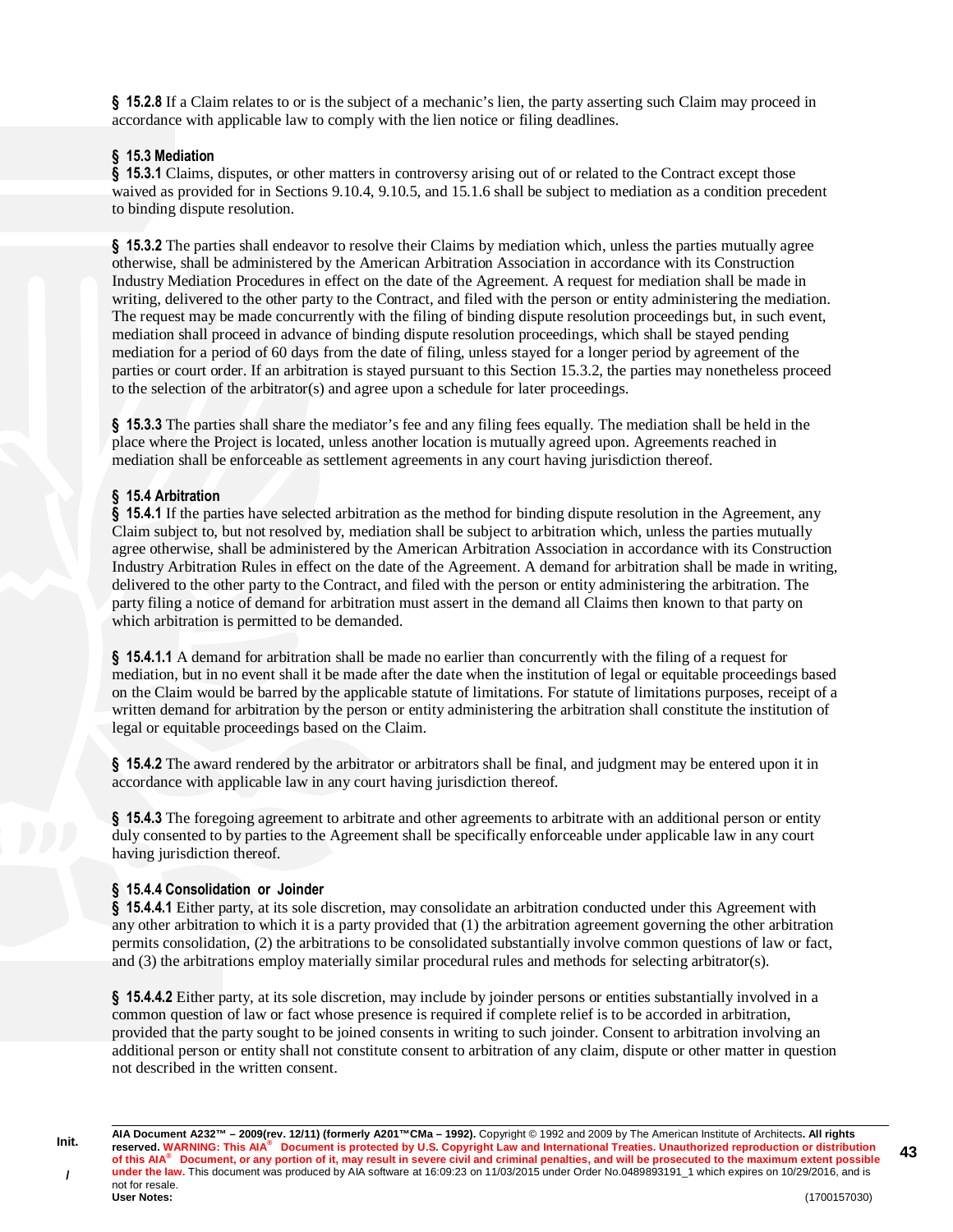**§ 15.4.4.3** The Owner and Contractor grant to any person or entity made a party to an arbitration conducted under this Section 15.4, whether by joinder or consolidation, the same rights of joinder and consolidation as the Owner and Contractor under this Agreement.



**/**

AIA Document A232™ – 2009(rev. 12/11) (formerly A201™CMa – 1992). Copyright © 1992 and 2009 by The American Institute of Architects. All rights<br>reserved. <mark>WARNING: This AIA<sup>®</sup> Document is protected by U.S. Copyright Law a</mark> of this AIA® Document, or any portion of it, may result in severe civil and criminal penalties, and will be prosecuted to the maximum extent possible<br>under the law. This document was produced by AIA software at 16:09:23 on not for resale.<br>User Notes: **User Notes:** (1700157030) **44**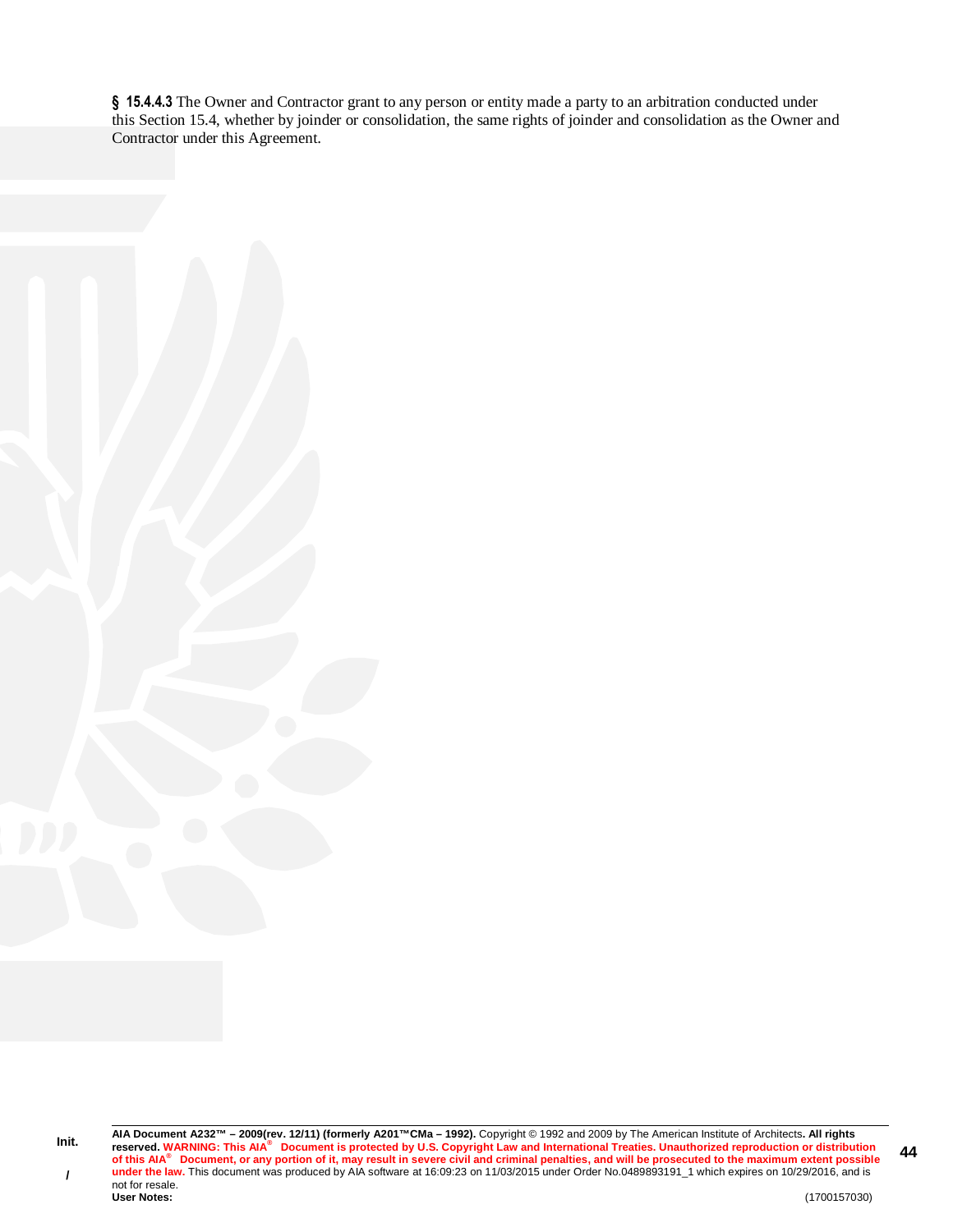# *Additions and Deletions Report for*

*AIA ® Document A232TM – 2009*

This Additions and Deletions Report, as defined on page 1 of the associated document, reproduces below all text the author has added to the standard form AIA document in order to complete it, as well as any text the author may have added to or deleted from the original AIA text. Added text is shown underlined. Deleted text is indicated with a horizontal line through the original AIA text.

Note: This Additions and Deletions Report is provided for information purposes only and is not incorporated into or constitute any part of the associated AIA document. This Additions and Deletions Report and its associated document were generated simultaneously by AIA software at 16:09:23 on 11/03/2015.

# **PAGE 1**

Radha Krishna Temple 1450 N. Watters Rd., Allen, TX 75013

**…**

Epsilon Architecture, Corporation 3102 Maple Ave., Suite 400, Dallas, TX 75201

**…**

Jagadguru Kripaluji Yog, Non profit 7405 Stoney Point Dr. Plano, TX 75025

**…**

Shashi D. Patel, AIA Individual 442 East End Ave., Suite B, Pittsburgh, PA 15221